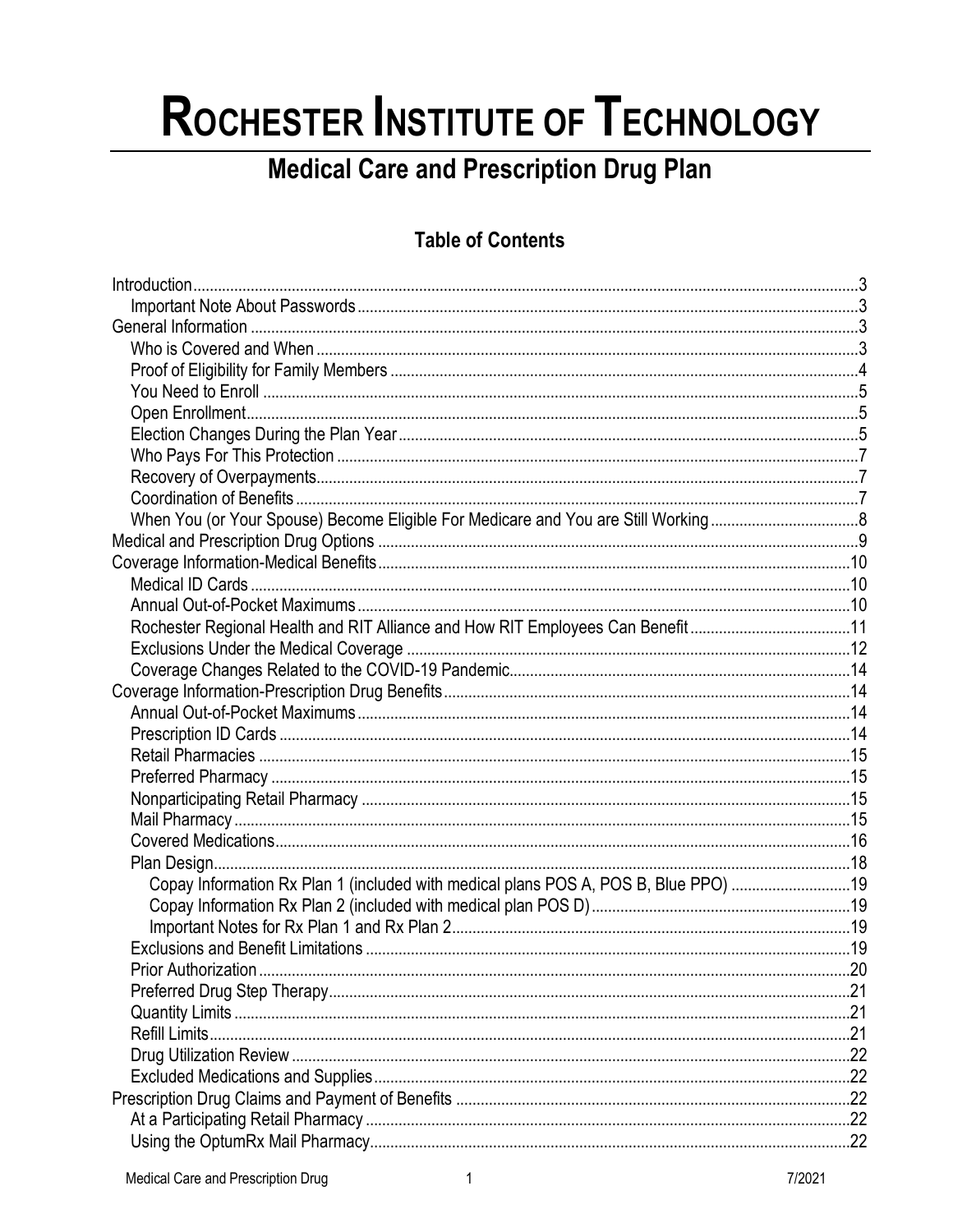| Medical and Prescription Drug Coverage When Approved for RIT Long-Term Disability (LTD) 28            |  |
|-------------------------------------------------------------------------------------------------------|--|
|                                                                                                       |  |
| When You Die While You and/or Your Family Members are Covered Under This Plan29                       |  |
| Upon Your Death if You are Retired or an Employee or LTD Recipient Who is Eligible to Retire 29       |  |
|                                                                                                       |  |
| If You are the Survivor of an Employee or LTD Recipient Who Died Prior to January 1, 2019 Who Was Not |  |
|                                                                                                       |  |
|                                                                                                       |  |
|                                                                                                       |  |
|                                                                                                       |  |
|                                                                                                       |  |
|                                                                                                       |  |
|                                                                                                       |  |
|                                                                                                       |  |
|                                                                                                       |  |
|                                                                                                       |  |
|                                                                                                       |  |
|                                                                                                       |  |
|                                                                                                       |  |
|                                                                                                       |  |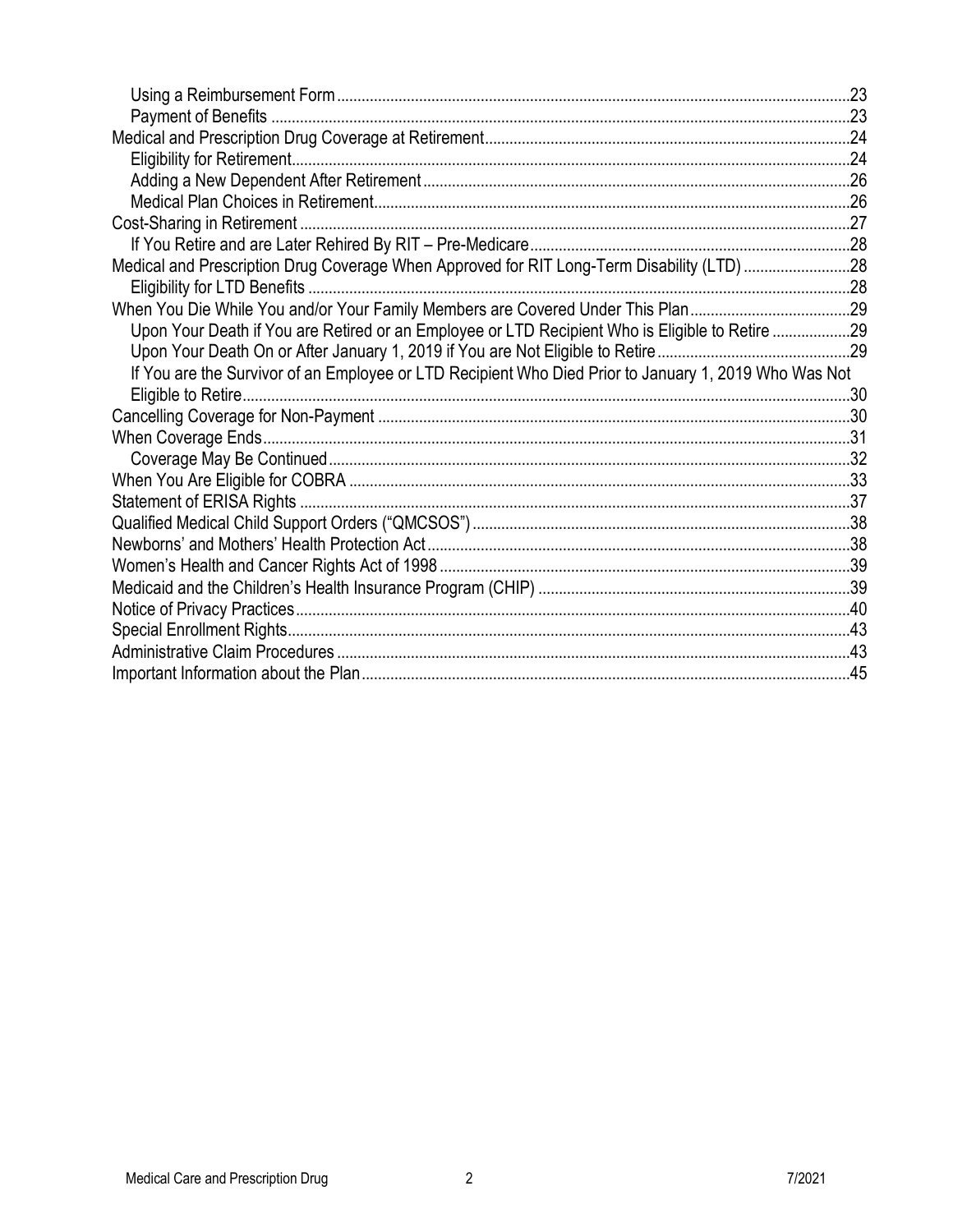*RIT reserves the right to modify or terminate all or any portion of the employee benefits package at any time with or without notice. Such changes automatically will apply to you and your employment relationship with RIT. Participation in these plans is provided to eligible employees and does not constitute a guarantee of employment, and requires continued employment and eligibility.*

### <span id="page-2-0"></span>**Introduction**

By providing protection against unexpected and catastrophic medical care expenses, your RIT Medical Care and Prescription Drug Plan ("the Plan") is one of your most important and valuable benefit programs.

This summary is for regular faculty, regular staff, adjunct faculty, and adjunct staff, as well as pre-Medicare retirees, pre-Medicare LTD recipients, pre-Medicare spouses/domestic partners and eligible children, and pre-Medicare survivors

There is a separate summary for student employees who are eligible for coverage under the Affordable Care Act ("ACA"), also called Health Care Reform. The ACA has requirements for large employers such as RIT to offer medical coverage to employees who are "full-time," as defined by the law; the ACA definition is different than RIT's. Anyone who qualifies for coverage under the ACA is automatically sent the separate Summary Plan Description (SPD) *Medical and Prescription Drug Coverage for the ACA Group*.

This summary addresses important topics such as eligibility, changing your election, and what happens when your coverage ends. These general Plan provisions apply to all of non-ACA medical plans. This document, together with the annual *Medical Benefits Comparison Book* (found on the HR website at [www.rit.edu/benefits\)](http://www.rit.edu/benefits), constitute the RIT Medical Care and Prescription Drug Plan's summary plan description as required by the Employee Retirement Income Security Act of 1974 (ERISA).

#### <span id="page-2-1"></span>*Important Note About Passwords*

Password security is critical due to the confidential, private, and financial data that is available online. The employee/participant/covered family member is responsible for maintaining security of their passwords and adhering to RIT information security polices and standards.

# <span id="page-2-2"></span>**General Information**

#### <span id="page-2-3"></span>*Who is Covered and When*

Regular full-time and part-time employees scheduled to work nine or more months are eligible to participate in the plan 12 months per year; regular full-time and part-time employees scheduled to work less than nine months are eligible to participate in the plan when working. Adjunct employees are eligible to participate in semesters in which they work. If you elect coverage, it can begin on the first day of the month on or after your date of employment. You need to enroll, however, and authorize the payroll deductions to pay your share of the cost before coverage can begin. However, if your contribution is too high to be deducted from your pay, we will set you up for billing by our outside billing administrator and you will pay with after-tax dollars. You must enroll within 31 days from your date of hire; otherwise, you cannot enroll until the fall open enrollment, effective January 1 of the following year. If you are not at work on the day coverage is supposed to start, coverage will become effective on the day you return to active employment.

You also may obtain coverage for your spouse or domestic partner and/or eligible children by enrolling in two person or family coverage and authorizing payroll deductions to pay your share of the cost. You may not cover your spouse/domestic partner as a dependent if your spouse is enrolled for coverage as an employee. No child can be covered as both an employee and a dependent.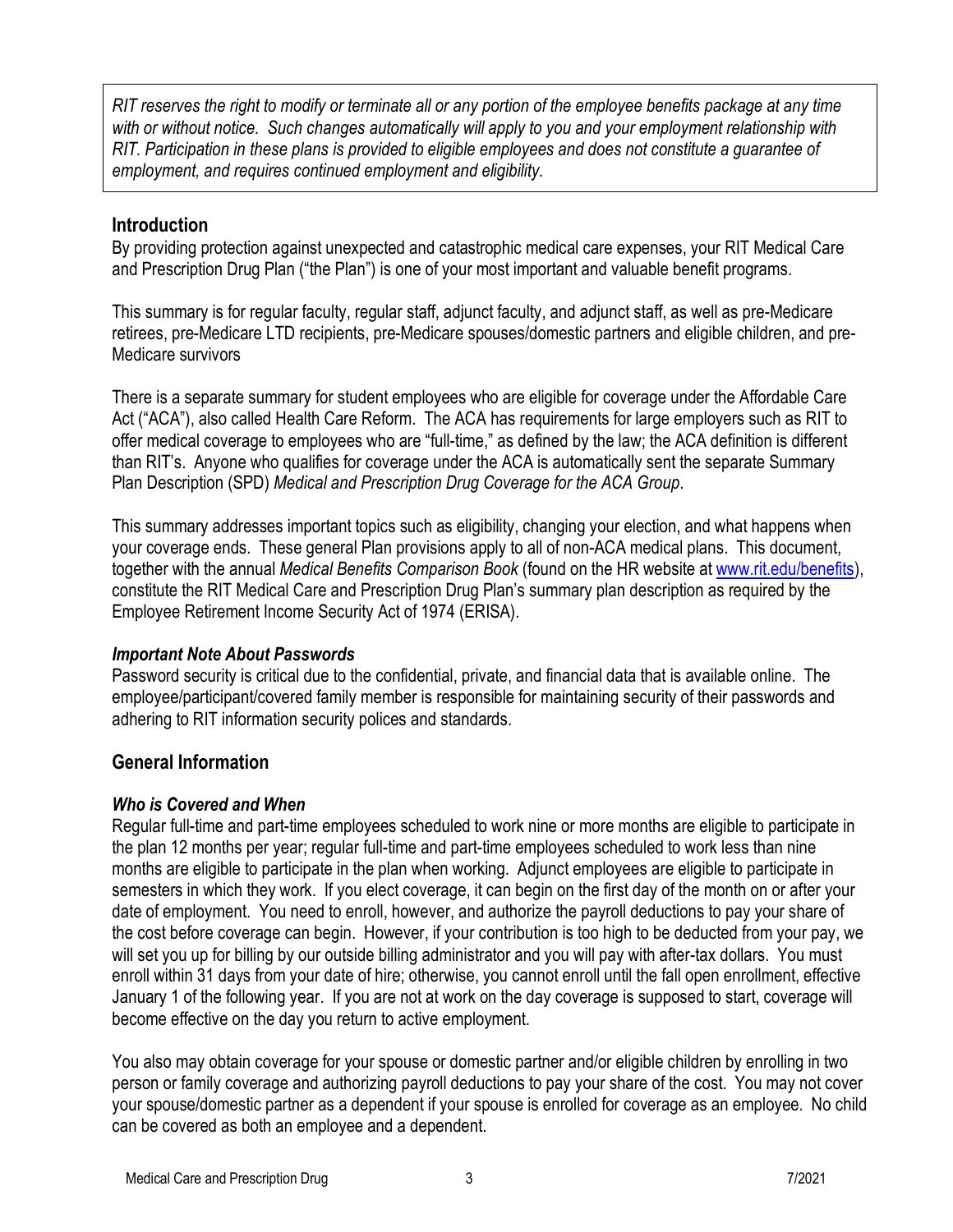Please refer to the [separate summary](https://www.rit.edu/fa/humanresources/content/covering-your-domestic-partner) on providing benefits for your domestic partner.

The eligibility rules for children are as follows:

- The child of the employee or the employee's spouse who is under age 26.
- The child of the employee's domestic partner who is under age 26 *(NOTE: if the child is not claimed as a dependent on the employee's federal income tax return, this benefit will be taxable).*
- The foster child (under age 18) of the employee, defined as an individual who is placed with the employee by an authorized placement agency or by judgment decree, or other court order.
- Any other child who is under age 26, and
	- $\circ$  for whom the employee is the legal guardian or custodian, and
	- o who resides in the employee's home, and
	- $\circ$  who is claimed as a tax dependent on the employee's federal income tax return.

Coverage for your family members usually begins when your coverage begins. However, if your spouse/partner or a child is confined in an institution or at home for medical reasons when coverage is supposed to begin, coverage will become effective on the first day the person is no longer confined.

A spouse who is divorced from you is not eligible for coverage under the Plan (except under the provisions of COBRA, as described later in this summary), even if a court orders you to provide health care coverage for your former spouse. If you have an eligible dependent who is also an RIT employee, he or she may be covered either as an employee or as a dependent, but not both.

Also eligible for coverage under this Plan are those in the following categories who meet the requirements described later in this summary:

- Pre-Medicare retirees and pre-Medicare spouse/partner/children
- Pre-Medicare LTD recipients and pre-Medicare spouse/partner/children
- Pre-Medicare surviving spouse/partner/children.

# <span id="page-3-0"></span>*Proof of Eligibility for Family Members*

RIT has a family member verification (FMV) process to ensure that only those people who are eligible for benefits are covered and that the proper tax status is applied. It is important that RIT and employees are spending money as intended and that required taxes are paid.

The process is a simple one; copies of the eligibility verification documents only need to be provided *once* for an individual regardless of future benefit plan enrollments (e.g., if you cover your spouse only under dental and later add your spouse to your medical coverage, you will not need to provide another copy of the verification document).

Generally, the approved documents are a marriage certificate for a spouse and a birth certificate for a child, and an affidavit for your eligible domestic partner; refer to the benefits page of the HR website for more details on accepted documents. Copies of verification documents should be provided as follows:

New hires: a new employee must provide the eligibility verification documents before family members can be added to the various benefits coverage.

Mid-Year Changes: generally, the employee must provide the eligibility verification documents before family members can be added to the various benefits coverage. In the case where the document is not available (e.g., birth certificate for a new baby), the family member will be added to the coverage but the employee must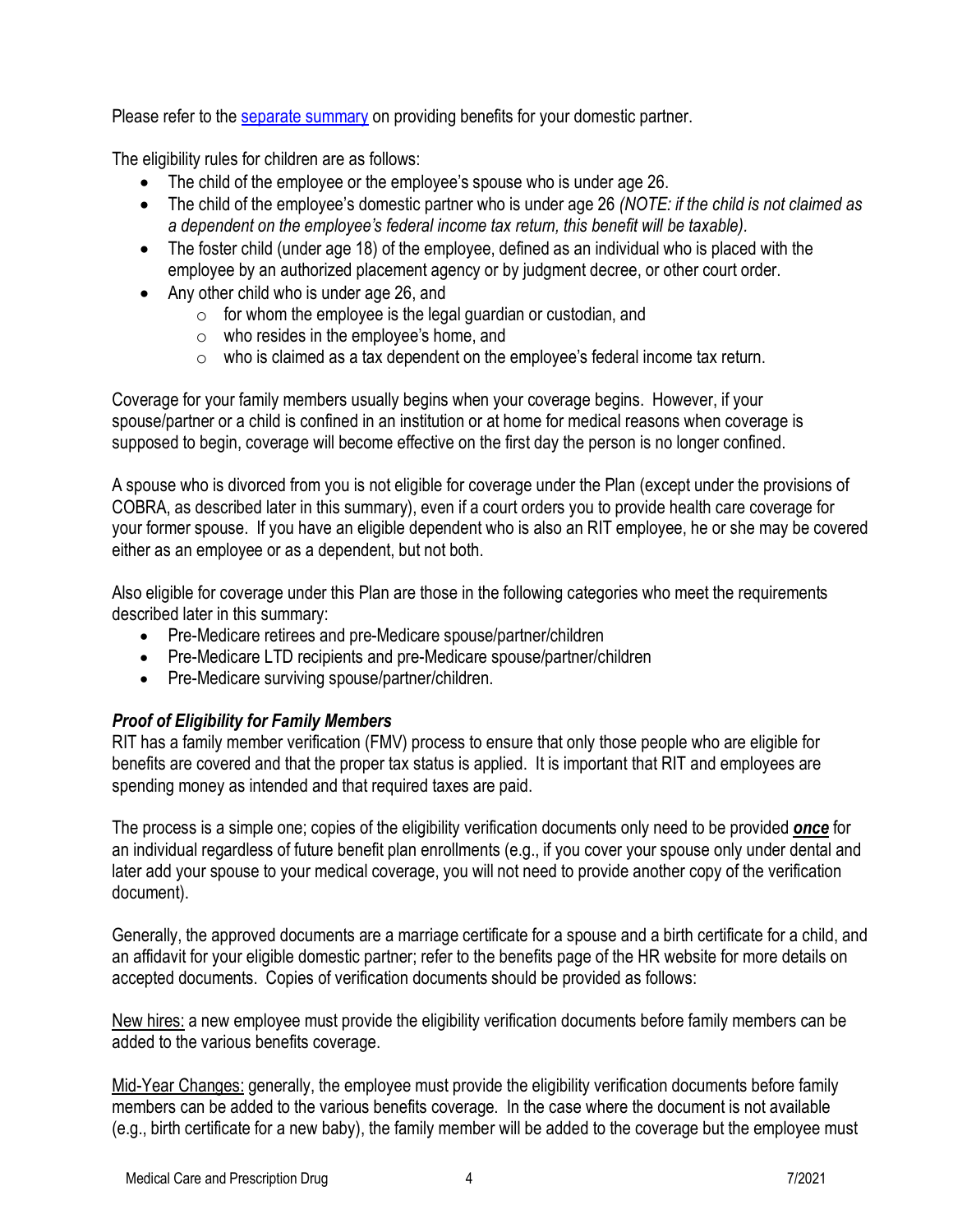provide the required proof within 30 days; otherwise, coverage will be cancelled for the family member.

Open Enrollment Changes: the employee must provide eligibility verification documents by the end of the open enrollment period for any family members added to the coverage. If the documentation is not provided, the open enrollment change will not be processed and the family member will not be added to the coverage effective January 1.

#### *Providing Social Security Numbers for Family Members*

The Affordable Care Act (ACA) requires an employer who offers employee medical coverage to submit detailed reporting regarding **all** the people covered by the medical plan. One of the required items that RIT must report to the government is the name and Social Security Number (SSN) of each covered family member of an employee.

Therefore, RIT collects the SSN for each covered family member on the enrollment/change form. Please be assured that this information will be safeguarded with the same level of security protection we provide for all employee confidential data.

#### <span id="page-4-0"></span>*You Need to Enroll*

Plan coverage is not automatic for a new employee; you need to complete an enrollment form for coverage to take effect. On the form you indicate your choice of medical plans and whether you want individual, two person, family coverage, or one-parent family (i.e., employee and two or more children) coverage.

It's important for you to return the completed enrollment form within 31 days after you first become eligible for coverage. If you wait beyond 31 days to enroll, you will not have another opportunity to enroll until the Plan's next open enrollment. If you have initially enrolled in one of the medical plans and wish to change to another plan, you may do so only at open enrollment.

#### <span id="page-4-1"></span>*Open Enrollment*

Because medical coverage needs change from time to time, you have the opportunity once each year – effective as of January 1 - to make changes in your election. You can enroll in or cancel coverage, change plans, or change your coverage level (e.g., change from individual to two person). If you do *not* make a change during this open enrollment period, you will have to wait until the next open enrollment period to make a change unless you experience a qualified change in status, described in the next section.

#### <span id="page-4-2"></span>*Election Changes During the Plan Year*

In general, once you have enrolled in the Plan, you cannot change plans, change your coverage level or cancel coverage until the beginning of the next plan year. However, pursuant to federal regulations, you may be able to make mid-year election changes if you meet certain criteria, as explained in items one through six, below. Your requested election change must be consistent with the reason for the change, as defined by the Internal Revenue Service. For example, it would be consistent for an employee with two-person coverage that adopts a child during the year to change his or her election to family coverage. It would not be consistent to move from family coverage to individual coverage. Changes must be made within 31 days of the event that gives you the right to make a new election. The Plan Administrator may require you to submit certain documentation related to your reason for making a mid-year election change. New elections will become effective on the qualifying event date.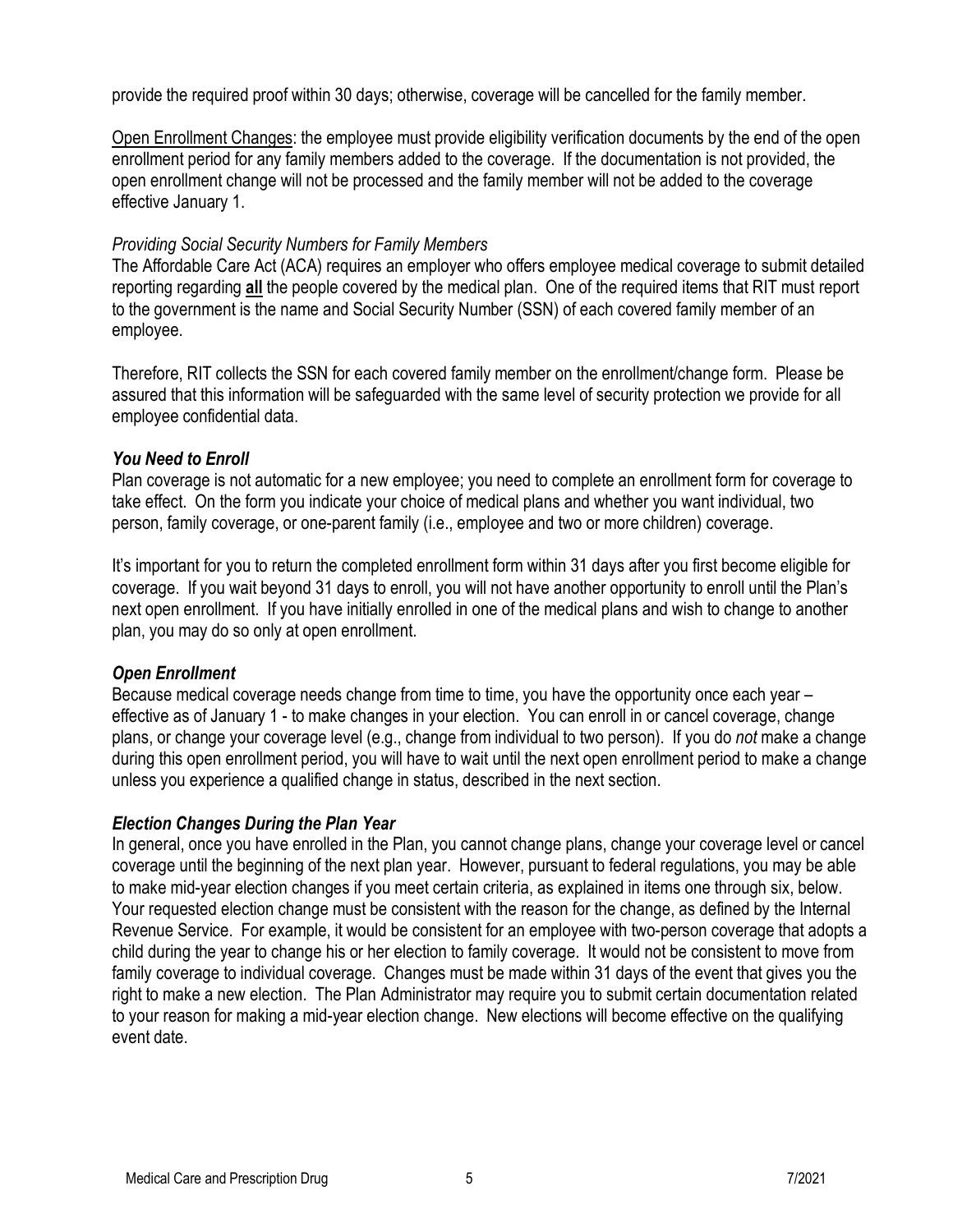Your benefit elections may be changed within 31 days – consistent with the event - to reflect the following events:

#### *1. Qualified Change in Status*

The following events constitute a qualified change in status:

- a change in legal marital status: for example, a marriage or divorce
- $\bullet$  a change in the number of dependents: for example, the birth of a child, an adoption, a death, and so on
- a change in a dependent's eligibility: for example, a child reaches the maximum age under a medical plan
- a change in your residence or that of your spouse or child: for example, a move out of a geographic area covered by a medical plan
- you, your spouse or your child become eligible for continued health coverage under federal law (COBRA) or similar state law
- you, your spouse or your child become entitled to or lose Medicare or Medicaid coverage

### *2. Change in Employment Status*

The following events constitute a change in employment status where they affect you or your spouse or child:

- termination of employment
- commencement of employment
- commencement or return from an unpaid leave of absence
- change in employment classification that makes the person either eligible or ineligible to participate in a plan (for example, a change from full-time to part-time status, or the reverse, if such a change affects one's eligibility to participate in a plan).

#### *3. Changes in Employee's Cost of Coverage*

With respect to your pre-tax premium contributions, you are permitted to make a mid-year election change if there is a significant increase in the cost of an underlying health care plan. If there is an ordinary increase or decrease in premiums, your payroll deductions will be automatically adjusted to reflect this change. Any determination of what constitutes a "significant increase" will be made by RIT.

#### *4. Changes in Coverage*

You may make a change in your election regarding your pre-tax premium contributions consistent with the following changes in coverage in an underlying health care plan:

- If the coverage provided by an underlying plan is significantly curtailed, you may revoke your prior election with regard to that plan
- If a new health care option is added or an option you have selected is eliminated, you may make a new election.

# *5. Qualified Medical Child Support Orders (QMCSO)*

If a court ordered judgment requires you to provide health care coverage for a child or foster child, or if the order requires someone else to provide coverage, which you were previously providing, you may make mid-year election changes consistent with the QMCSO.

#### *6. Health Insurance Portability and Accountability Act of 1996 (HIPAA)*

Losing eligibility for coverage under a non-RIT plan may allow you to exercise special enrollment rights provided by HIPAA and make a mid-year election change.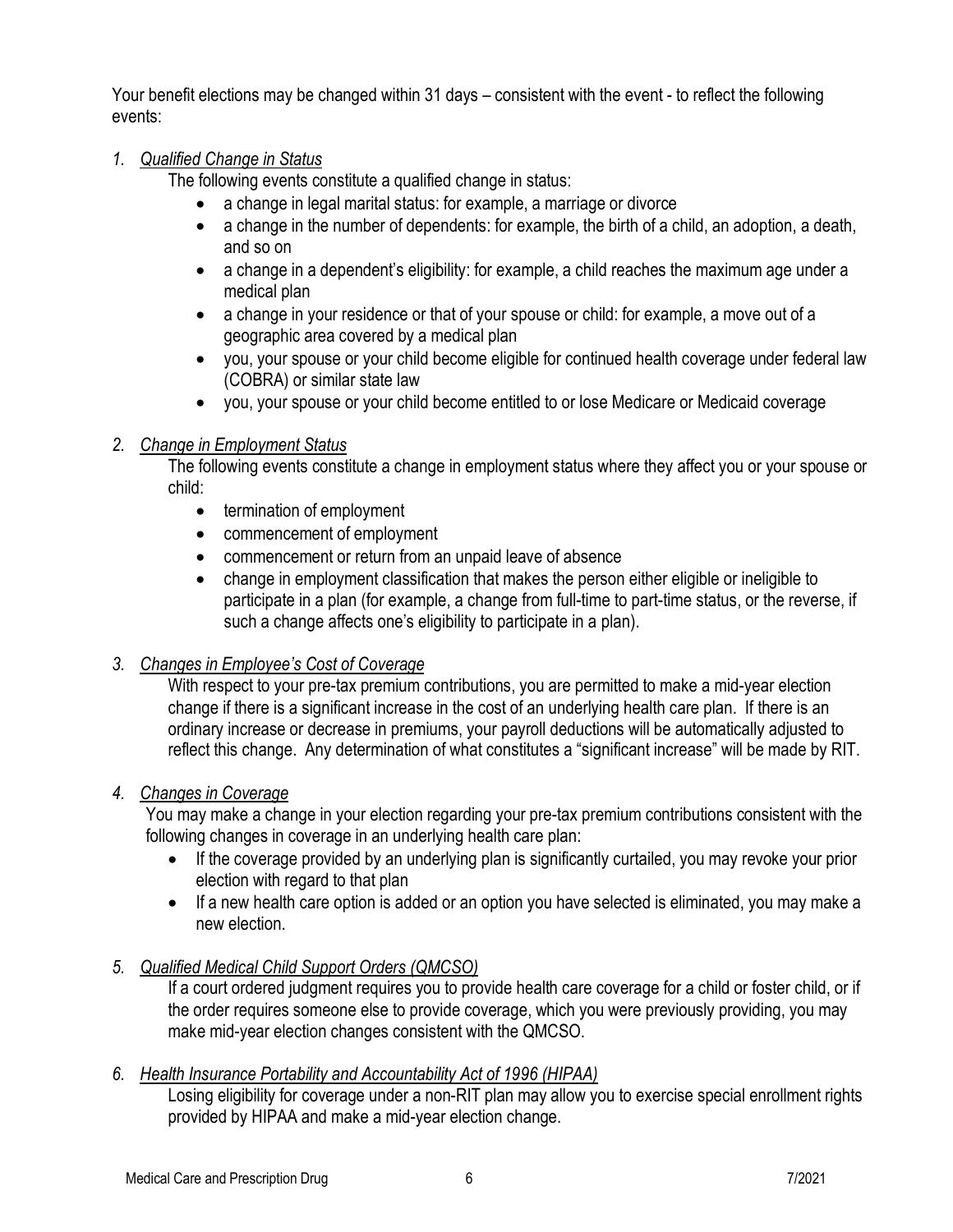# <span id="page-6-0"></span>*Who Pays For This Protection*

You and RIT share the cost of your medical plan, with the employee contribution being deducted from your paycheck, usually on a pre-tax basis. However, if your contribution is too high to be deducted from your pay, we will set you up for billing by our outside billing administrator and you will pay with after-tax dollars. Your share of the cost will be based on the plan you select and whether you choose individual, two person, one parent family or family coverage.

Contribution rates for medical coverage are provided annually by the Human Resources Department; the published rates include both the medical and prescription drug costs, if applicable, on a combined basis. These rates are subject to change. You will be notified in the event of any change in rates.

There are four cost sharing levels for full-time employees, based on the employee's annual base pay; part-time employees and adjunct employees each have their own cost sharing schedule.

Effective January 1, 2021, regular full-time employees will pay for coverage based on their annual base pay as follows; these salary levels are generally adjusted on an annual basis, effective each January 1.

Level 1: less than \$45,000 Level 2: \$45,000-\$94,999 Level 3: \$95,000-\$141,999 Level 4: \$142,000 or more

Pre-Medicare retirees and pre-Medicare LTD recipients as of January 1, 2006 are in cost sharing Level 2. Employees who retire after January 1, 2006 or those who are approved for LTD after January 1, 2006 remain in the cost sharing level they were in prior to retirement or the LTD effective date.

Pre-Medicare retirees and surviving family members covered by the Plan are billed monthly by our outside billing administrator. LTD recipients will have their contribution amount deducted from the insurance company's LTD benefit payment unless the deduction is higher than the payment; if that occurs, LTD recipients will be billed monthly by our outside billing administrator. All payments are made on an after-tax basis.

Refer to the separate contribution summaries for the employee contribution amounts and retiree/LTD/survivor contribution amounts. These rates are subject to change.

#### <span id="page-6-1"></span>*Recovery of Overpayments*

If any benefit is paid in error to you or a provider (e.g., hospital, physician, pharmacy), the Plan has the right to recover the amount overpaid. You, your dependent or legal representative shall, on request, provide the Plan with information, sign any documents, make repayment, and do whatever else the Plan says is necessary to recover an overpayment. Any failure to cooperate may result in the Plan's seeking reimbursement directly from you, your dependent or your estate, through legal action.

#### <span id="page-6-2"></span>*Coordination of Benefits*

If you have medical coverage under another group plan in addition to this one - through that of a spouse/partner, for example - the total benefits you are eligible to receive could be greater than your actual expenses. To help eliminate this duplicate spending, our Plan's coverage is coordinated with other group plans with which you have coverage. This means that when the RIT Plan pays second, benefits will be adjusted so that the total payments from both plans won't be more than 100% of total covered charges.

For your own claims and those of your spouse/partner, the plan that pays first is the one that covers you, your spouse or partner as an employee. If your children are covered by more than one plan, the plan of the parent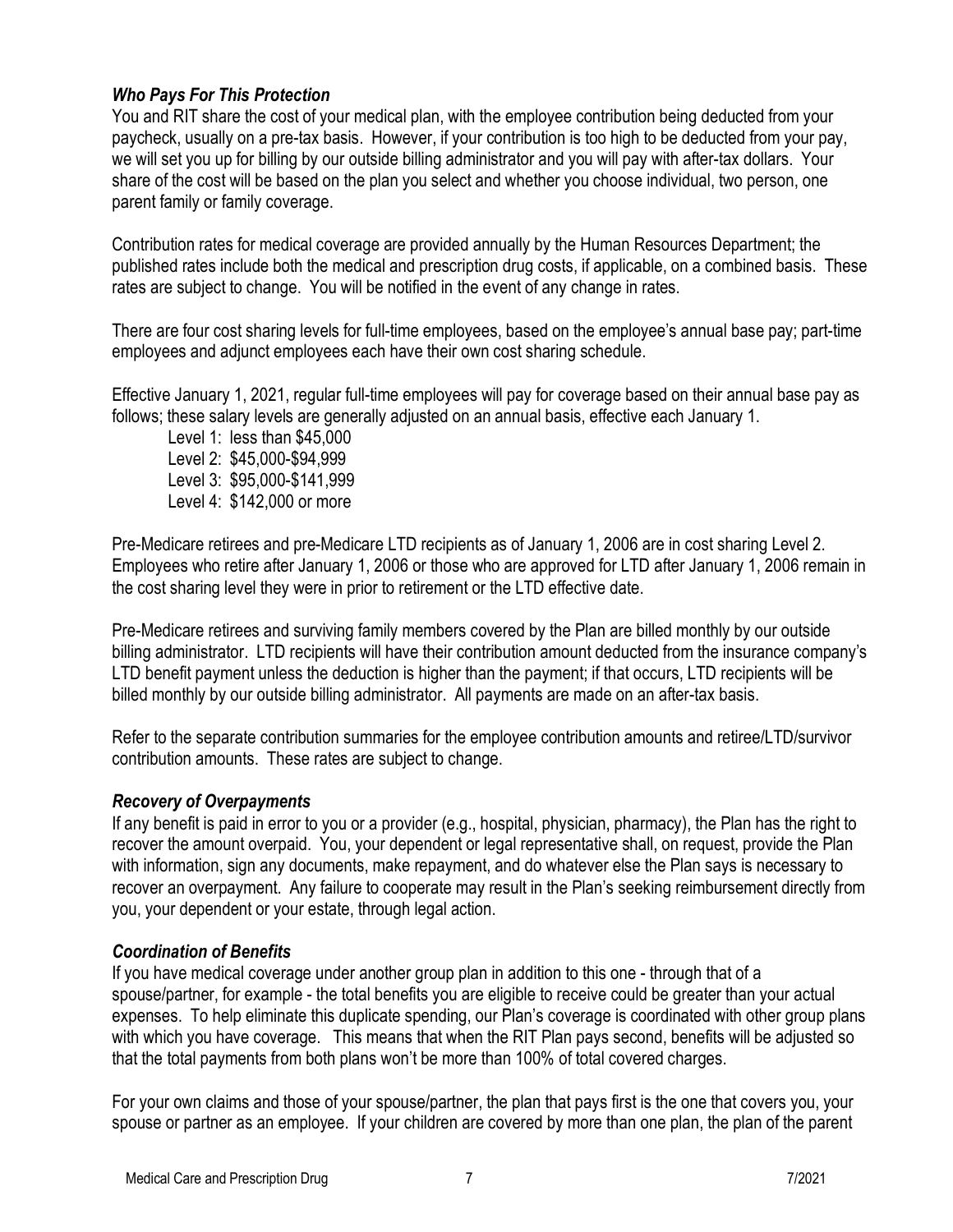whose birthday occurs earlier in the year will pay benefits first. However, if you are separated or divorced, the plan of the parent who has financial responsibility for the child's medical care expenses will pay first. If there is no court decree for medical care coverage, then the plan of the parent who has custody of the child will pay first. Where none of these situations apply, the plan that you're covered under the longest will pay first.

Other plans include any medical coverage available through:

- Any group or blanket insurance contract, plan or policy, including HMO and other prepaid group coverage, except that blanket school accident coverages or such coverages offered to substantially similar groups (e.g., Boy Scouts, youth groups) shall not be considered a health insurance contract, plan or policy;
- Any self-insured or noninsured plan, or any other plan arranged through any employer, trustee, union, employer organization, or employee benefit organization;
- Any BlueCross BlueShield, or other service type group plan;
- Any coverage under governmental programs, or any coverage required or provided by any statute. However, Medicaid and any plan whose benefits are, by law, excess to those of any private insurance plan or other non-governmental plan shall not be considered health insurance policies; and
- Medical benefits coverage in group and individual mandatory automobile "no fault" and traditional "fault" type contracts.

#### <span id="page-7-0"></span>*When You (or Your Spouse) Become Eligible For Medicare and You are Still Working*

Medicare, which is a federally sponsored medical insurance plan, becomes available at the beginning of the month in which you (or your spouse) turn age 65 (if the birth date is the first of the month, Medicare becomes effective the first of the prior month). There are special rules for people age 65 or over who are actively working, or who are being covered by a spouse, if the spouse is actively working. An employer must offer the same medical plans to an active employee (or spouse of an active employee) who is age 65 and over as they do to active employees who are under age 65.

Therefore, you (or your spouse) can continue to be covered under the same RIT medical plan with the same level of benefits when you turn age 65. All references below to "you" also apply to your spouse.

**Under Federal law, this special rule does not apply to a domestic partner.** While the domestic partner can continue to be covered under the RIT coverage, Medicare will be the primary coverage and the RIT coverage will be secondary. Refer to the additional information below.

#### *Medicare Part A-Hospital Insurance*

The Social Security Administration (SSA) recommends that you enroll in Medicare Part A beginning the first of the month in which you turn age 65. Medicare Part A is the hospital insurance and pays some of the cost of hospitalization, inpatient hospital care, and home health services. There is no premium during retirement for Medicare Part A benefits (these are funded through payroll taxes while you are working) and it will be secondary to your RIT employee coverage. Part A is not set up automatically; you will need to contact the Social Security Administration at 800-772-1213 or enroll online at<https://www.ssa.gov/benefits/medicare/> to ensure that you are enrolled in Medicare Part A. If you do not enroll in Medicare Part A at age 65, Medicare provides a special enrollment period when you leave or retire from RIT.

For domestic partners, Medicare Part A will be the primary coverage; the RIT coverage will be secondary.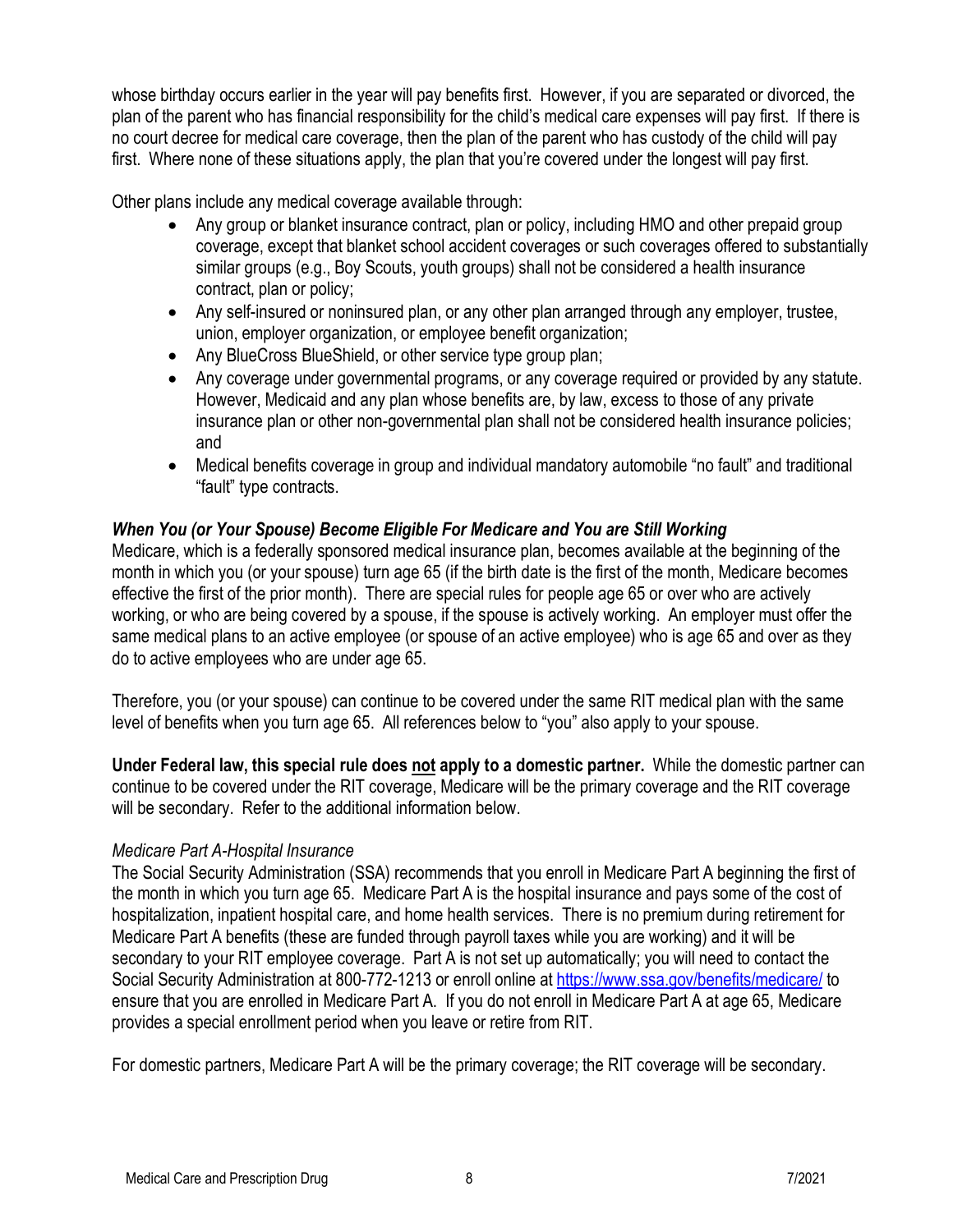#### *Medicare Part B-Medical Insurance*

If you continue to work as a regular employee at RIT and have RIT medical coverage, it is not necessary for you to enroll in Medicare Part B and pay the required Part B premium; Part B covers medical care (doctor's fees, etc.). When contacting the SSA you should let them know you do not need Part B coverage since you are still working and have RIT coverage. When you leave or retire from RIT, Medicare provides a special enrollment period to enroll in Medicare Part B benefits, with no penalty. You should begin this special enrollment process at least three months prior to your retirement/termination date.

A domestic partner needs to enroll in Medicare Part B; there will be a premium for the Part B coverage that is payable to the Social Security Administration. Medicare Part B will be the primary coverage; the RIT coverage will be secondary. Please note that the Plan is administered as if the domestic partner has Medicare Part B, so it is critical to enroll to avoid gaps in coverage.

#### *Medicare Part D-Prescription Drug Insurance*

You do not need to enroll in any Part D prescription plan when you turn 65 as long as you are enrolled in creditable coverage from RIT. Creditable coverage is defined as coverage that is at least as good as standard Medicare prescription drug coverage. If you do not have creditable coverage, you will have a Part D late enrollment penalty from Medicare when you ultimately retire.

Creditable Coverage (RIT Rx Plan 1)

Blue Point2 POS A Blue Point2 POS B Blue PPO

NOT Creditable Coverage

Blue Point2 POS B No Drug (there is no prescription drug coverage) Blue Point2 POS D (RIT Rx Plan 2)

If you are enrolled in an RIT plan that does not have creditable coverage and you are not covered by other creditable coverage (e.g., spouse's plan, Veteran's coverage), you should consider enrolling in a Medicare Part D prescription drug plan.

There are no special rules for a domestic partner for prescription drug coverage; the rule is the same as explained above for employees.

# <span id="page-8-0"></span>**Medical and Prescription Drug Options**

- Point of Service (POS)
	- o Blue Point2 POS A
	- o Blue Point2 POS B
	- o Blue Point2 POS B No Drug
	- o Blue Point2 POS D
- Preferred Provider Organization (PPO)
	- o Blue PPO *(available only to employees/LTD recipients/retirees residing outside the POS service area)*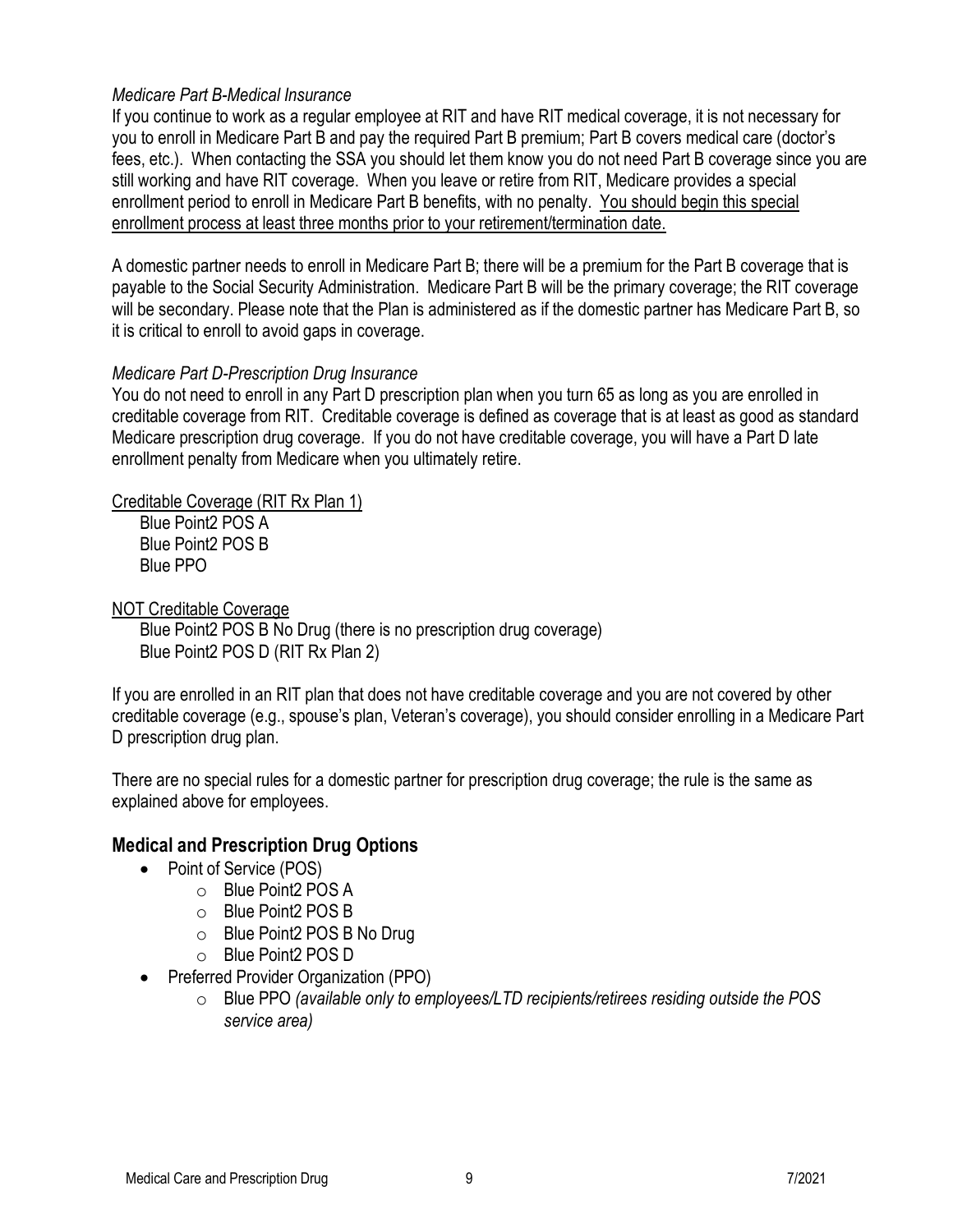Prescription drug coverage is separate from the medical plan and is administered on RIT's behalf by a Pharmacy Benefit Manager (PBM). OptumRx is the currently designated PBM for RIT's prescription drug coverage. You will be automatically enrolled in a prescription drug plan based on the medical plan you elect as follows:

POS A, B, Blue PPO Rx Plan 1 POS D Rx Plan 2 POS B No Drug No Rx Coverage (except limited coverage as described in the annual *Medical Benefits Comparison Book* under the category "Prescription Drug Coverage under Medical Plan.")

The Plan is self-funded – that is, all benefits provided under the Plan are paid for by RIT from its general assets. RIT does not process the claims for Plan benefits.

- RIT has entered into a contract with Excellus BlueCross BlueShield ("Excellus") to process medical claims and to provide certain other services under the Plan. This contractual arrangement does not insure Plan benefits through Excellus.
- RIT has entered into a contract with OptumRx to process prescription drug claims and to provide certain other services under the Plan. This contractual arrangement does not insure Plan benefits through OptumRx.

As a result, persons covered by the Plan do not have any insured or other contractual relationship with Excellus or OptumRx for benefit payments under the Plan.

### <span id="page-9-0"></span>**Coverage Information-Medical Benefits**

You will find details about covered services for POS A, POS B, POS B No Drug and POS D in the *Medical Benefits Comparison Book*. There is a separate summary for the Blue PPO. Excellus BlueCross BlueShield administers medical claims under this Plan.

#### <span id="page-9-1"></span>*Medical ID Cards*

When you first enroll in the RIT coverage, you will receive two identification cards from Excellus, both of which will have the employee's name on them. If you need additional cards (for instance, if your child is attending college out of town), you can request them by contacting Excellus Customer Service. In an emergency, you are able to print a temporary identification card from the Excellus website. Your ID card is also available to be viewed on the Excellus app for your mobile device.

#### <span id="page-9-2"></span>*Annual Out-of-Pocket Maximums*

An out-of-pocket maximum provides protection for plan participants who have high medical and/or Rx expenses since it limits the total amount you will have to pay during the plan year. The medical benefit and the prescription drug benefit each have a separate out-of-pocket maximum. This means that medical expenses count only toward the medical plan out-of-pocket maximum, while prescription drug expenses count only toward the prescription drug out-of-pocket maximum. And in both cases, only covered plan expenses count toward the out-of-pocket maximums; non-covered expenses do not count. You will find the amounts listed in the *Medical Benefits Comparison Book*. Once you reach your medical out-of-pocket maximum, the medical plan will cover you in full at 100% for your eligible plan expenses for the remainder of the plan year.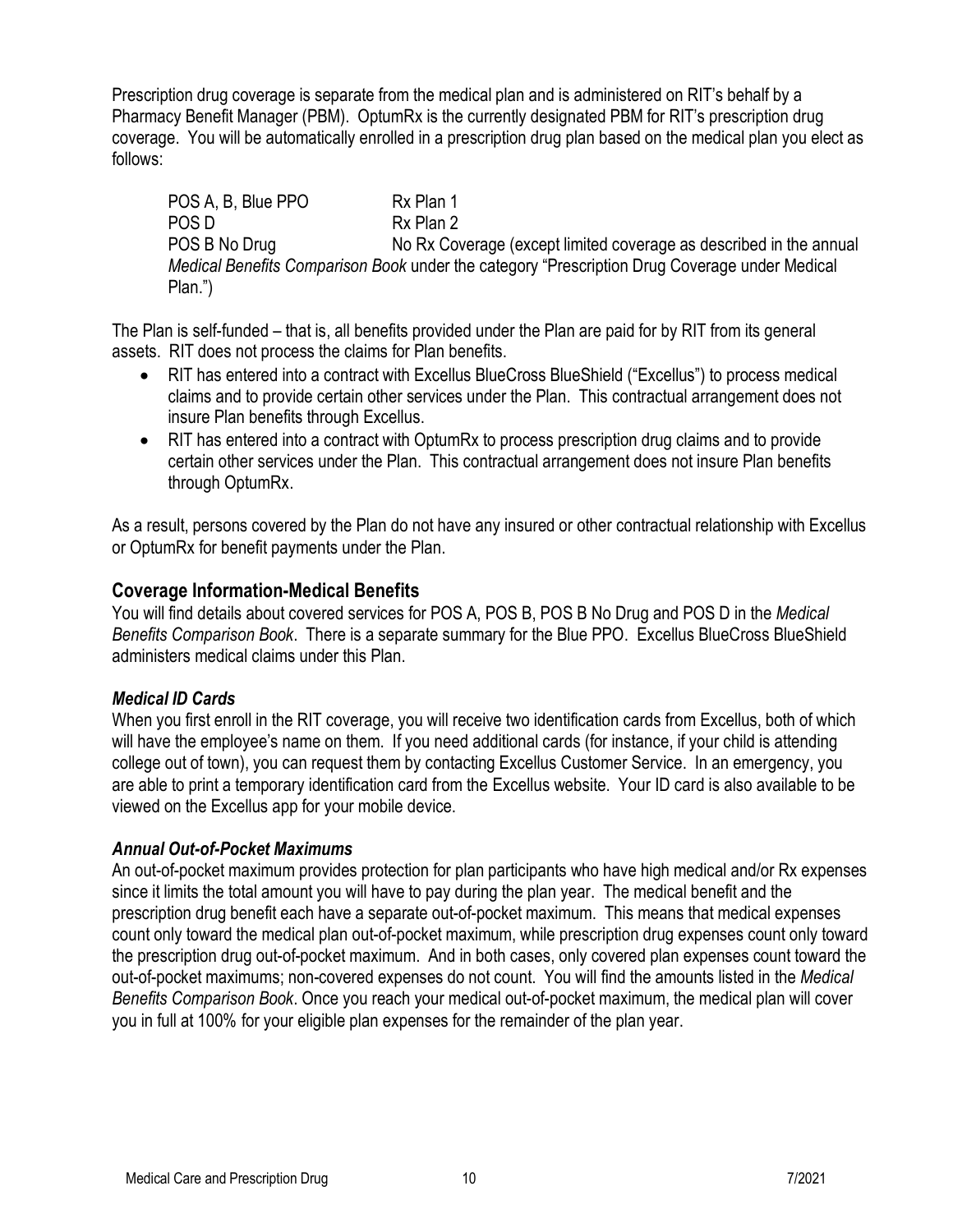# <span id="page-10-0"></span>*Rochester Regional Health and RIT Alliance and How RIT Employees Can Benefit*

As an RIT employee, you can benefit from RIT's strategic alliance with Rochester Regional Health in several ways. You will find information below about how to take advantage of the resources provided by RIT's official affiliated clinical partner.

#### *Rochester Regional Health (RRH) Copay Option*

Under the "RRH Copay Option" within our point of service (POS) medical plans, there are lower copays when you obtain the following medical services from RRH providers:

- office visit to primary care physician (PCP)
- office visit to specialists
- emergency room visits

Please note that the lower copays do not apply to tests, treatments or any other services not listed above (e.g., allergy shots, chiropractic services, physical therapy, x-rays, etc.). These lower copays are outlined in each applicable section of the *Medical Benefits Comparison Book*.

If you use an RRH provider and believe you are not being charged the proper copay, you can request that they verify the copay with Excellus.

#### *Finding an RRH Provider for RIT Employees and Pre-Medicare Retirees*

It can be challenging to find a primary care physician in the area who is accepting new patients, and this is equally true for some specialties. To help employees and pre-Medicare retirees locate a physician within the RRH network, use the [Find a Doctor](https://www.rochesterregional.org/physician-directory/) search tool [\(www.rochesterregional.org/physician-directory\)](http://www.rochesterregional.org/physician-directory).

In addition, we post an [updated list of participating providers](https://www.rit.edu/fa/humanresources/sites/rit.edu.fa.humanresources/files/docs/RRHS_Domestic_Network_Provider_List.xlsx) on the HR website (Health Care section) that RRH provides to RIT. You can use this list to help you find RRH participating physicians and/or identify whether your provider is affiliated with the RRH network. The list includes the provider's name, address, phone number and specialty. Since the list is quite lengthy, we recommend that you search for any of the fields (name, specialty, etc.) instead of printing the entire list. To search, simply hold down the CTRL key (the  $\mathcal{H}$  Command key for Macs) and press the F key, then enter the text you are searching for and click Next.

*Important Note: Since participating physicians can change from time to time, before scheduling an appointment with a provider from this list, you should verify that they still participate in the RRH network.*

If you have any questions about searching for a provider, you can call the RRH referral help line at (585) 922- 7480/V.

#### *Rochester Regional Health Family Medicine at RIT*

The [Rochester Regional Health Family Medicine](https://www.rit.edu/affiliate/rrh/family-medicine-practice) practice opened on the RIT campus in fall 2015. The convenient practice offers a wide range of primary care services and you can designate the practice physician, Dr. Eric Wilcox, as your primary care physician if you choose. Participants in RIT's pre-Medicare point of service plans (POS) medical plans pay a lower copay for an office visit at the practice than at other participating providers. *Good News: they have same day appointments available for RIT employees covered by this Plan, even if the RRH physician is not your primary care physician (PCP)*.

*Outpatient Lab at RIT:* Adjacent to the practice is the Rochester Regional Health Outpatient Lab, where you can have blood drawn or provide a urine sample. The hours of operation are Monday-Friday 7 a.m.-4 p.m. (closed for lunch 12-1 p.m.). The lab is open to the public and no appointment is required, but you will need to bring a lab request from your medical provider.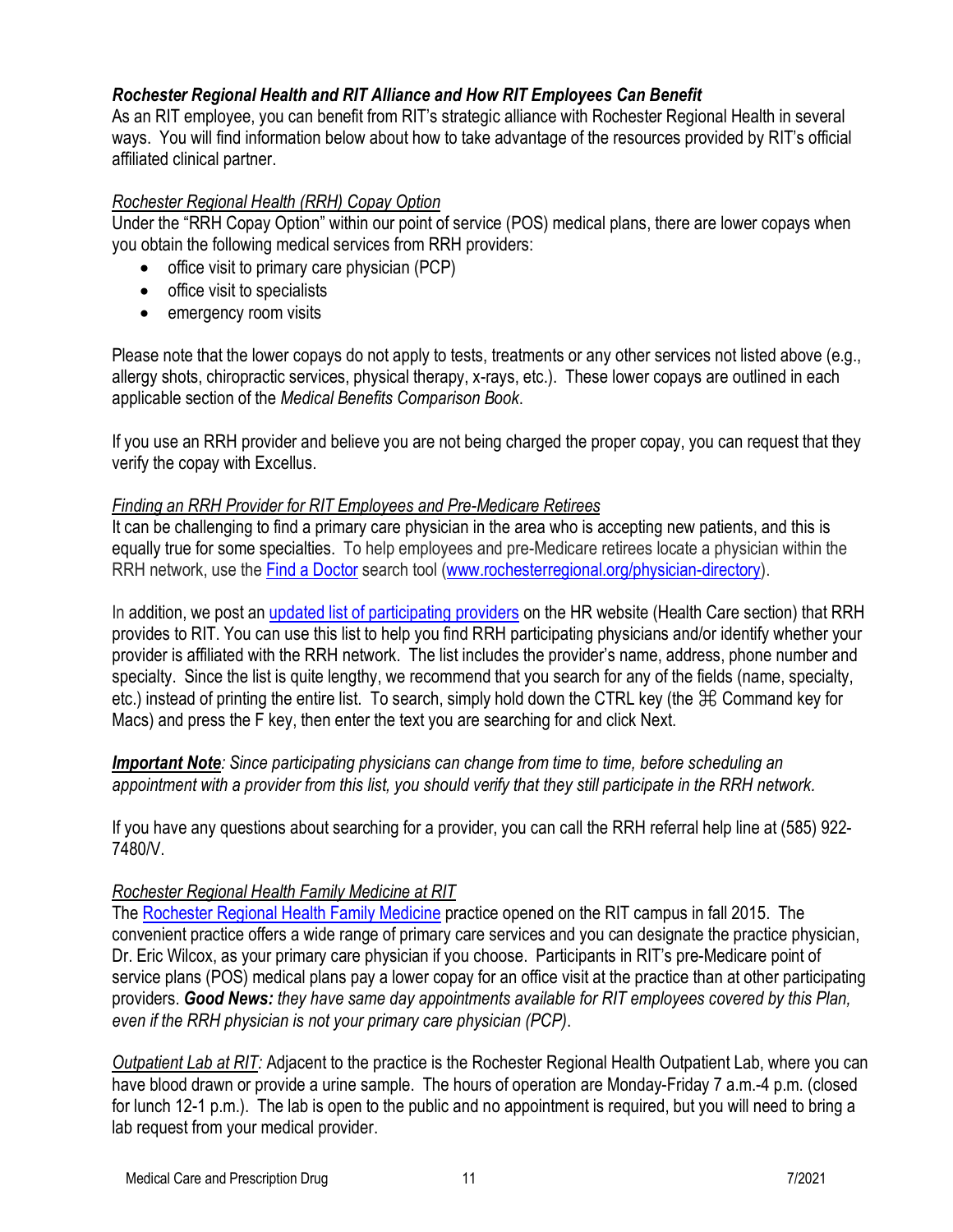# <span id="page-11-0"></span>*Exclusions Under the Medical Coverage*

The plan does not provide coverage for the following:

- Any service or supply that is not specifically included as a covered service in the plan, even if it is prescribed, provided, recommended, approved or referred by a health care provider, except as deemed medically appropriate by Excellus BlueCross BlueShield.
- Any service or supply that is in excess of a limit specified in the plan.
- Any service or supply that is incurred prior to the covered person's coverage under the plan, or after the covered person's plan coverage terminates.
- Any claim submitted past the claim-filing deadline, generally within 12 months following the date the service was rendered.
- Any service or supply that is not prescribed, recommended and approved by a health care provider.
- Treatment that is not medically necessary, as determined by Excellus BlueCross BlueShield.
- Services or supplies that are experimental or investigational, as determined by Excellus BlueCross BlueShield.
- Any portion of a charge for a service or supply that exceeds the allowable expense for such service or supply.
- Any service or supply that is normally provided without charge, or for which a charge is made solely because the plan would cover such service or supply, or which the patient is not legally obligated to pay.
- Any service or supply available under any government program unless required by state or federal law. When a covered person is eligible for Medicare, benefits under the plan will be reduced by the amount Medicare would have paid for the services; except as required by law, this reduction is made even if the covered person fails to enroll in Medicare, does not pay the charges for Medicare or receives services at a facility that cannot bill Medicare. This exclusion does not apply if the covered person is entitled to Medicare benefits by reason of age, disability or end-stage renal disease, is in current employment status and the plan is required by law to pay its benefit before Medicare.
- Any service or supply provided by a hospital or other institution which is owned, operated or maintained by the U.S. Veteran's Administration, federal, state or local government, unless the hospital or institution is a participating provider or the care consisted of emergency care covered under the plan.
- Any service or supply provided by a person or entity acting outside the scope of his, her or its license, or by an unlicensed provider.
- Services or supplies that a covered person's employer is required to provide by federal state or local law, including services or supplies for which coverage is available under a Workers Compensation arrangement.
- Any expense for conditions or services that are reimbursed by a third party, including no-fault automobile insurance.
- Any expense for services or care related to any military service-connected disability or condition, if the Veterans Administration (VA) has the responsibility to provide the service or care.
- Any service or care to the extent covered under any other health benefits contract, program or plan.
- Certification examinations, including but not limited to those required for school, employment, insurance, marriage, licensing, travel, camp, sport or adoption.
- Cosmetic services that are primarily intended to improve appearance and not medically necessary, as determined by Excellus BlueCross BlueShield.
- Court-ordered services, including evaluation, testing and/or treatment, medical reports not related to treatment or prepared in connection with litigation, or that is required by a court as a condition of parole or probation.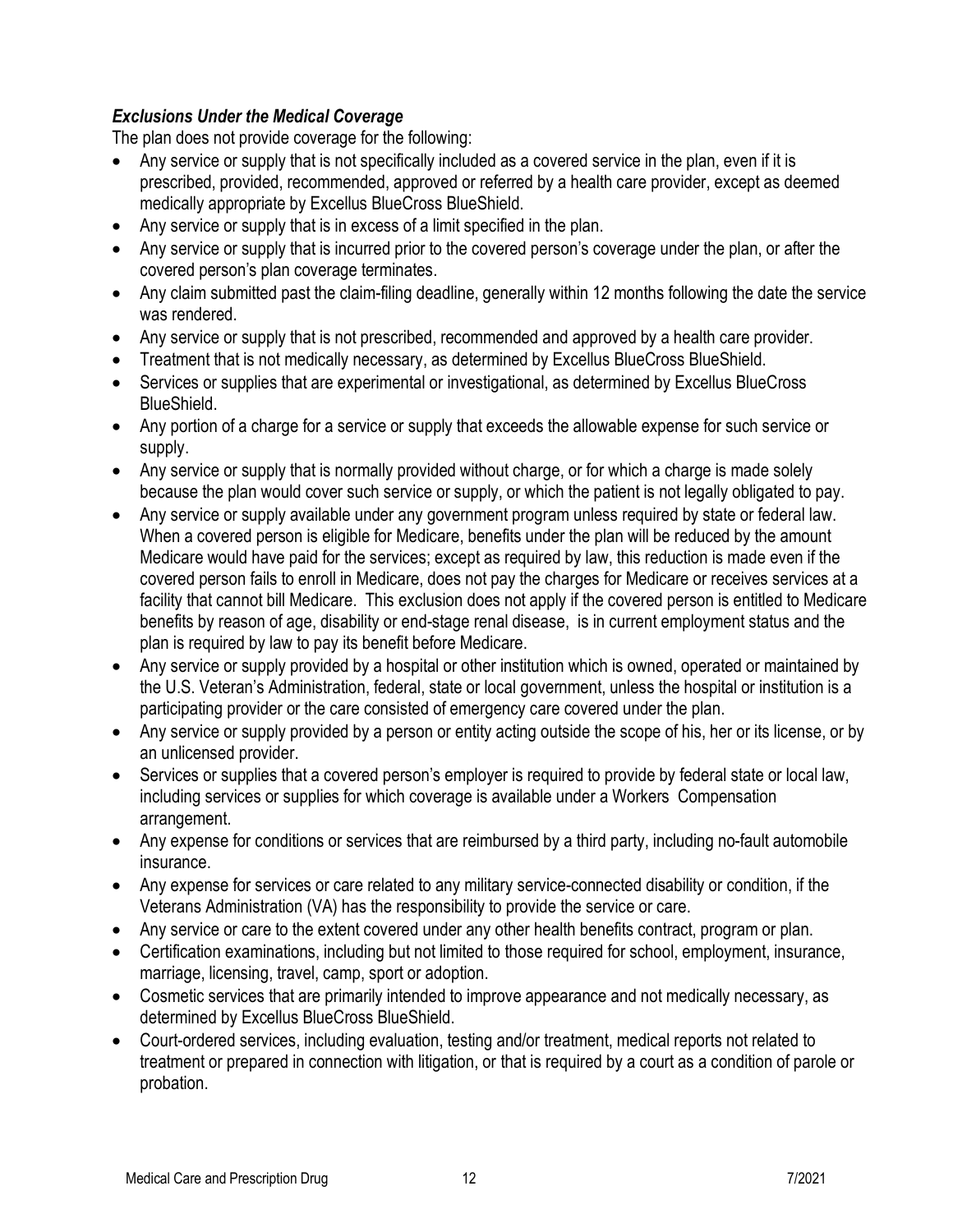- Custodial care primarily for the purpose of meeting personal needs, including activities of daily living such as help in transferring, bathing, dressing, eating, toileting and such other related activities; or therapy that is not expected to improve the covered person's condition, as determined by Excellus BlueCross BlueShield.
- Dental care, except for: medical treatment that is directly related to an injury or accident involving the jaw or other bone structures adjoining the teeth, as approved by Excellus BlueCross BlueShield's medical director; treatment of a congenital anomaly or disease that was evident at birth and caused by a medical condition that was present at birth; services determined as medically necessary by Excellus BlueCross BlueShield for treatment of cleft palate and ectodermal dysplasia; and in rare situations when more complex anesthesia than can be delivered in a dental office setting is determined to be medically appropriate under Excellus' medical policy, coverage for ambulatory surgery unit and anesthesia.
- Any service or care related to medical supplies (such as bandages, surgical gloves and compression stockings); disposable supplies (such as diapers, sponges, syringes, incontinence pads); wigs, hair prosthetics or hair implants; and the purchase or rental of household fixtures.
- Reversal of elective sterilization.
- Hypnosis/biofeedback.
- Nutritional therapy, unless it is determined as medically necessary by Excellus BlueCross BlueShield.
- Personal comfort services such as radio, telephone, television, or beauty/barber services.
- Prescription drugs, over-the-counter (nonprescription) drugs, or injections, except for prescription drugs and/or injections administered in the course of a covered outpatient or inpatient treatment in a facility or health care provider's office, or through home health care benefits, or as required to be covered by medical plans under Federal law.
- Private duty nursing services, even if ordered by a health care provider.
- Prohibited referral, including coverage for any pharmacy, clinical laboratory, radiation therapy, physical therapy, x-ray or imaging services that were provided pursuant to a referral prohibited by the New York Public Health Law.
- Reproductive procedures in connection with in vitro fertilization, gamete intra-fallopian transfer (GIFT), zygote intra-fallopian transfer (ZIFT), cloning, sperm banking and donor fees associated with artificial insemination or other procedures, or other procedures excluded by law.
- Routine care of the feet, including but not limited to corns, calluses, flat feet, fallen arches, weak feet, chronic foot strain, toenails or symptomatic complaints of the feet.
- Self-help diagnosis, training and treatment for recreational, educational vocational or employment purposes.
- Services that should have been covered under a hospice care program related to terminal illness.
- Miscellaneous charges for telephone consultations, missed appointments, new patient processing, interest, copies of provider records, completion of claim forms, late charges or extra day charges incurred upon discharge from a facility because the covered person did not leave the facility before the facility's discharge time.
- Smoking cessation programs, except for the *Quit for Life* program offered through Excellus BlueCross BlueShield.
- Social counseling and family, marital, religious, sex or other therapy, except as otherwise specified as covered under the plan.
- Transsexual surgery and related services designated to alter the physical characteristics of biologically determined gender to those of another gender, unless determined as medically necessary by Excellus BlueCross BlueShield.
- Vision therapy, vision training and orthoptics.
- Weight loss programs, or services in connection with weight reduction or dietary control, including but not limited to laboratory services, gastric stapling, gastric by-pass, gastric bubble or other surgery for treatment of obesity, unless determined to be medically necessary by Excellus BlueCross BlueShield.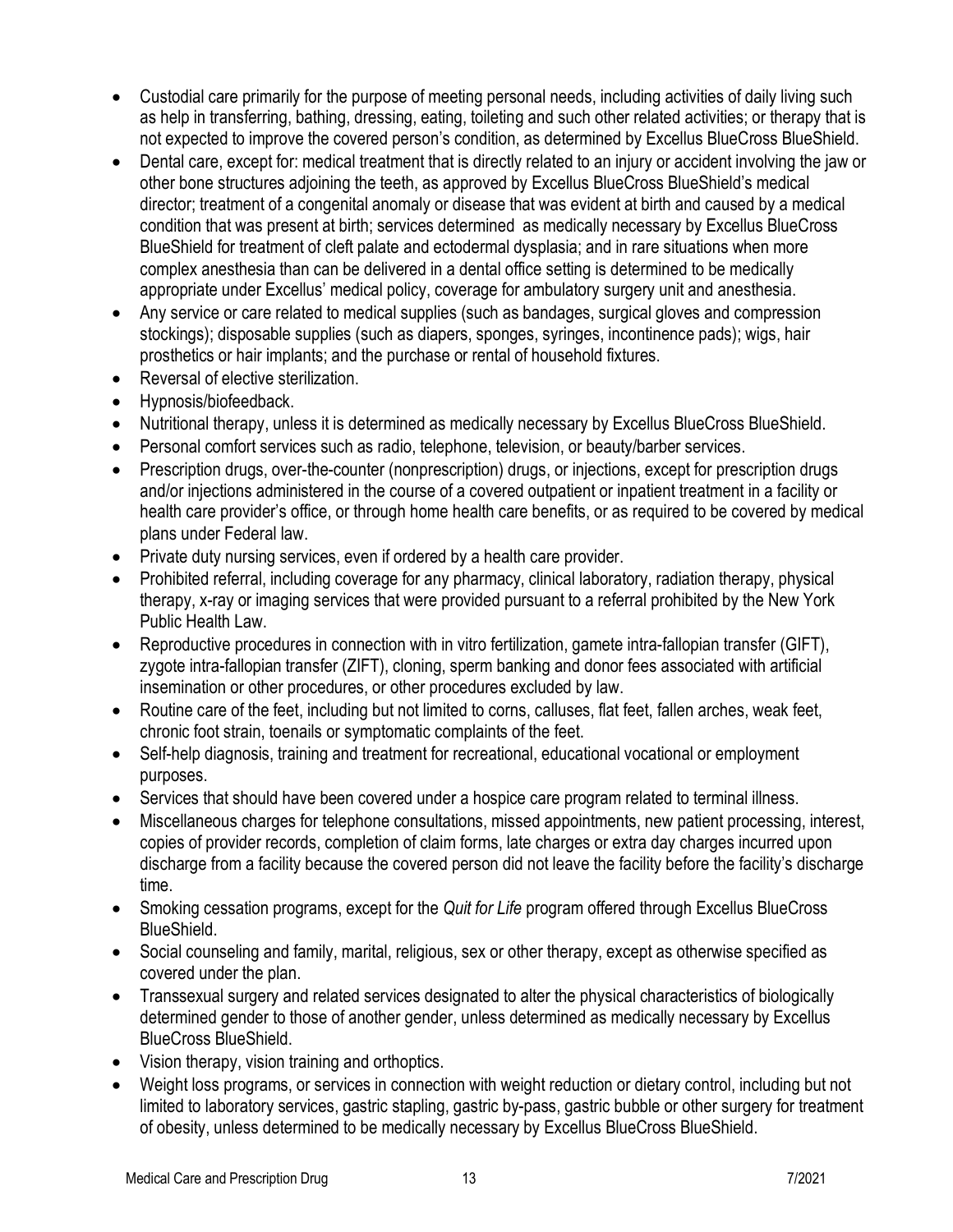# <span id="page-13-0"></span>*Coverage Changes Related to the COVID-19 Pandemic*

Due to the COVID-19 pandemic there are some temporary plan changes as follows. These rules will end when the government announces the emergency is over.

RIT health insurance will cover the following **at no cost to plan participants**; this means zero copays, coinsurance, and/or deductibles for the following:

- Medically necessary diagnostic tests that are consistent with the Centers for Disease Control and Prevention (CDC) guidance related to COVID-19.
- In-network or out-of-network provider office visits (if an in-network provider is not available), in-network urgent care visits, and emergency room visits resulting in testing for COVID-19.
- Required prior authorizations will be waived for inpatient admissions that are medically necessary and consistent with CDC guidance for members diagnosed with COVID-19.
- All telemedicine visits through [MD Live](https://www.mdlive.com/) will be covered in full, whether COVID-19 related or not.

### <span id="page-13-1"></span>**Coverage Information-Prescription Drug Benefits**

OptumRx is the pharmacy benefit manager (PBM) which administers RIT's prescription drug coverage. Under the plan, covered medications can be purchased from a participating retail pharmacy or from OptumRx's mail pharmacy. You will find the current copay information in the annual *Medical Benefits Comparison* book as well as in the Plan Design section of this summary.

Please note this section does not apply to those Medicare-eligible individuals covered under the BlueCross BlueShield Comprehensive Plan in 2019. Refer to the prescription drug information in the separate benefits summary for that plan.

There are two prescription drug plans, depending on which medical plan you elect. You will be automatically enrolled in a prescription drug plan based on the medical plan you elect as follows:

| POS A, B, Blue PPO | Rx Plan 1                                                          |
|--------------------|--------------------------------------------------------------------|
| POS D              | Rx Plan 2                                                          |
| POS B No Drug      | No Rx Coverage (except limited coverage as described in the annual |
|                    | Medical Benefits Comparison Book under the category "Prescription" |
|                    | Drug Coverage under Medical Plan.")                                |

All plan details described in this section apply to both Rx Plan 1 and Rx Plan 2.

#### <span id="page-13-2"></span>*Annual Out-of-Pocket Maximums*

An out-of-pocket maximum provides good protection for plan participants who have high medical and/or Rx expenses since it limits the total amount you will have to pay during the plan year. The medical benefit and the prescription drug benefit each have a separate out-of-pocket maximum. This means that medical expenses count only toward the medical plan out-of-pocket maximum, while prescription drug expenses count only toward the prescription drug out-of-pocket maximum. And in both cases, only covered plan expenses count toward the out-of-pocket maximums; non-covered expenses do not count. You will find the amounts listed in the *Medical Benefits Comparison Book*. Once you reach your Rx out-of-pocket maximum, the Rx plan will cover you in full at 100% for your eligible plan expenses for the remainder of the plan year.

#### <span id="page-13-3"></span>*Prescription ID Cards*

When you first enroll in the RIT coverage, you will receive two prescription drug identification cards from OptumRx, both of which will have the employee's name on them. If you need additional cards (for instance, if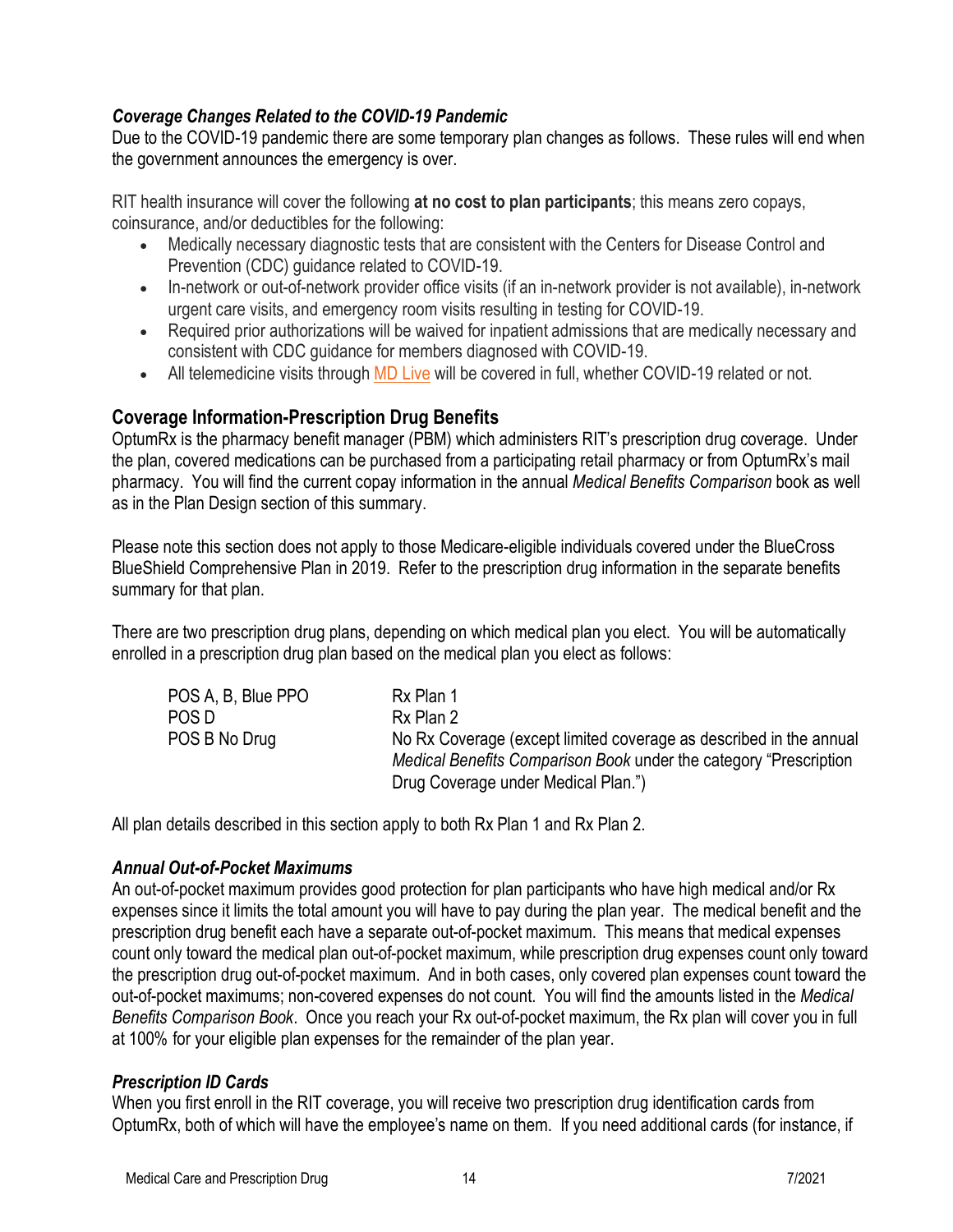your child is attending college out of town), you can request them by calling OptumRx Member Services. In an emergency, you are able to print a temporary identification card from the OptumRx website. Your ID card is also available to be viewed on the OptumRx app for your mobile device. It is important to remember to *use your prescription drug ID card at the pharmacy*, rather than your medical ID card. Your ID card is also available to be viewed on the OptumRx app for your mobile device.

#### <span id="page-14-0"></span>*Retail Pharmacies*

OptumRx has contracted with a broad national network of retail pharmacies. This network includes thousands of pharmacies throughout the United States, including nearly all major retail pharmacy chains, such as CVS and Rite Aid, certain stores containing pharmacies such as Wegmans, Target, Tops, and Wal-Mart, and most smaller, independent pharmacies, including nearly all in the Rochester area. Retail pharmacies in the OptumRx network are referred to as "participating pharmacies." To locate a participating pharmacy close to your home or other location, you can call OptumRx Member Services or check OptumRx website at [www.optumrx.com.](http://www.optumrx.com/)

#### <span id="page-14-1"></span>*Preferred Pharmacy*

Wegmans Pharmacies are designated as the "preferred pharmacy" under the plan. Wegmans offers the convenience of a local pharmacy paired with the preferred pricing typically available only at a mail pharmacy. Wegmans also has a free home shipping option available.

Because of this special designation, your copay is lower when you purchase your medications at Wegmans than at other retail pharmacies. You are also able to purchase up to a 90-day supply of your medications at Wegmans, but only up to a 30-day supply at other retail pharmacies. Your copay for a 90-day supply at Wegmans is equal to your copay at the mail pharmacy, and lower than the total of three 30-day copays that you would pay at another participating retail pharmacy. You may choose to purchase 30-day supplies at Wegmans and your copay will not increase after 3 fills; at other retail pharmacies, your copay for a maintenance medication (those drugs you take for an ongoing medical condition) will increase significantly after 3 fills. And RIT's plan cost will be equivalent overall when you purchase your medications at Wegmans compared with the mail pharmacy and significantly lower than at other retail pharmacies, which will help keep the plan affordable in the future. Refer to the Plan Design section for details.

Please note if you are in Rx Plan 2 and have not yet met your annual deductible, you will pay RIT's applicable contracted price at a retail pharmacy, including Wegmans. In this situation, you may want to compare the pricing since the OptumRx contracting varies among retail pharmacies.

#### <span id="page-14-2"></span>*Nonparticipating Retail Pharmacy*

When your prescription is filled at a nonparticipating retail pharmacy, your copays are as indicated in the copay charts, *plus* you will pay any cost difference between the nonparticipating pharmacy's prescription price and OptumRx's discounted network prescription price. You will be required to pay the full cost of the prescription at the time you make your purchase; you must then submit a paper claim to OptumRx to receive reimbursement from the plan. The reimbursement process is described in the section "Using a Reimbursement Form."

#### <span id="page-14-3"></span>*Mail Pharmacy*

For maintenance medications (those prescriptions you take on an ongoing basis), OptumRx's mail pharmacy offers the convenience of home delivery. Your initial prescription will be delivered within 10 to 14 days of receipt. Refills can be ordered online at [www.optumRx.com](http://www.optumrx.com/) and are typically delivered within seven to 10 days. The mail pharmacy has registered pharmacists available to answer questions about your medication or reactions 24 hours a day, seven days a week.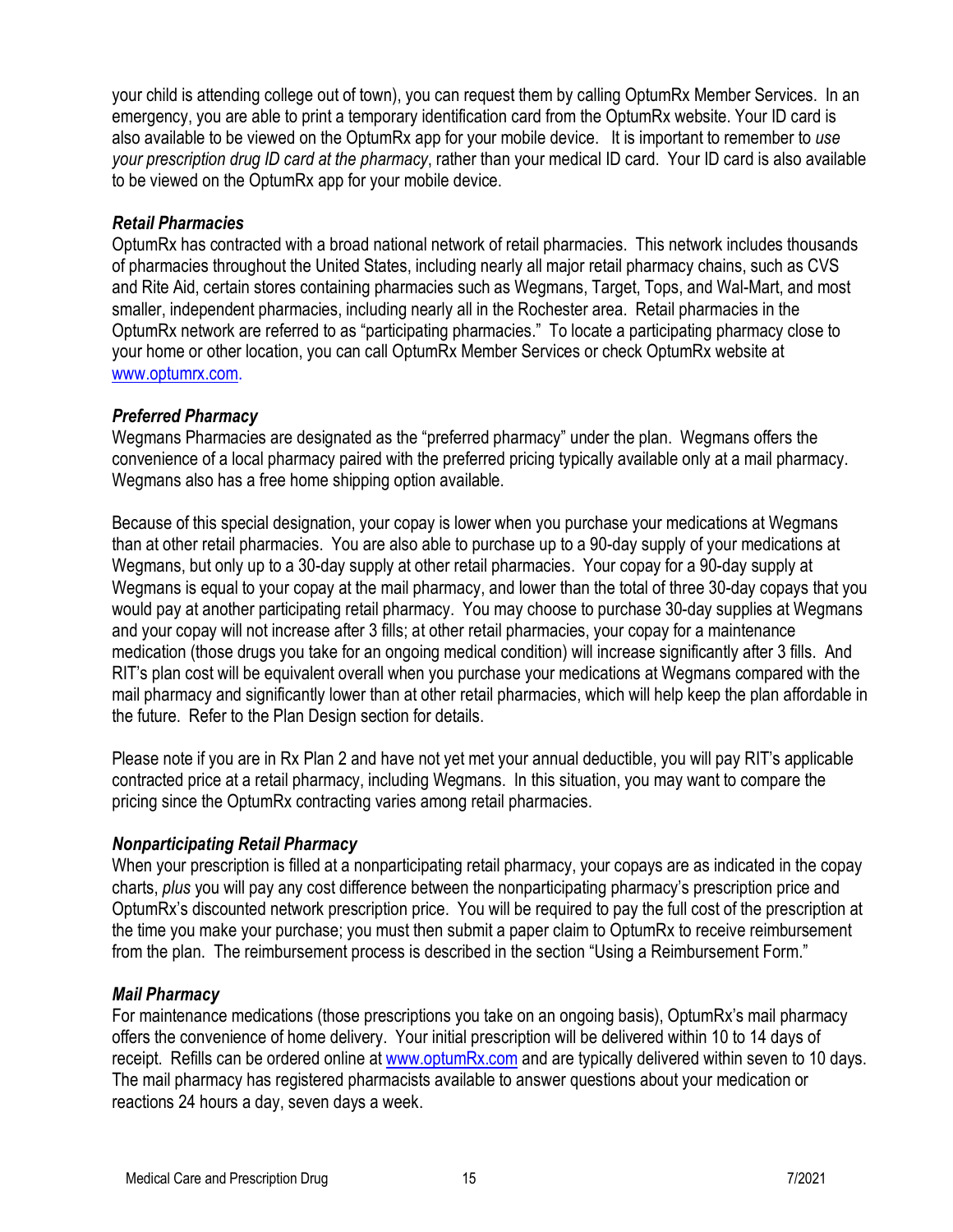See the section "Prescription Drug Claims and Payment of Benefits" for detailed instructions on using OptumRx's mail pharmacy. On rare occasions, a particular drug will not be available through the mail pharmacy. In this situation, you will need to fill your prescription at a participating retail pharmacy and pay the applicable retail pharmacy copay.

Please be sure that your physician provides a prescription for a 90-day supply when you are ordering from the mail pharmacy. The mail copay is based upon a 90-day supply, but if your prescription is written for a lesser supply, the same mail copay will apply.

#### <span id="page-15-0"></span>*Covered Medications*

Except as specified in the section "Exclusions and Benefit Limitations," the prescription drug plan provides coverage for Federal legend drugs, which are drug products bearing the legend "Caution: Federal law prohibits dispensing without a prescription." The prescription drug plan also covers certain prescription supplies and some compound medications which contain at least one Federal legend drug in a therapeutic amount. Contraceptives are covered as required by Federal law, and coverage details can be found in the *Medical Benefits Comparison Book*.

In order for a prescription to be covered by the plan, the prescribed item must meet the following requirements:

- It must be prescribed by a licensed physician.
- It must be approved by the Federal Food and Drug Administration (FDA).
- It must be dispensed by a pharmacy.
- It must meet the plan's special requirements for certain drugs, and
- It must not be listed under "Exclusions and Benefit Limitations" in this summary.

Prescription drugs covered by the plan are classified as either generic or brand name drugs. Generic drugs are sometimes referred to as Tier 1 drugs. Brand name drugs are also considered either preferred or nonpreferred. You may sometimes see preferred brand name drugs referred to as formulary or Tier 2 drugs. Nonpreferred brand name drugs may be referred to as non-formulary or Tier 3 drugs. In summary, here are the tiers and which type of drugs fall into each category:

| The Various Tiers are | <b>Also Called</b> | <b>Also Called</b> |
|-----------------------|--------------------|--------------------|
| Tier 1                | Generic            | N/A                |
| Tier <sub>2</sub>     | Preferred          | Formulary          |
| Tier <sub>3</sub>     | Non-preferred      | Non-Formulary      |

#### *Generic Drugs*

New drugs, like many other new products, are developed under patent protection. The patent protects the investment in the drug's development by giving the manufacturer the exclusive right to sell the brand name drug while the patent is in effect. When patents or other periods of exclusivity on brand name drugs expire, pharmaceutical manufacturers can apply to the FDA to sell generic versions.

Generic drugs must meet strict FDA requirements for safety and effectiveness. The proposed generic equivalent must have an FDA-approved brand name drug that is the "same" in terms of:

- Active ingredient(s)
- Labeled strength, and labeling information
- Dosage form, such as tablets, patches and liquids
- Administration for example, swallowed as a pill or given as an injection
- Bioequivalence performs in the same manner as the brand name drug
- Quality, purity and stability under extremes of heat and humidity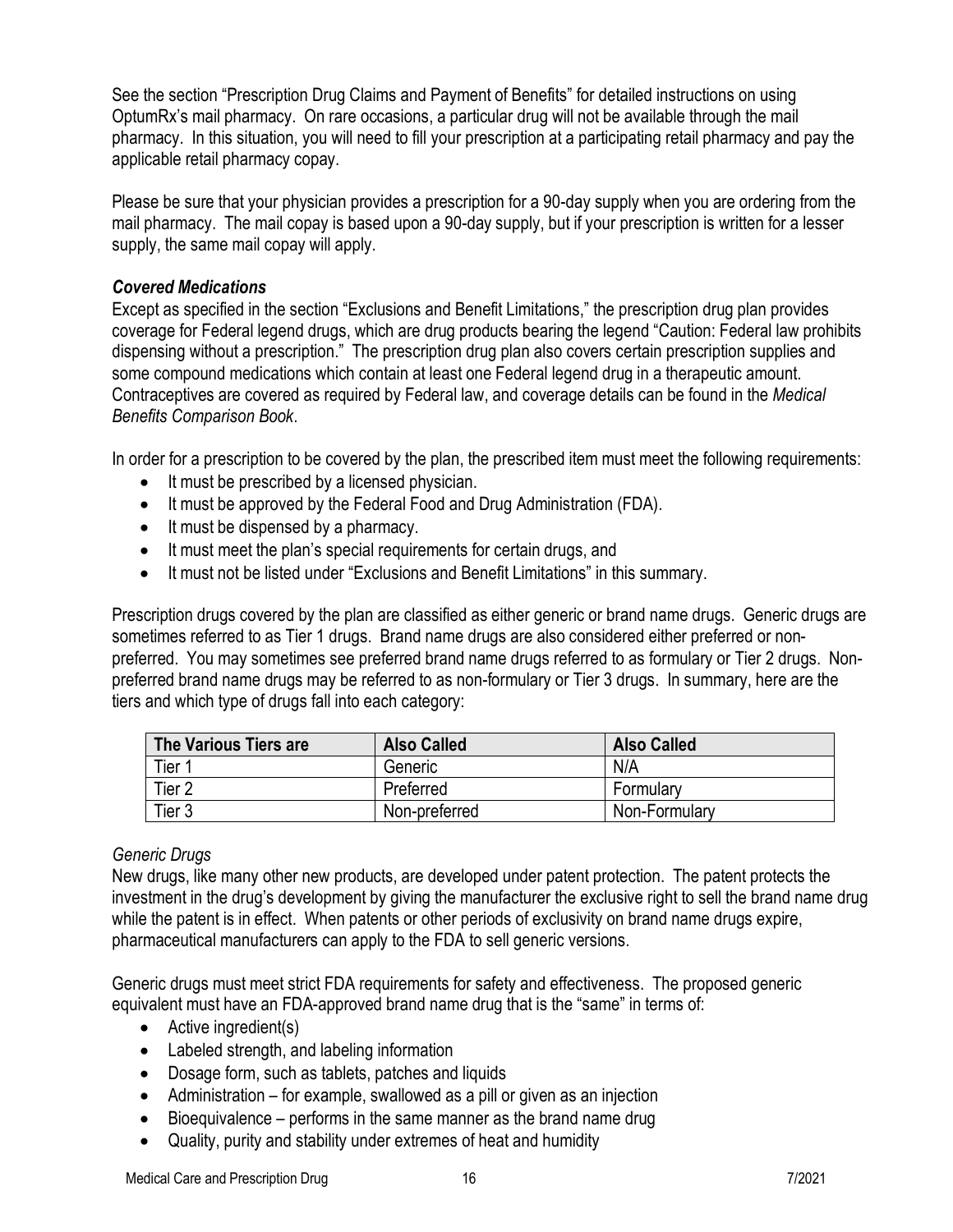Generic drugs generally cost less than brand name drugs. They often have a different appearance (e.g. color, shape) and different inactive ingredients from their brand name counterparts for ease in identification, but this does not impact their therapeutic performance.

#### *Brand Name Drugs*

Brand name drugs are medications and supplies requiring a prescription which are distributed under a trademarked name by the pharmaceutical manufacturer whose new drug application was approved by the FDA.

#### *Preferred and Non-Preferred Brand Name Drugs*

For the treatment of many conditions, there are several drugs available, both brand name and generic. OptumRx has a list of preferred drugs, called a "formulary." Medications on the formulary are evaluated for safety and effectiveness by an independent Pharmacy and Therapeutics Committee consisting of practicing physicians and clinical pharmacists who are not employed by OptumRx. Formulary medications are selected based on their safety and effectiveness, along with the opportunity for cost savings.

The formulary is updated quarterly. New drugs are added, and sometimes a drug can change categories, for example, from preferred to non-preferred. A current list of preferred drugs is available on OptumRx's website or by calling their Member Services telephone number.

Brand name drugs that are not on the formulary are considered non-preferred. Unless specifically excluded by the plan (see "Exclusions" section of this summary), these drugs are covered by the prescription drug plan, but you pay a higher copayment than for generic or preferred brand name drugs.

#### **Specialty Medications**

If you are prescribed a specialty medication, you generally must fill it with OptumRx Specialty Pharmacy in order to have coverage. There are a few limited situations in which an exception may be granted in advance by OptumRx and the medication may be purchased at a participating retail pharmacy. Please call OptumRx Customer Service at the dedicated Rochester Institute of Technology toll-free member phone number 1-855- 209-1300 (TTY: 711) or visit [www.optumrx.com](http://www.optumrx.com/) for more information.

A specialty medication is an injectable, oral or inhaled medication, typically used to care for certain rare and complex conditions, which:

- May require ongoing clinical oversight and additional education for best management;
- Has unique storage or shipping requirements;
- May not be available at retail pharmacies.

Examples of conditions that may require specialty medications are multiple sclerosis, rheumatoid arthritis, cancer, transplants and hepatitis.

Specialty medications are typically high priced, costing more than \$1,000 for a 30-day supply. They are complex, meaning that the drug imitates compounds found in the body and is part of a specialty drug class. And they are high-touch because they have special shipping or handling requirements, such as refrigeration, and need a physician or pharmacist to measure how well it works for you.

OptumRx Specialty Pharmacy offers support to help you manage your condition. Take advantage of personalized patient support from knowledgeable pharmacists and nurses who specialize in your condition at no additional cost to you. In addition, you will receive:

- 24/7 access to pharmacists
- Support through clinical and adherence programs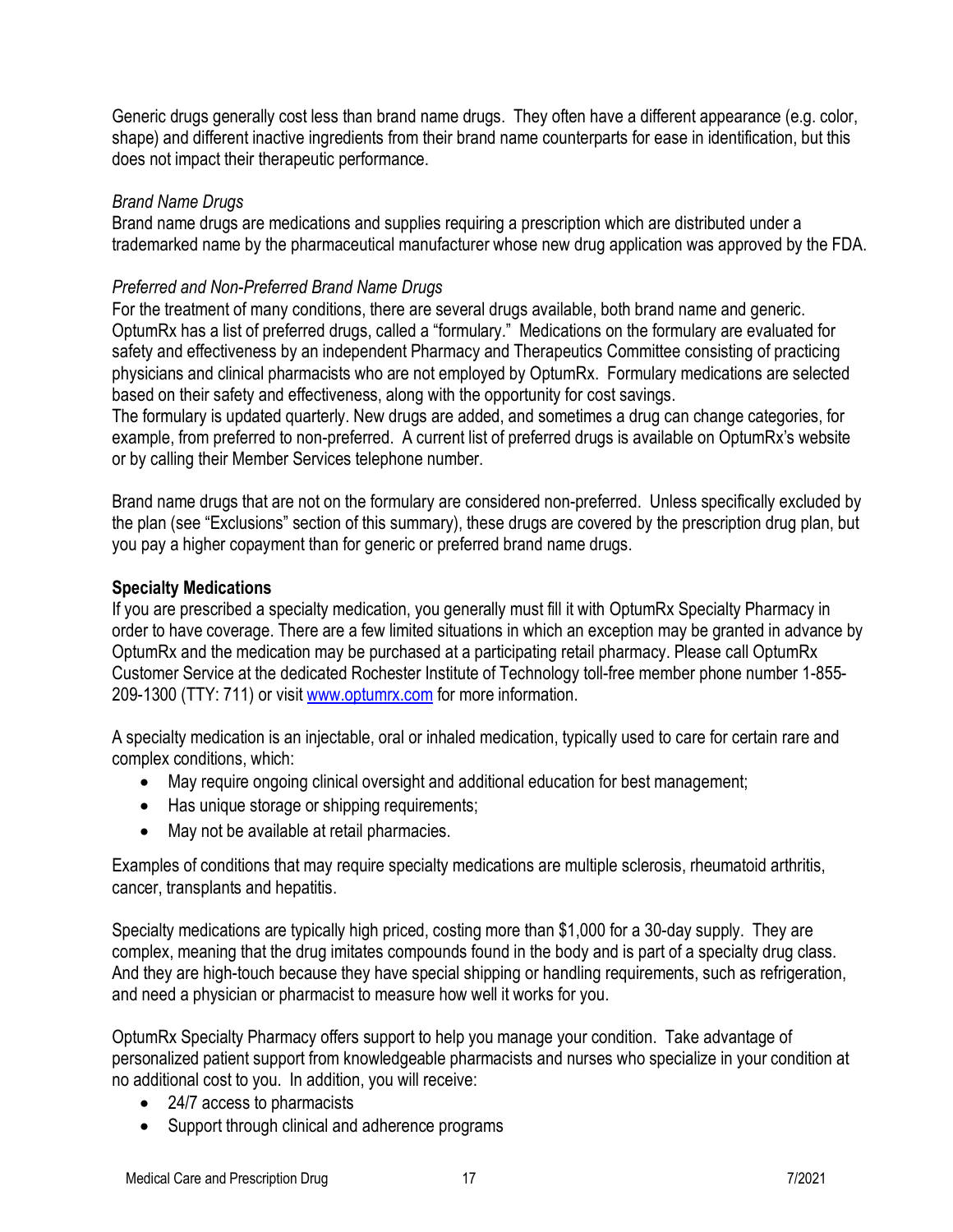- Any medication-related supplies at no additional cost
- Proactive refill reminders
- Timely delivery and shipping in confidential packaging
- Free video consultations with an OptumRx clinician
- Free videos designed to help provide patients with tips along the way in regard to select specialty conditions.

#### <span id="page-17-0"></span>*Plan Design*

Your cost for a prescription will be based on a tiered copay structure, and will differ depending on:

- The drug's tier generic, preferred (formulary), or non-preferred (non-formulary);
- Whether you choose (or your doctor prescribes) a brand name drug when a generic is available;
- Whether you purchase your drug at Wegmans Pharmacy (the plan's preferred pharmacy), a different participating retail pharmacy or through the PBM's mail pharmacy;
- Whether you purchase your drug from a participating or non-participating retail pharmacy; and
- Whether your prescription is subject to any special limitations or procedures.

Your copay will never exceed the full price of the medication.

#### *Important Information About Copays for Maintenance Medications*

If you take maintenance medications (those you take for an ongoing medical condition), there is a significant financial incentive to purchase them at Wegmans, our preferred retail pharmacy, or through OptumRx's mail pharmacy.

On the 4<sup>th</sup> fill (original plus 3 refills) of a maintenance prescription filled at a retail pharmacy (other than Wegmans), your copay for a 30-day supply will be equal to the copay for a 90-day supply of the medication if you ordered it from OptumRx's mail pharmacy or purchased it at Wegmans. This will result in greatly increased copays if you continue to fill your maintenance medications at a retail pharmacy other than Wegmans beyond the 3rd fill.

This higher copay does not apply to acute care drugs such as antibiotics – your copays for such medications purchased at a retail pharmacy will not change. Also, certain medications are not available from OptumRx's mail pharmacy, such as certain controlled substances; the higher copay will also not apply in these situations. The rest of the cost of your drugs will be paid by the prescription drug plan, except as described below.

In cases of selected brand name drugs where an FDA-approved generic is available, your benefit will be based on the generic drug's cost. If you or your doctor chooses the brand name drug, *regardless of the reason*, you will be required to pay the difference in cost between the brand-name drug and the generic, in addition to the applicable copay.

If you purchase your medication at a nonparticipating pharmacy, you will be required to pay the full cost at the pharmacy. You can then file a claim for reimbursement (described in the section "Claims and Payment of Benefits") with OptumRx. Your cost will be the retail copay you would have paid at a participating pharmacy (other than Wegmans), plus any additional amount charged by the nonparticipating pharmacy above the amount the drug would have cost at a participating retail pharmacy.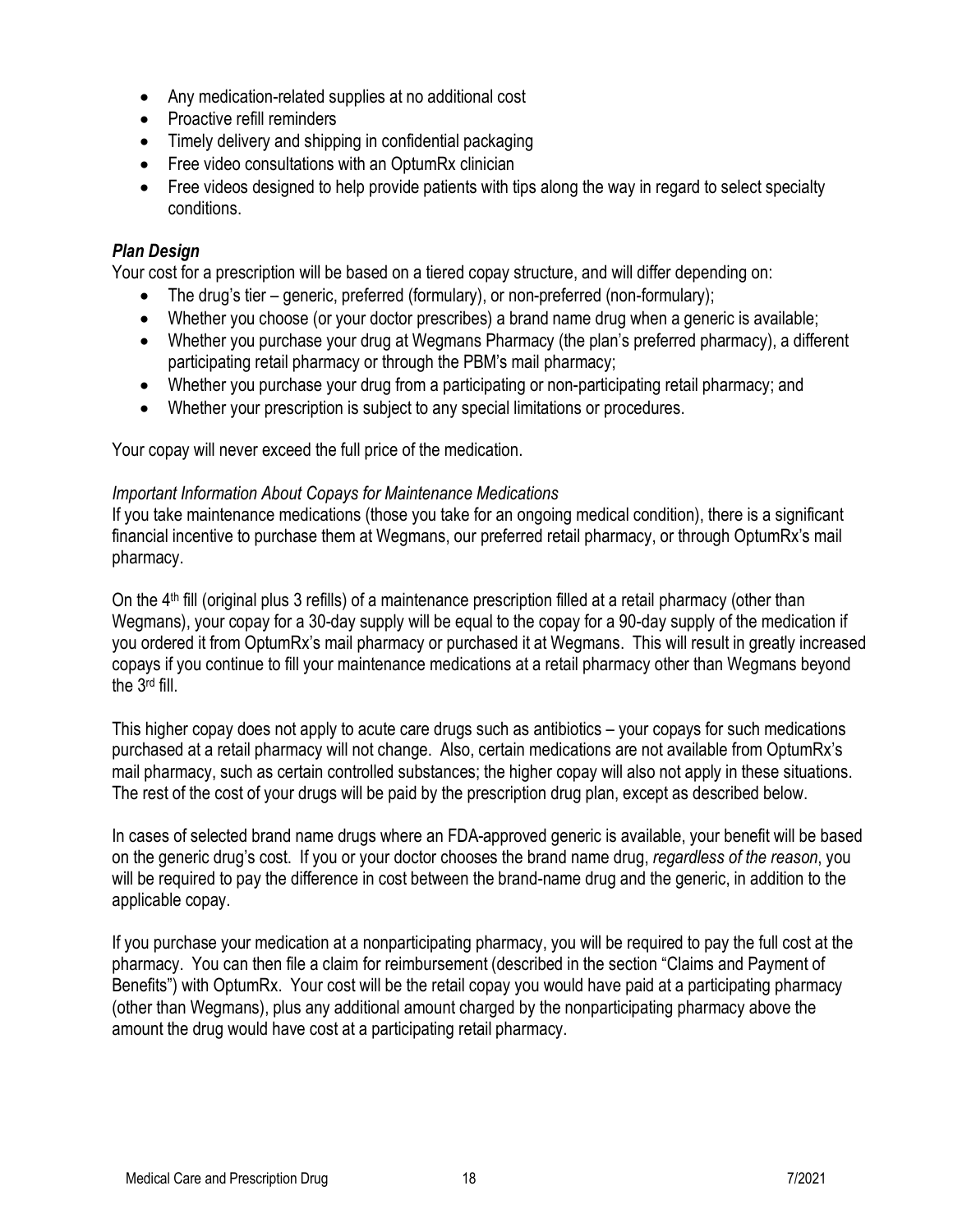#### <span id="page-18-0"></span>*Copay Information Rx Plan 1 (included with medical plans POS A, POS B, Blue PPO)*

Under Rx Plan 1, you have "first dollar coverage," meaning there is no annual deductible to meet before the plan begins to pay benefits.

|                                                   | <b>WEGMANS PHARMACY</b>             |                  | <b>OTHER RETAIL(1)</b>                |                                                       | <b>OPTUMRX MAIL</b> |
|---------------------------------------------------|-------------------------------------|------------------|---------------------------------------|-------------------------------------------------------|---------------------|
| <b>CATEGORY</b>                                   | 30-day supply,<br>no limit on fills | 90-day<br>supply | $30$ -day<br>supply, up<br>to 3 fills | 30-day supply<br>4th fill and<br>after <sup>(2)</sup> | 90-day supply $(3)$ |
| Tier 1: Generic Drugs                             | \$15.00                             | \$37.50          | \$17.00                               | \$37.50                                               | \$37.50             |
| Tier 2: Brand Name<br><b>Formulary Drugs</b>      | \$35.00                             | \$87.50          | \$40.00                               | \$87.50                                               | \$87.50             |
| Tier 3: Brand Name Non-<br><b>Formulary Drugs</b> | \$50.00                             | \$125.00         | \$60.00                               | \$125.00                                              | \$125.00            |

# <span id="page-18-1"></span>*Copay Information Rx Plan 2 (included with medical plan POS D)*

Under Rx Plan 2, there is a \$1,250 annual per person annual deductible. This means that, until you meet your deductible, you will pay the full cost of the medication; once you meet your deductible, you will pay copays for your medications for the remainder of the plan year. You should show your card when you purchase prescriptions so you receive any negotiated discounts and so OptumRx can track the \$1,250 deductible.

|                                                                                                                    | <b>WEGMANS PHARMACY</b>             |                  | <b>OTHER RETAIL(1)</b>                |                                                       | <b>OPTUMRX MAIL</b> |
|--------------------------------------------------------------------------------------------------------------------|-------------------------------------|------------------|---------------------------------------|-------------------------------------------------------|---------------------|
| <b>CATEGORY</b>                                                                                                    | 30-day supply,<br>no limit on fills | 90-day<br>supply | $30$ -day<br>supply, up<br>to 3 fills | 30-day supply<br>4th fill and<br>after <sup>(2)</sup> | 90-day supply $(3)$ |
| Annual Deductible - each person must pay \$1,250 annual deductible before copay amounts are charged in a plan year |                                     |                  |                                       |                                                       |                     |
| Tier 1: Generic Drugs                                                                                              | \$25.00                             | \$62.50          | \$30.00                               | \$62.50                                               | \$62.50             |
| Tier 2: Brand Name Formulary<br>Drugs                                                                              | \$70.00                             | \$175.00         | \$80.00                               | \$175.00                                              | \$175.00            |
| Tier 3: Brand Name Non-<br><b>Formulary Drugs</b>                                                                  | \$130.00                            | \$325.00         | \$150.00                              | \$325.00                                              | \$325.00            |

#### <span id="page-18-2"></span>*Important Notes for Rx Plan 1 and Rx Plan 2*

- (1) if you fill your prescription at a non-participating pharmacy, you will be required to pay the pharmacy's full charge for your medication at the time you purchase it; you can submit a claim for reimbursement, but may be responsible for more than the copays listed above.
- (2) applies to maintenance medications only
- (3) the copays shown for OptumRx's Mail pharmacy apply even if your prescription is written for less than a 90-day supply. To get the best advantage of this program, be sure your physician writes the prescription for a 90-day supply.

# <span id="page-18-3"></span>*Exclusions and Benefit Limitations*

The following are not covered by the prescription drug plan. Some of them may be covered by your medical plan.

- Medications and supplies which are specifically excluded from coverage by the plan's Pharmacy Benefit Manager.
- Drugs subject to preferred drug step therapy where the requirements have not been satisfied.
- For drugs subject to quantity limits, any amount that exceeds the stated quantity limit.
- For any drug, a quantity in excess of a 90-day supply.
- A quantity greater than a 30-day supply when filled at a retail pharmacy other than Wegmans.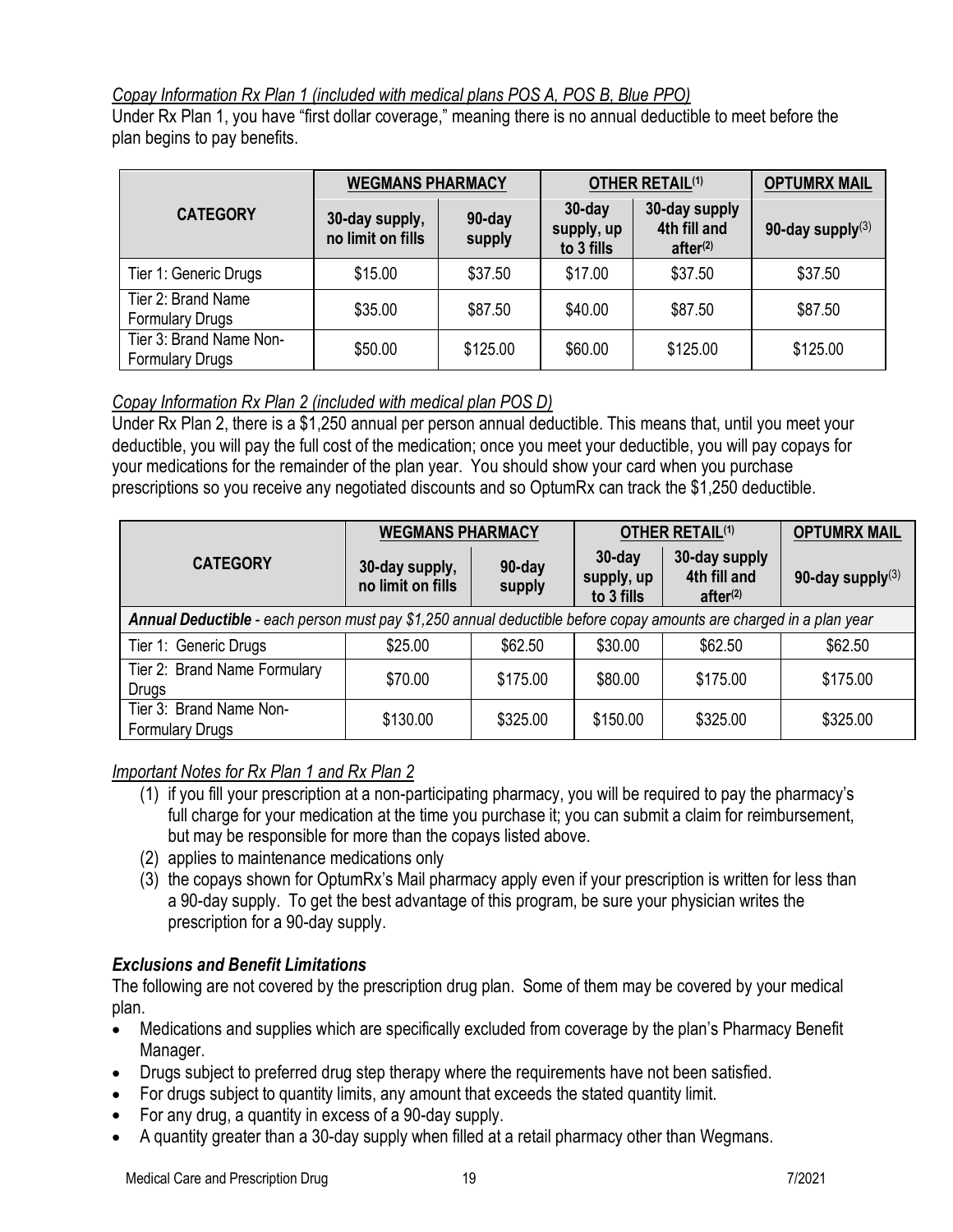- Specialty medications which are not filled at the plan's designated specialty pharmacy.
- Medications and supplies which are covered by your medical plan.
- Excess charges by a non-participating pharmacy beyond the allowed amount that would have been paid to a participating pharmacy.
- Medications ordered or purchased prior to the covered person's coverage under the plan, or after the covered person's coverage terminates.
- Non-Federal Legend and Over the Counter Medications (including drugs for which a prescription was formerly required, except if required to be covered under Federal law).
- Injectable drugs that are not self-administered.
- Biologicals (immunization agents and vaccines).
- Allergy serums.
- Blood or blood plasma products.
- Mifeprex.
- RU-486.
- Dental fluoride products.
- Ostomy supplies.
- Therapeutic devices or appliances.
- Drugs to promote or stimulate hair growth or for cosmetic purposes.
- Drugs labeled "Caution-limited by Federal law to investigational use", or experimental drugs, even though a charge is made to the individual.
- Medication for which the cost is recoverable under any Workers' Compensation or Occupational Disease Law or any State or Governmental Agency, or medication furnished by any other Drug or Medical Service for which no charge is made to the member.
- Medication which is to be taken by or administered to an individual, in whole or in part, while he or she is a patient in a licensed hospital, rest home, sanitarium, extended care facility, skilled nursing facility, convalescent hospital, nursing home or similar institution which operates on its premises or allows to be operated on its premises, a facility for dispensing pharmaceuticals.
- Implantable time-released medications.
- Nutritional supplements, except for those included on OptumRx's list of approved nutritional products intended for treatment of specific metabolic conditions, and which are purchased through a pharmacy.
- Unit doses of medication.
- Any prescription refilled in excess of the number of refills specified by the physician, or any refill dispensed after one year from the physician's original order.
- Charges for the administration or injection of any drug.
- Drugs requiring prior authorization for which a prior authorization was not obtained.
- Drugs which are new to market for which a coverage determination has not yet been made.
- Items not specifically described as covered by the Plan.
- Claims submitted past the 12-month claim filing deadline.

#### <span id="page-19-0"></span>*Prior Authorization*

For certain medications, the prescription drug plan requires prior authorization by OptumRx before benefits will be paid. The list of medications that require prior authorization will change from time to time, and drugs that do not require prior authorization may require it in the future. In order to determine whether a specific medication has a prior authorization requirement, you can search by the name of the drug on OptumRx's website, [www.optumRx.com,](http://www.optumrx.com/) or call OptumRx Member Services. Prior authorizations are typically approved for a oneyear period, unless otherwise noted.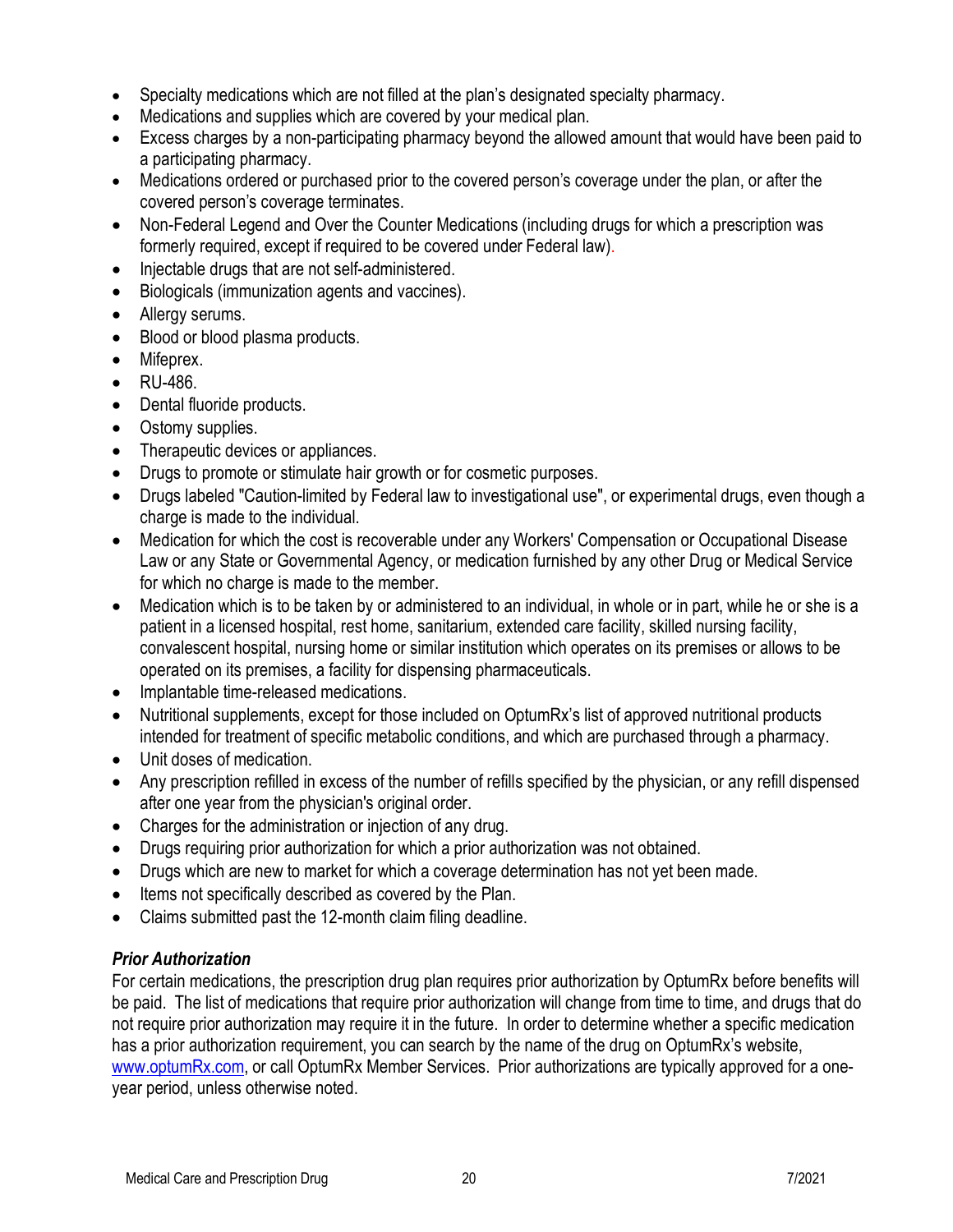To obtain a prior authorization, your physician must complete a OptumRx prior authorization form, which is available on OptumRx's website, [www.optumRx.com](http://www.optumrx.com/) or call OptumRx Member Services.

# <span id="page-20-0"></span>*Preferred Drug Step Therapy*

One of the features of the Plan is called "preferred drug step therapy (PDST)." The purpose of PDST is to ensure that a person has tried a particular preferred drug or drugs in a specific therapeutic category before the Plan will cover a more expensive drug in that category. It is often common for physicians to prescribe brand name drugs with which they are familiar, but that may not always be the most effective and cost effective choice of therapy. Only selected categories that have clinically accepted substitutes, determined by OptumRx clinicians, are part of the PDST program.

When your physician prescribes a brand name drug that is part of the PDST program, the Plan will only cover it if you have tried the clinically accepted alternative drug(s) and either:

- they have not worked for you, or
- there is a medical reason why you are unable to take the drug, such as an allergy to one of the ingredients.

If this information is in OptumRx's records, the brand name drug will be approved without any intervention needed by your physician. If this information is not in OptumRx's records (for instance, if you tried the other medication before you were covered by the Plan), the drug will not be covered without a coverage review and approval by OptumRx.

If your physician believes that you should use a medication that is not preferred, you or your physician can request a review for coverage. Your physician can call OptumRx toll-free at 800-626-0072, 8:00 a.m. to 10:00 p.m., Eastern Time.

If you obtain approval before filling your prescription, you will pay your applicable copay. If you obtain approval after filling your prescription, you will pay for the full cost of the medication at the pharmacy but will be able to be reimbursed for the covered cost of the medication minus the copay. In this case, you will need to file a manual claim in order to be reimbursed.

Please note that new categories may be added to the PDST program over time, and preferred drugs may change from time to time as new drugs become available, and as brand name drugs lose their patent protection and are available as generics.

#### <span id="page-20-1"></span>*Quantity Limits*

For certain medications, there are limits on the quantity that will be covered. The list of medications that have quantity limits will change from time to time, and drugs that do not have quantity limits may require them in the future. In order to determine whether a specific medication has a quantity limit, you can search by the name of the drug on OptumRx's website, [www.optumRx.com](http://www.optumrx.com/) or call OptumRx Member Services.

#### <span id="page-20-2"></span>*Refill Limits*

For refills from a retail pharmacy or specialty pharmacy 75% of the prior order of the medication must have been used before the prescription can be refilled; for the OptumRx mail pharmacy, 60% of the prior order of the medication must have been used before the prescription can be refilled. If you will be traveling and need to refill your prescription early, let the pharmacist know and request that he or she call OptumRx for a "vacation override."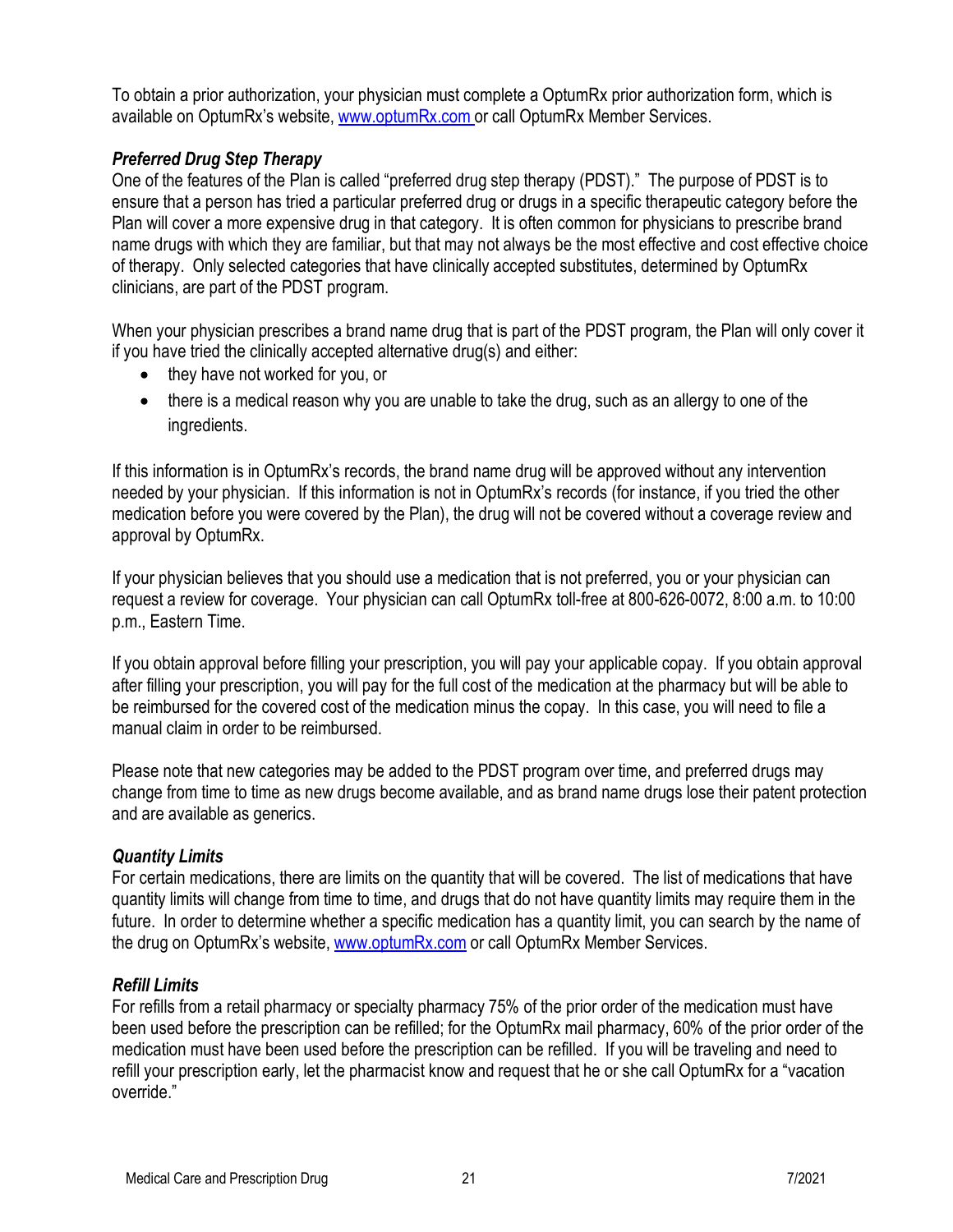#### <span id="page-21-0"></span>*Drug Utilization Review*

Participating network pharmacies are given information by OptumRx that helps protect patients from interactions between current medications and a new drug being prescribed or other adverse reactions such as previously identified allergies. The pharmacist is alerted to a potential reaction at the time the new drug is entered into OptumRx's system at the point of purchase. The pharmacist can then discuss the situation with patient, and/or the patient's physician. This safety feature, which is also available to OptumRx mail pharmacy pharmacists, is especially important if more than one physician is prescribing medications for an individual, or if prescriptions are filled at different pharmacies.

### <span id="page-21-1"></span>*Excluded Medications and Supplies*

The Pharmacy Benefit Manager, OptumRx, has the authority to exclude specific medications and supplies from coverage. If an item is on this list of exclusions, the plan will not pay anything toward the cost, and you will be required to pay the full cost at the pharmacy. Any item on the excluded list has available substitutes which you can request your physician to prescribe. If your physician believes there is a medical necessity for you to continue with the medication that has become excluded from coverage, your physician should initiate a coverage review by contacting the coverage review team at OptumRx.

# <span id="page-21-2"></span>**Prescription Drug Claims and Payment of Benefits**

### <span id="page-21-3"></span>*At a Participating Retail Pharmacy*

Present your prescription drug (OptumRx) ID card when you purchase your medication at a retail pharmacy that is part of OptumRx's retail pharmacy network. You will be charged the applicable copay and any other applicable charges. The remainder of the cost will be paid to the retail pharmacy by the prescription drug plan. You do not need to file any claims. Remember you are limited to a 30-day supply *except* at a Wegmans Pharmacy, where you can fill up to a 90-day supply at one time.

#### <span id="page-21-4"></span>*Using the OptumRx Mail Pharmacy*

Let your doctor know that you have a mail-order prescription drug benefit and that you would like to have the maximum supply of medication (usually 90 days) plus refills for up to one year. You may mail your prescription(s) in OptumRx mail pharmacy envelopes or ask your doctor to call 1-855-209-1300/V for instructions on how to fax the prescription. If your order is faxed, your doctor must have the member number from your OptumRx ID card.

When your doctor prescribes a new medication, it is recommended that you have your doctor write two prescriptions: one for a 30-day supply and one for a 90-day supply with refills. You should first fill the 30-day supply prescription at a retail pharmacy and try the new drug to ensure you will not experience any adverse reaction and that the drug will be effective for you. Once you determine that the new drug will work for you, you can fill the 90-day prescription through OptumRx mail pharmacy, if you choose, but you have the option to fill it at a Wegmans pharmacy if you prefer for the same copay. *Note:* do not submit 30-day prescriptions to OptumRx mail pharmacy because you will be automatically charged the copay applicable to a 90-day supply.

You can pay your copays by check or credit card. If you send in the wrong copay and there is a balance due of less than \$150, an invoice will be included with your prescription order. If you overpaid, your account will be credited. If you owe more than \$150 on your account, your prescription order will not be shipped until payment is made; you will receive a phone call from OptumRx to let you know that this is the case. A way to avoid this situation is to have a credit card number on file with OptumRx. No more than \$500 will be charged to a credit card at one time without your approval. If you have a Beneflex account, you can use the flex card as your credit card for prescription drug orders as long as you have a sufficient balance available. You can join the automatic payment program by calling 1-855-209-1300 or by enrolling online at [www.optumrx.com.](http://www.optumrx.com/)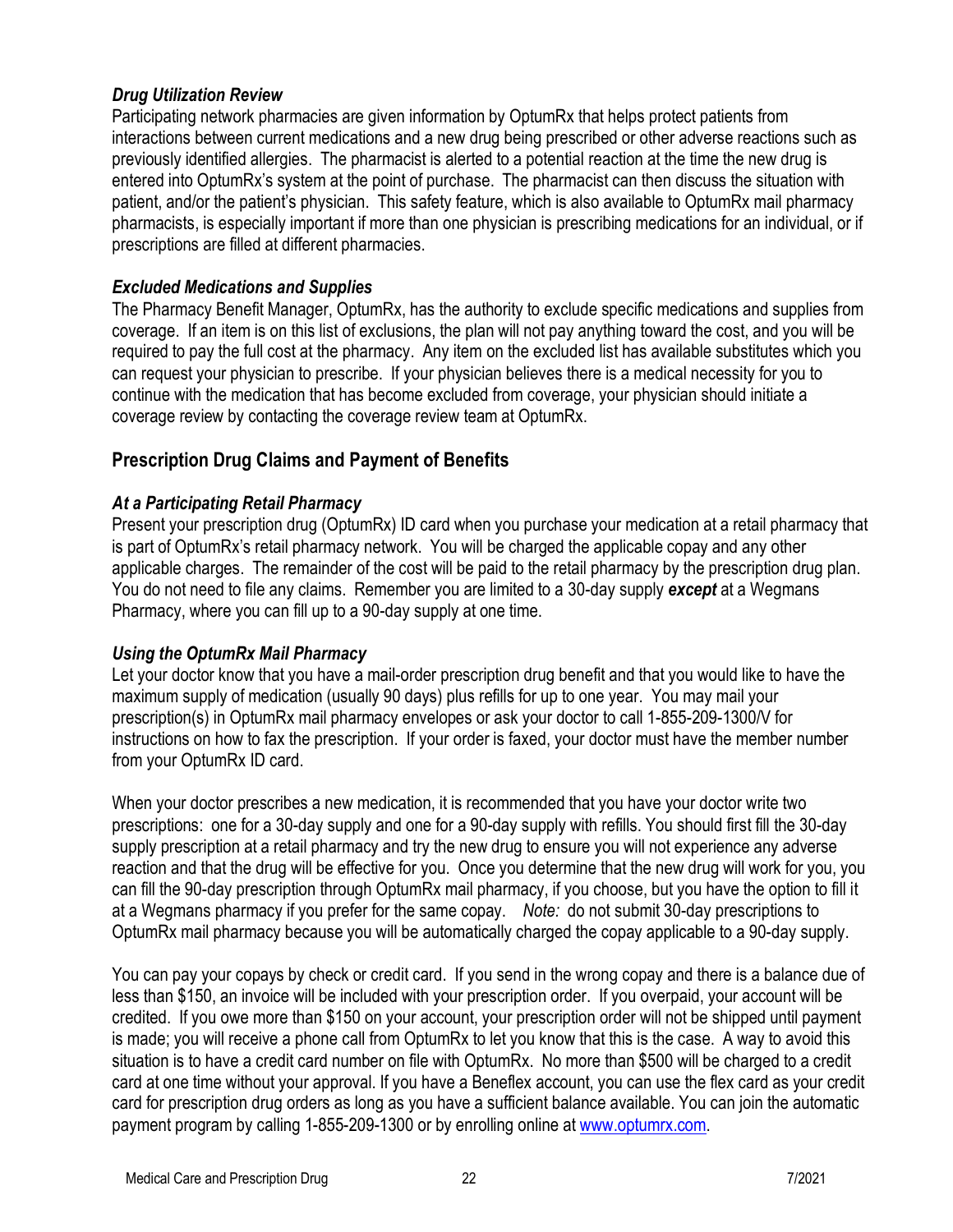To check on the status of an order, you may call OptumRx Member Services or visit [www.optumrx.com.](http://www.optumrx.com/) You can find out the date your prescription was received, the status of your order, the date your prescription was mailed to you, and other billing and timing data.

If you would like to order online, you can do this through OptumRx mail pharmacy. You can order online anytime, or call 1-855-209-1300 and use the automated telephone system. Or you can mail in your refill orders by using the mail-order envelope. If you order by phone or via OptumRx's website, you will need to provide your member number, found on your OptumRx ID card, and the prescription number found on the medication container and the refill slip.

If you need to order mail-order envelopes or retail claim forms, you can do this online also. Or if you prefer, you can call OptumRx Member Services toll-free number to use the automated telephone system. The requested materials will be mailed to you right away.

#### <span id="page-22-0"></span>*Using a Reimbursement Form*

If you fill your prescription at a non-participating pharmacy, or forget to bring your ID card to a participating retail pharmacy, you will be required to pay the pharmacy's full charge for your medication at the time you purchase it. You may then submit a reimbursement form to OptumRx to obtain reimbursement of the amount that the prescription drug plan will pay. You can print the reimbursement form from OptumRx's website, or can call Member Services to request a claim form be mailed to you. The receipt you received at the pharmacy must be attached to the claim form. Reimbursement forms must be submitted within 12 months following the date you purchased the medication.

#### <span id="page-22-1"></span>*Payment of Benefits*

Other than claims submitted using reimbursement forms, benefits will be paid directly to the participating pharmacy dispensing the medication. For claims submitted via reimbursement form, benefits will be paid to you by check from OptumRx.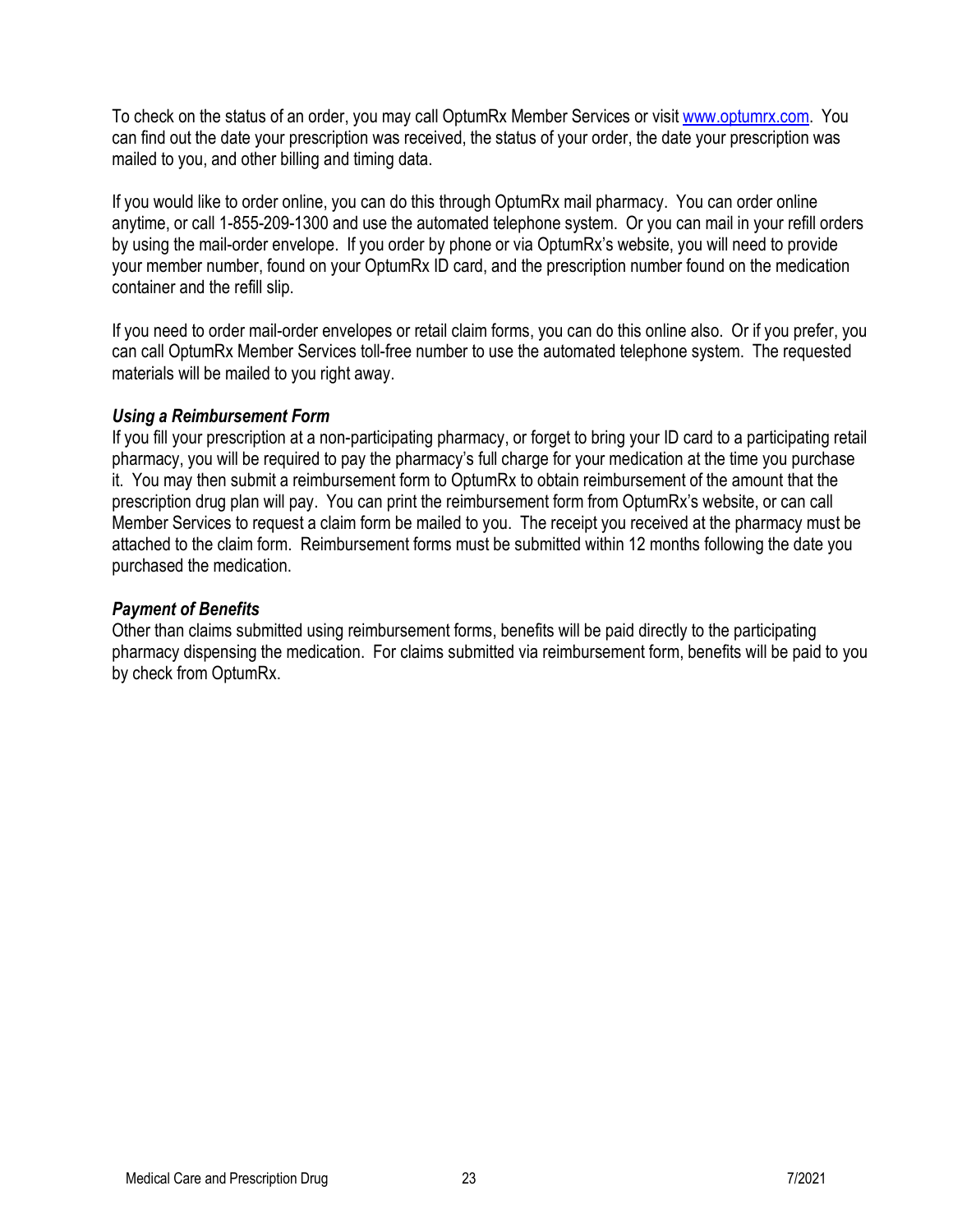# <span id="page-23-0"></span>**Medical and Prescription Drug Coverage at Retirement**

**NOTE REGARDING MEDICARE-ELIGIBLE INDIVIDUALS**: As of January 1, 2019, most Medicare-eligible individuals are no longer covered by this Plan. They receive their medical and prescription drug coverage through a private Medicare Exchange, Via Benefits. If eligible, funding is provided by RIT through a Health Reimbursement Arrangement (HRA). A separate Summary Plan Description is provided for the HRA to covered individuals, and is also available on the RIT Human Resources website. Therefore, this SPD is not applicable to Medicare-eligible individuals, other than the small group who are remaining covered by the BlueCross BlueShield Comprehensive plan during 2019. As of January 1, 2020, there will no longer be any Medicare-eligible individuals covered by this Plan.

#### <span id="page-23-1"></span>*Eligibility for Retirement*

Age, years of service, and date of hire (or adjusted date of hire, if applicable) determines an employee's eligibility for retirement from RIT. The eligibility rules have changed over time and are as follows:

#### **Employees Hired Before January 1, 2019, who**

- **Were age 45 or older on January 1, 2019** *OR*
- **Under age 45 with 10 years of regular full-time service or 15 years of qualifying regular part-time service on January 1, 2019**

*If adjusted date of hire is prior to July 1, 1990:*

- ♦ **Age:** At least 50
- ♦ **Service:** At least 5 years of regular full-time or 10 years of qualifying regular part-time service
- ♦ **Age plus Service:** At least 70 points

*If adjusted date of hire is on or after July 1, 1990 but before January 1, 1995:*

- ♦ **Age:** At least 50
- ♦ **Service:** At least 10 years of regular full-time or 15 years of qualifying regular part-time service
- ♦ **Age plus Service:** At least 70 points

*If adjusted date of hire is on or after January 1, 1995:*

- ♦ **Age:** At least 55
- ♦ **Service:** At least 10 years of regular full-time or 15 years of qualifying regular part-time service
- ♦ **Age plus Service:** At least 70 points

=====================================================================

*A year of qualifying regular part-time service is a year in which the employee is scheduled to work at least 750 hours. All years of extended part-time service (an employee work classification that existed prior to July 1, 2017) counts as an eligible year of service.*

*For those who have both regular full-time and qualifying regular part-time service, the following rules apply for counting the Service component:*

- ♦ *If the employee meets the Age and Age+Service components and if the employee has at least 5 years of regular full-time service and the regular full-time years of service plus one-half of qualifying regular part-time years of service is at least 10 years, the employee would be eligible to retire with full-time cost sharing.*
- ♦ *If the employee meets the Age and Age+Service components and if the employee has less than 5 years of regular full-time service and the regular full-time years of service plus the qualifying regular part-time years of service is at least 15 years, the employee would be eligible to retire with part-time cost sharing.*

*Service must be regular full-time and/or qualifying regular part-time service.*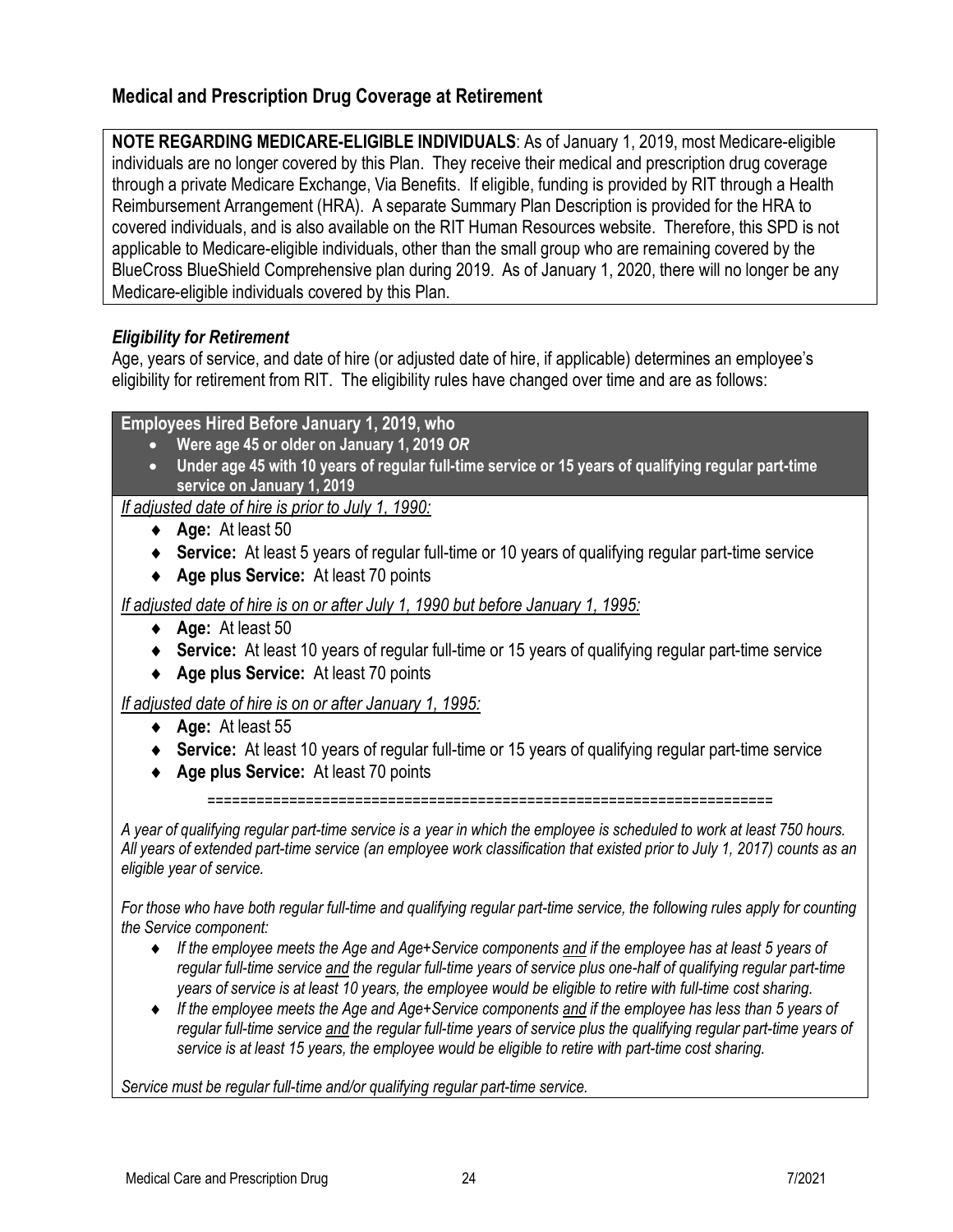#### **Employees Hired Before January 1, 2019, who**

- **Were under age 45 on January 1, 2019** *AND*
- **Had less than 10 years of regular full-time service or less than 15 years of qualifying regular part-time service on January 1, 2019**

**Employees Hired On and After January 1, 2019**

- ♦ **Age:** At least 62
- ♦ **Service:** At least 15 years of regular full-time or 20 years of qualifying regular part-time service
- ♦ **Age plus Service:** Not applicable

=====================================================================

*A year of qualifying regular part-time service is a year in which the employee is scheduled to work at least 750 hours. All years of extended part-time service (an employee work classification that existed prior to July 1, 2017) counts as an eligible year of service.*

*For those who have both regular full-time and qualifying regular part-time service, the following rules apply for counting the Service component:*

- ♦ *If the employee meets the eligibility age and if the employee has at least 10 years of regular full-time service and the regular full-time years of service plus one-half of qualifying regular part-time years of service is at least 15 years, the employee would be eligible to retire with full-time cost sharing.*
- ♦ *If the employee meets the eligibility age and if the employee has less than 10 years of regular full-time service and the regular full-time years of service plus the qualifying regular part-time years of service is at least 20 years, the employee would be eligible to retire with part-time cost sharing.*

*Service must be regular full-time and/or qualifying regular part-time service.*

*The following exception applies to all categories of employees listed above:* 

- If, however, the following occurs, eligibility for retiree benefits is modified as described below:
	- an individual is an employee (faculty or staff) of RIT; and
	- the individual is retirement-eligible; and
	- the individual is terminated for cause; and
	- the reason for the termination is determined to be the willful misconduct of the employee and excludes actions which are beyond the reasonable control of the individual,

#### Then:

If the Assistant Vice President-Human Resources (AVP-HR) determines that the person is not a retiree for benefits purposes, then the individual will not be eligible to receive retiree benefits and privileges, effective as soon as administratively practicable on or after the date the determination has been made and communicated to the affected individual.

This is the case whether the willful misconduct occurs before or after the date that the individual retires from RIT – an employee may not elect to retire in advance of the conclusion of an audit or investigation's final report, with findings submitted to management, in order to avoid discharge and to preserve retiree benefits eligibility.

A committee appointed by the AVP-HR will review the circumstances of the case and provide counsel to the AVP-HR. The AVP-HR will be solely responsible for determining whether the person will be considered a retiree for benefits purposes.

The individual's eligibility to receive retirement income from the RIT Retirement Savings Plan is not impacted by this determination.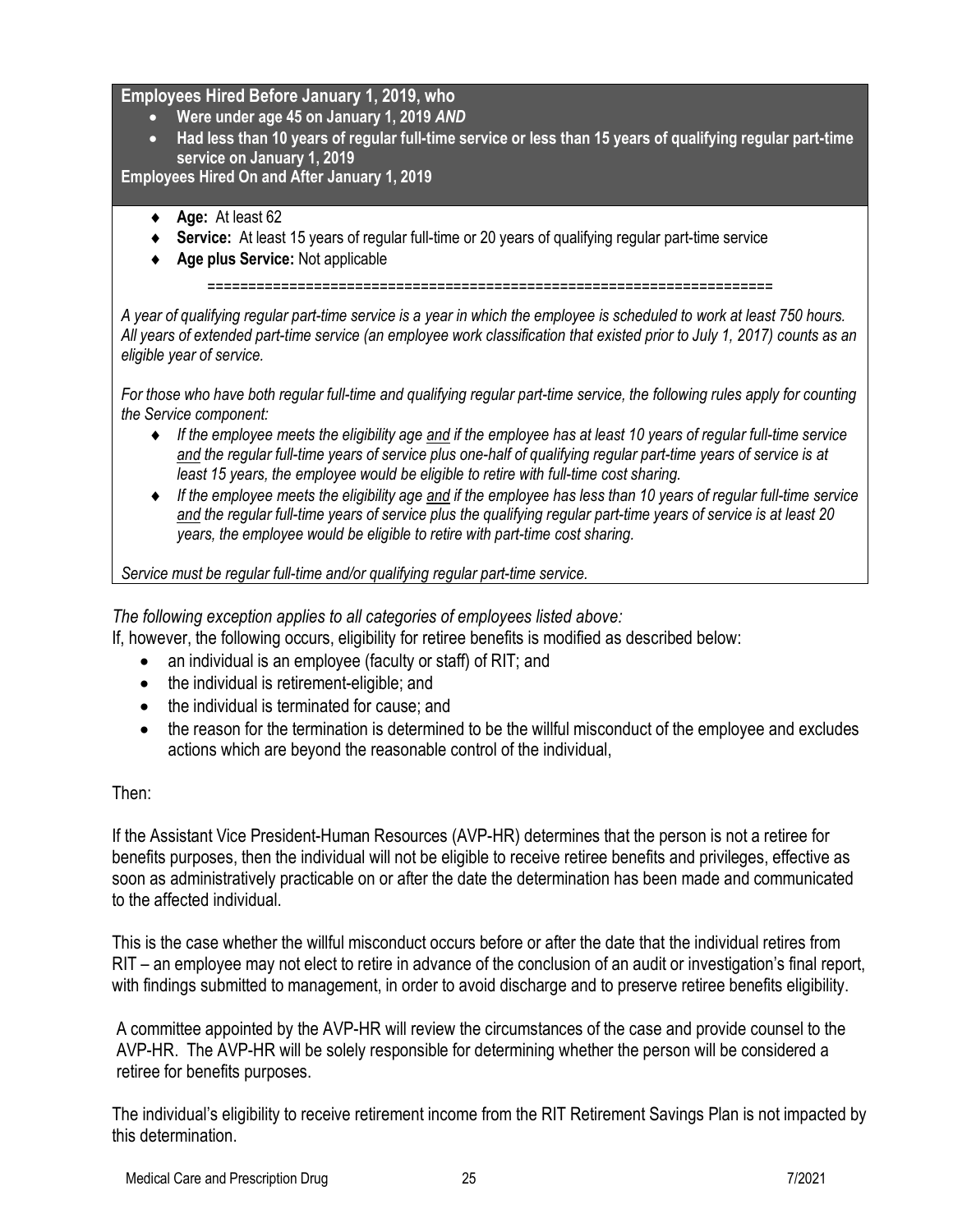#### <span id="page-25-0"></span>*Adding a New Dependent After Retirement*

RIT believes it is important to provide access to health care coverage. Dependent eligibility for retirees is the same as for employees, as described in the section "Who is Covered and When" earlier in this summary, with one exception. Any person who becomes an eligible dependent of a retiree may be added to the retiree's health care coverage through RIT. However, the retiree will be required to pay the full difference in premium for the added individual(s); there will be no financial support from RIT

Example: Martha is retired from RIT and marries Sam. Martha is covered by POS A and chooses to add Sam to her coverage. RIT will continue to pay the amount it had been paying for individual coverage, but Martha will pay the remainder, which includes the additional amount for covering Sam.

#### <span id="page-25-1"></span>*Medical Plan Choices in Retirement*

### If You Retire Before You and Your Spouse/Partner are Eligible for Medicare

If you retire before you (and your spouse/partner) are eligible for Medicare (generally before age 65), you are eligible for the pre-Medicare options that RIT offers active employees (although some plans may not be available due to geographic restrictions) while you (and your spouse/partner) are pre-Medicare. You may enroll in or change medical plans, without waiting periods, at the annual open enrollment period for coverage effective January 1. See the section of this summary that discusses cost sharing to understand the basis for your contributions.

### If You Retire When You and Your Spouse/Partner are Eligible for Medicare

When you and your spouse/partner are eligible for Medicare (generally after age 65), you are no longer eligible to be covered by this Plan. You will need to enroll in medical and prescription drug coverage through a private Medicare Exchange, Via Benefits. Contact information for Via Benefits will be provided to you by RIT Human Resources, or is available on our website. But first, you will need to enroll in Medicare.

**Approximately three months prior to turning age 65, or, if you retire after age 65, three months prior to retirement, you should contact your local Social Security office and enroll in Medicare Part A (hospitalization) and Part B (medical). Please note that if you enroll late, you may have higher Part B premiums.** The Social Security Administration may require an RIT Human Resources representative to verify your coverage under an employer group plan so you can avoid paying the late enrollment penalty for Part B if your late enrollment is due to your working past your 65th birthday.

#### If You Retire When You OR Your Spouse/Partner is Eligible for Medicare but the Other is NOT

If either you **OR** your spouse/partner is eligible for Medicare at retirement (i.e., one of you is under age 65 and the other is age 65 or older), the person who is not eligible for Medicare will continue to participate in the same coverage as he/she had prior to retirement (pre-Medicare plan) while pre-Medicare. The one who is eligible for Medicare will enroll in medical and prescription drug coverage through a private Medicare Exchange, Via Benefits; see the section above for more information. You will each have a policy under your own name and identification number. If you are still covering eligible pre-Medicare children, they will be covered under the policy of the pre-Medicare individual and that person will have the appropriate level of coverage (two person or one parent family).

#### If You Retire When You and Your Spouse/Partner are Eligible for Medicare and You Have a Pre-Medicare Child

If you and your spouse/partner are eligible for Medicare at retirement and you have a pre-Medicare child, you and your spouse/partner will each enroll in medical and prescription drug coverage through a private Medicare Exchange, Via Benefits; see the section above for more information. The pre-Medicare child will continue with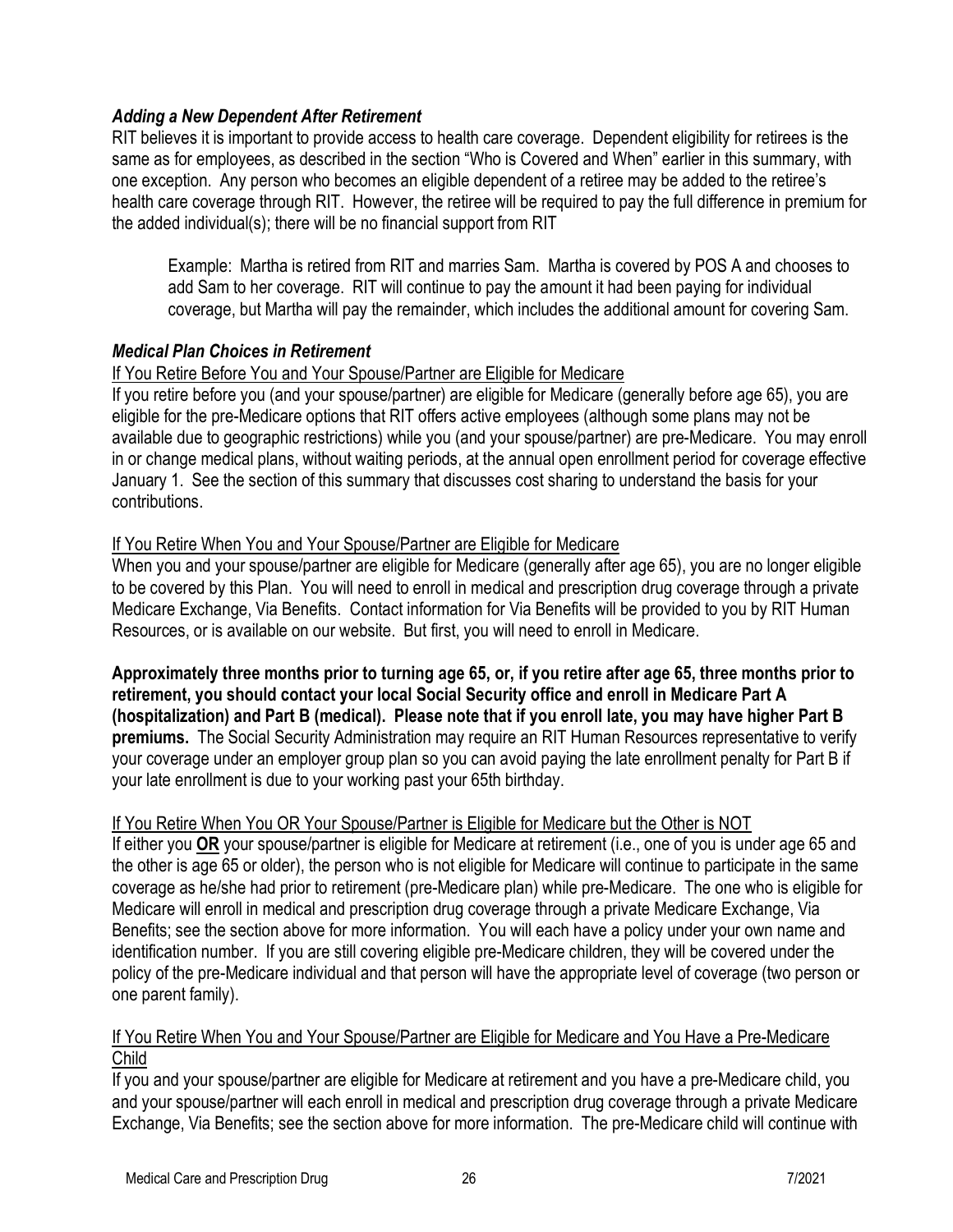the same coverage you had prior to retirement under an individual policy; if you have more than one child, they will each have an individual pre-Medicare policy.

# <span id="page-26-0"></span>**Cost-Sharing in Retirement**

Your contribution toward the cost of your coverage is based upon your cost sharing group, which is determined by your retirement date and age.

The following are the cost-sharing groups with their descriptions. Also referenced for your information are their prior names, which will no longer be used in 2019 and after.

# **Group 1 (formerly "Grandfathered Retirees):**

- Employees who retired before December, 2004, AND who were Medicare-eligible on or before December 31, 2004, and
- Eligible spouses/partners of retirees described above who themselves were Medicare-eligible on or before December 31, 2004, and
- Employees who reached age 65 by June 30, 2005, provided written notice by December 31, 2004 of their intent to retire by June 30, 2005, and did retire by that date.

Note that Group 1 does not include the following: Employees who retired at age 50-59 between April 15, 1986 and June 30, 1996. These individuals are included in Group 2.

### **Group 2 (formerly "Benchmark Retirees):**

- Employees who were hired before January 1, 2004 who were age 35 or older on January 1, 2008, and who retire after December 31, 2004, and
- Employees who retired before December 31, 2004 but were not Medicare-eligible as of December 31, 2004, and
- Eligible spouses/partners of retirees in either Group 1 or Group 2 who themselves were not Medicareeligible as of December 31, 2004.

# **Group 3 (formerly "RMA or Retiree Medical Account Retirees):**

- Employees who were hired on or after January 1, 2004, and
- Employees hired before January 1, 2004 who were under age 35 on January 1, 2008.
- Eligible spouses/partners/children of Group 3 retirees.

Please note that the RMA was discontinued effective January 1, 2019.

**Part-time and Full-time Cost Sharing:** If you were an eligible part-time employee during your entire career at RIT, you will pay part-time contributions; if you were a full-time employee during your entire career at RIT, you will pay full-time contributions. If you had a combination of part-time and full-time service, the rules described above regarding eligibility for retirement will determine whether you pay part-time or full-time contributions.

For pre-Medicare Group 2 participants in this Plan, in 2019 your contributions are equal to the contributions charged to employees; your contributions are based upon your cost sharing salary level just prior to your retirement. Beginning in 2020, your contributions will increase by 20% per year beyond the employee contributions; this will continue to increase for 5 years, at which time those in Group 2 will be paying double what the employees are paying. Beginning in 2019, those in Group 3 will be paying 10% more than those in Group 2.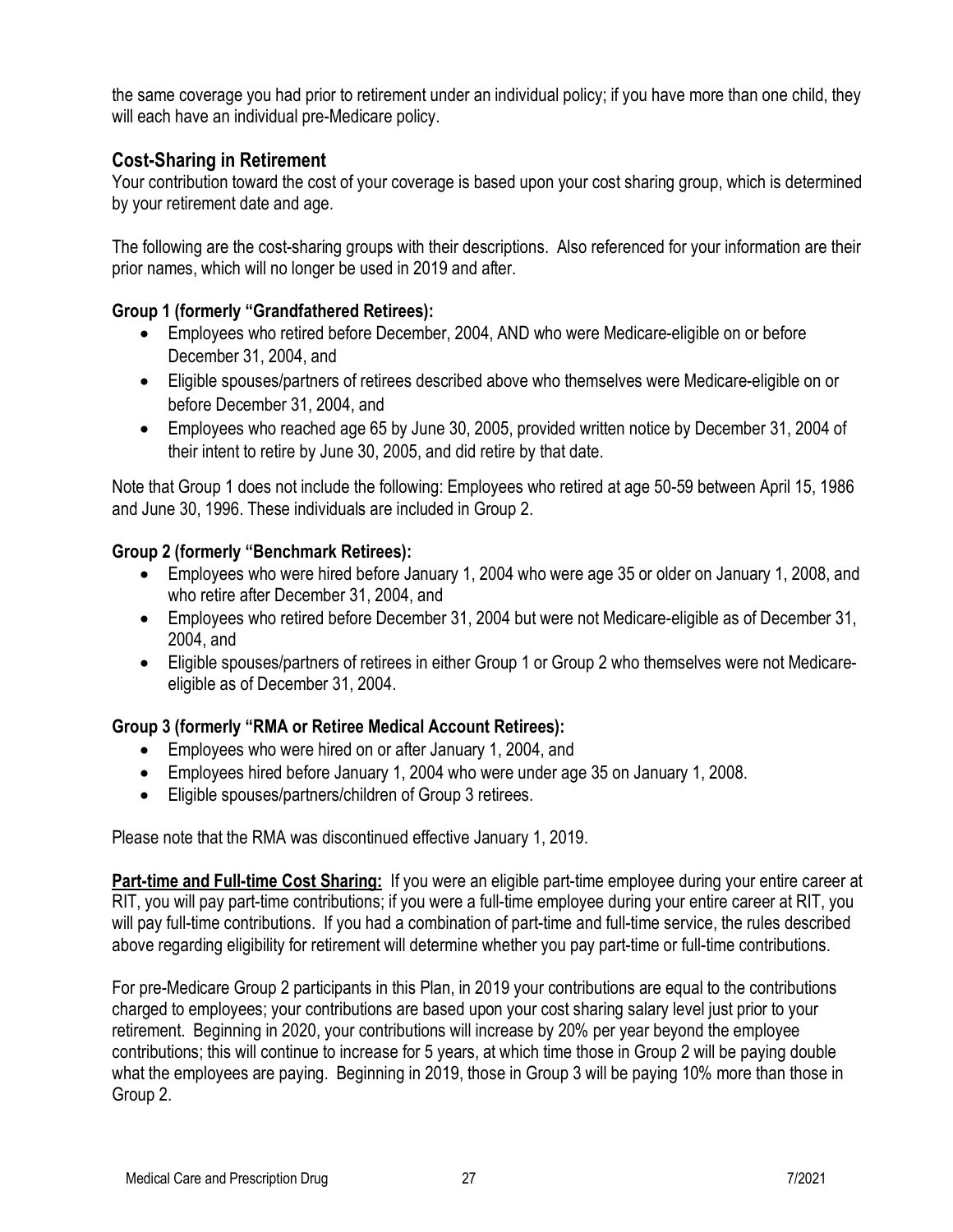# <span id="page-27-0"></span>*If You Retire and are Later Rehired By RIT – Pre-Medicare*

If you are rehired by RIT after retiring, the following rules apply:

- *If you return to RIT as an adjunct or in a regular faculty or staff position that is expected to last less than six months*, you will continue to be covered for medical and prescription drug benefits as a retiree; if your regular faculty or staff employment continues beyond 6 months, your status will be switched to employee for medical and prescription drug benefits and cost sharing.
- *If you are hired in a regular faculty or staff position that is expected to last six months or more*, your medical and prescription drug benefits and cost sharing will be as an employee.

# <span id="page-27-1"></span>**Medical and Prescription Drug Coverage When Approved for RIT Long-Term Disability (LTD)**

**NOTE REGARDING MEDICARE-ELIGIBLE INDIVIDUALS**: As of January 1, 2019, Medicare-eligible LTD recipients and their Medicare-eligible family members are no longer covered by this Plan. They receive their medical and prescription drug coverage through a private Medicare Exchange, Via Benefits. If eligible, funding is provided by RIT through a Health Reimbursement Arrangement (HRA). A separate Summary Plan Description is provided for the HRA to covered individuals, and is also available on the RIT Human Resources website. Therefore, this SPD is not applicable to Medicare-eligible LTD recipients and their Medicare-eligible family members.

# <span id="page-27-2"></span>*Eligibility for LTD Benefits*

Regular full-time employees who are approved for long-term disability by RIT's insurance company are eligible for medical and prescription drug coverage under this plan as outlined below. The cost sharing and premium contribution rules are described earlier in this summary.

*If your LTD effective date is prior to January 1, 2019*, coverage will continue while approved for LTD while pre-Medicare. Coverage under this plan will end

- for you and/or your spouse/partner/child when the individual becomes eligible for Medicare due to a disability or reaching age 65; see the description of "When You Become Eligible for Medicare" in this summary; OR
- when RIT's LTD insurance company determines that you are no longer eligible for LTD if you were not eligible for retirement from RIT on your LTD effective date.

When your LTD ends and you were eligible for RIT retirement on your LTD effective date, you (if you are pre-Medicare) and your eligible pre-Medicare family members would be eligible to continue coverage under this plan while pre-Medicare under the retiree rules described above.

*If your LTD effective date is in 2019 or after*, coverage will continue while approved for LTD for up to two years from the LTD effective date while pre-Medicare. Coverage under this plan will end before two years has elapsed

- for you and/or your spouse/partner/child when the individual becomes eligible for Medicare due to a disability or reaching age 65; see the description of "when You Become Eligible for Medicare" in this summary; OR
- when RIT's LTD insurance company determines that you are no longer eligible for LTD if you were not eligible for retirement from RIT on your LTD effective date.

When you reach the two year benefits continuation maximum and you were eligible for RIT retirement on your LTD effective date, you (if you are pre-Medicare) and your eligible pre-Medicare family members would be eligible to continue coverage while pre-Medicare under the retiree rules described above.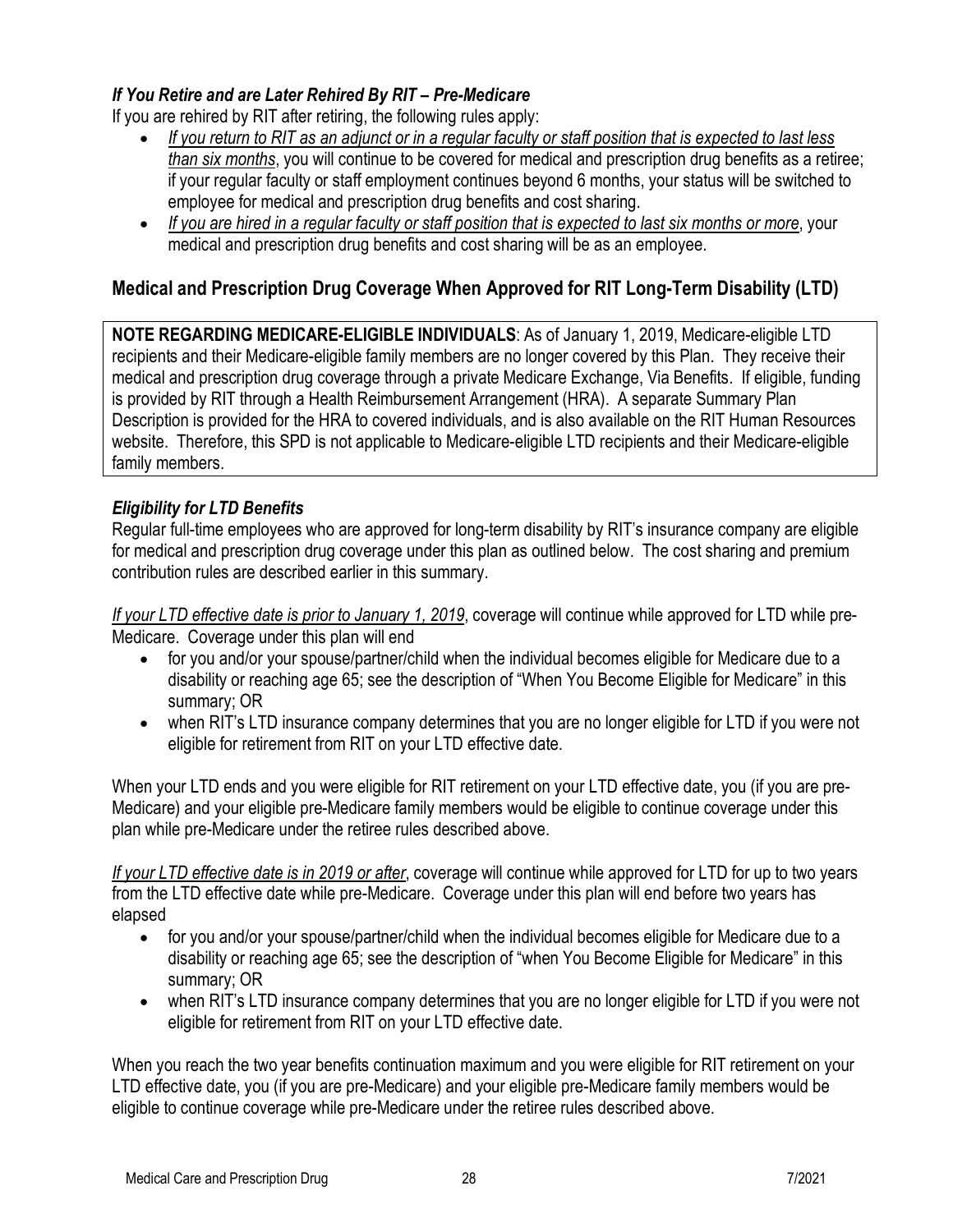If your LTD ends before the two year benefit continuation maximum and you were eligible for RIT retirement on your LTD effective date, you (if you are pre-Medicare) and your eligible pre-Medicare family members would be eligible to continue coverage while pre-Medicare under the retiree rules described above.

# <span id="page-28-0"></span>**When You Die While You and/or Your Family Members are Covered Under This Plan**

Coverage continuation for your eligible survivors is based on multiple factors and is described below.

#### <span id="page-28-1"></span>*Upon Your Death if You are Retired or an Employee or LTD Recipient Who is Eligible to Retire*

If you are retired at the time of your death, RIT continues coverage for your pre-Medicare spouse/partner (who was your spouse or partner at the time of your retirement from RIT) and any eligible pre-Medicare child (who was your eligible child at the time of your retirement from RIT) at the appropriate level of coverage with the cost sharing rules in effect for retirees in your category. Coverage for your surviving spouse/partner will end if he/she becomes married/partnered. Coverage for your surviving child will end when he/she no longer meets the Plan's eligibility requirements. When your spouse/partner and/or child becomes eligible for Medicare, coverage, they are no longer eligible to be covered by this Plan. They will need to enroll in medical and prescription drug coverage through a private Medicare Exchange, Via Benefits. Contact information for Via Benefits will be provided to you by RIT Human Resources, or is available on our website. But first, they will need to enroll in Medicare.

If you die while employed at RIT and are retirement-eligible at the time of your death, RIT continues coverage for your pre-Medicare spouse/partner (who was your spouse or partner at the time of your death) and any eligible pre-Medicare child (who was your eligible child at the time of your death) at the appropriate level of coverage with the cost sharing rules in effect for retirees in your category. Coverage for your surviving spouse/partner will end if he/she becomes married/partnered. Coverage for your surviving child will end when he/she no longer meets the Plan's eligibility requirements. When your spouse/partner and/or child becomes eligible for Medicare, coverage, they are no longer eligible to be covered by this Plan. They will need to enroll in medical and prescription drug coverage through a private Medicare Exchange, Via Benefits. Contact information for Via Benefits will be provided to you by RIT Human Resources, or is available on our website. But first, they will need to enroll in Medicare.

If you die while on RIT long-term disability (LTD) and you were retirement-eligible at the time your LTD was effective, RIT continues coverage for your pre-Medicare spouse/partner (who was your spouse or partner at the time of your death) and any eligible pre-Medicare child (who was your eligible child at the time of your death) at the appropriate level of coverage with the cost sharing rules in effect for retirees in your category. Coverage for your surviving spouse/partner will end if he/she becomes married/partnered. Coverage for your surviving child will end when he/she no longer meets the Plan's eligibility requirements. When your spouse/partner and/or child becomes eligible for Medicare, coverage, they are no longer eligible to be covered by this Plan. They will need to enroll in medical and prescription drug coverage through a private Medicare Exchange, Via Benefits. Contact information for Via Benefits will be provided to you by RIT Human Resources, or is available on our website. But first, they will need to enroll in Medicare.

#### <span id="page-28-2"></span>*Upon Your Death On or After January 1, 2019 if You are Not Eligible to Retire*

The following rules are in effect for the death of an individual who was not retirement eligible that occurs on or after January 1, 2019:

If you die while employed at RIT and are not retirement eligible at the time of your death, your eligible pre-Medicare family members will be offered continuation of coverage under COBRA. If COBRA is elected, RIT will subsidize the COBRA premium for the first six months so the survivor is paying the same amount the employee would have paid for the same level of coverage.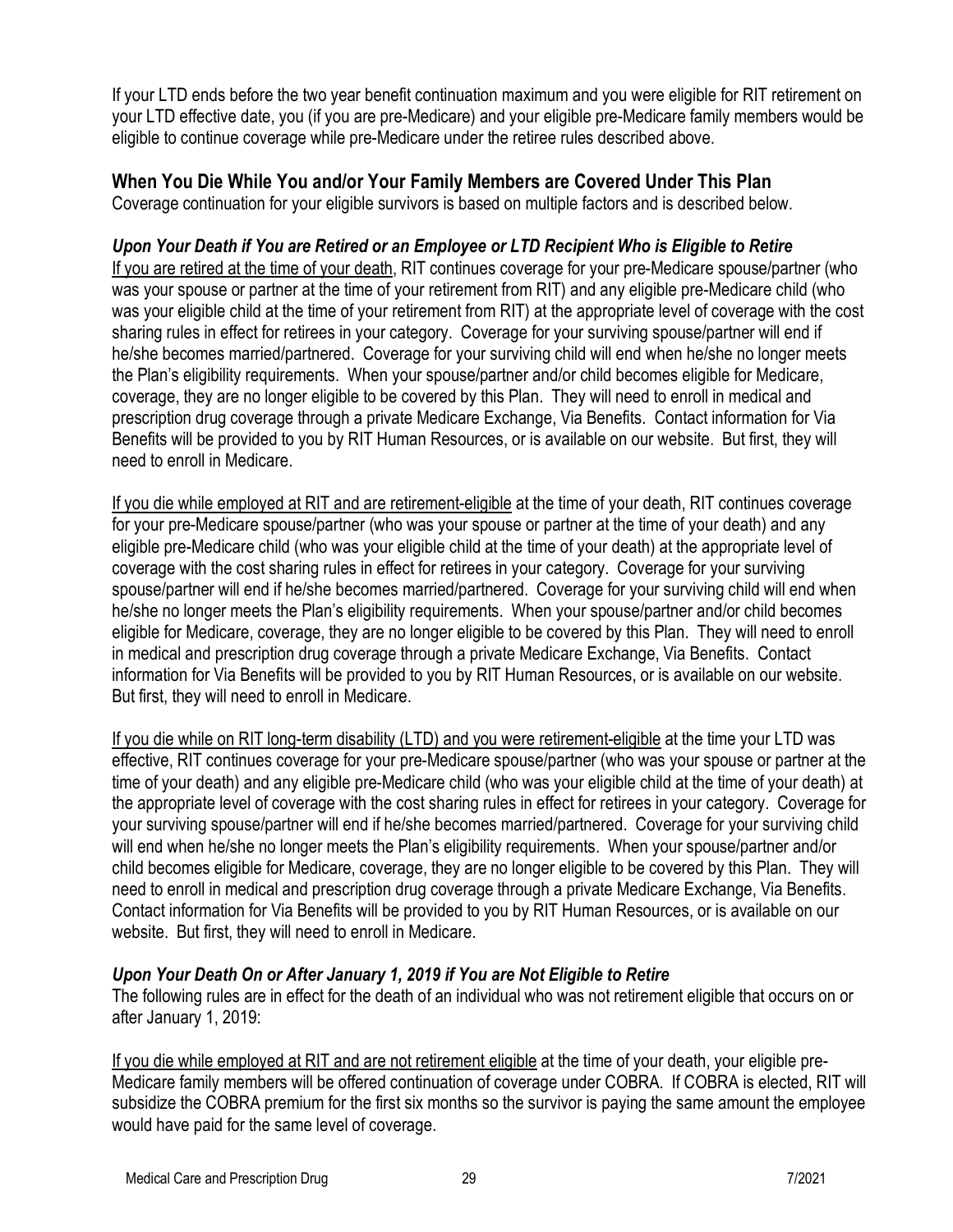If you die while on RIT long-term disability (LTD) and were not retirement-eligible at the time your LTD was effective, your eligible pre-Medicare family members will be offered continuation of coverage under COBRA. If COBRA is elected, RIT will subsidize the COBRA premium for the first six months so the survivor is paying the same amount the employee would have paid for the same level of coverage.

Refer to the section in this summary titled "When You are Eligible for COBRA."

#### <span id="page-29-0"></span>*If You are the Survivor of an Employee or LTD Recipient Who Died Prior to January 1, 2019 Who Was Not Eligible to Retire*

The following rules are in effect for the death of an individual who was not retirement eligible that occurred before January 1, 2019:

Upon the death of an employee or RIT long-term disability recipient who was not retirement eligible and would have been in cost sharing Group 2 at the time of death, RIT continues coverage for the pre-Medicare spouse/partner (who was the spouse or partner at the time of death) and any eligible pre-Medicare child (who was an eligible child at the time of death) at the appropriate level of coverage with the Group 2 cost sharing for retirees. Coverage for the surviving spouse/partner will end if he/she becomes married/partnered. Coverage for a surviving child will end when they no longer meet the Plan's eligibility requirements. When the spouse/partner and/or child becomes eligible for Medicare, coverage, they are no longer eligible to be covered by this Plan. They will need to enroll in medical and prescription drug coverage through a private Medicare Exchange, Via Benefits. Contact information for Via Benefits will be provided to you by RIT Human Resources, or is available on our website. But first, they will need to enroll in Medicare.

Upon the death of an employee or RIT long-term disability recipient who was not retirement eligible and would have been in cost sharing Group 3 at the time of death, RIT continues coverage for the pre-Medicare spouse/partner (who was the spouse or partner at the time of your death) and any eligible pre-Medicare child (who was an eligible child at the time of death) at the appropriate level of coverage for up to three years following the death at the regular employee contribution amount. After three years, they can continue to participate by paying the full premium. Coverage for the surviving spouse/partner will end if he/she becomes married/partnered. Coverage for the surviving child will end when he/she no longer meets the Plan's eligibility requirements. When the spouse/partner and/or child becomes eligible for Medicare, coverage, they are no longer eligible to be covered by this Plan. They will need to enroll in medical and prescription drug coverage through a private Medicare Exchange, Via Benefits. Contact information for Via Benefits will be provided to you by RIT Human Resources, or is available on our website. But first, they will need to enroll in Medicare.

#### <span id="page-29-1"></span>**Cancelling Coverage for Non-Payment**

RIT's outside administrator, Lifetime Benefit Solutions (LBS), bills employees who are on an unpaid leave of absence or whose pay is too small to take payroll deductions, LTD recipients whose LTD payment is too small to take the deduction, and pre-Medicare retirees/spouses/partners/survivors, for the applicable contributions.

There is a grace period before coverage is cancelled for non-payment. If LBS does not receive the full premium amount by the last day of the second month, coverage will be cancelled as of the last day of the second month. For example:

| LBS issues bill for April coverage                                        |
|---------------------------------------------------------------------------|
| Payment is due for April coverage                                         |
| LBS sends a reminder notice for April coverage if not paid                |
| LBS issues bill for May coverage; bill includes April premium if not paid |
|                                                                           |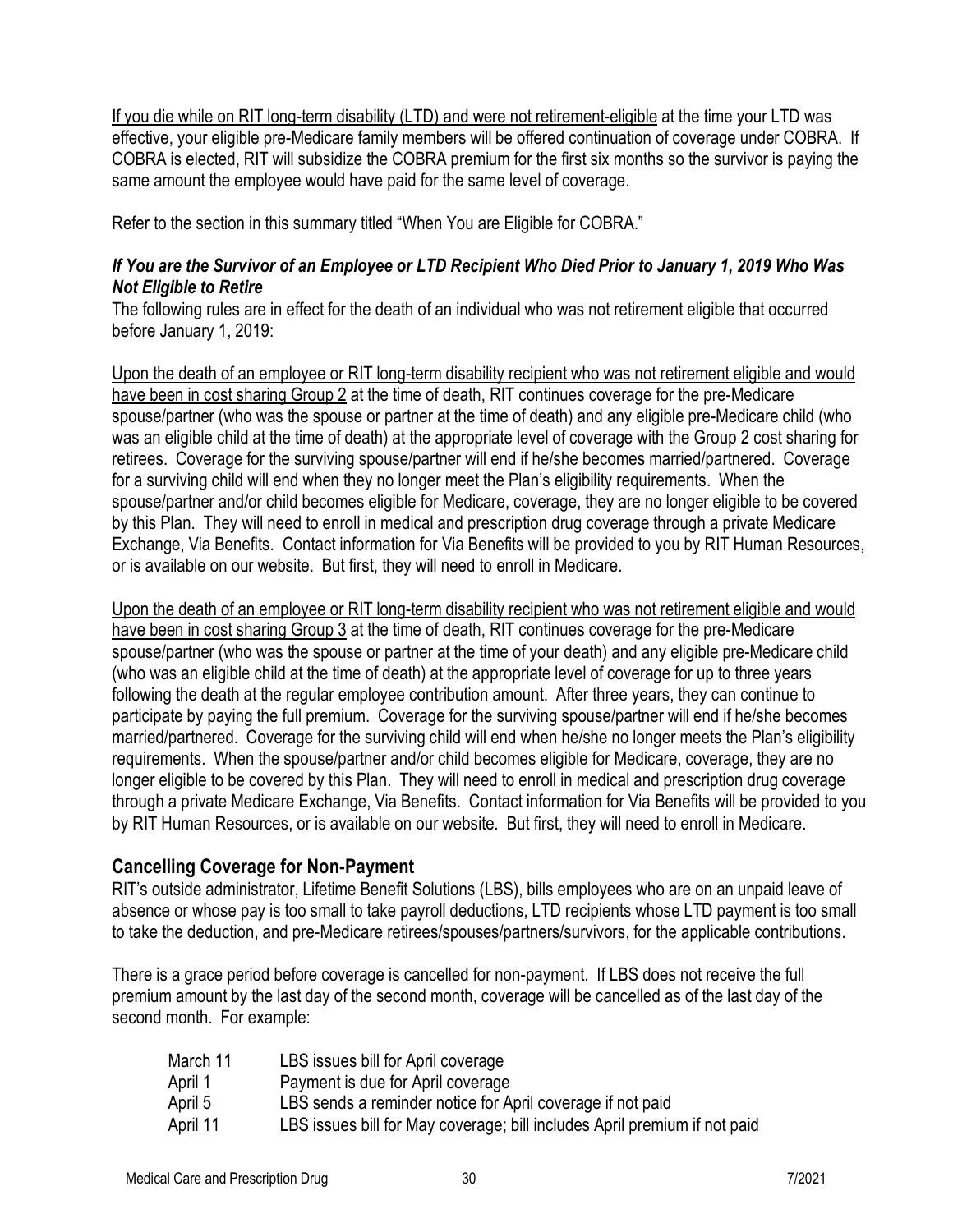May 1 **Payment is due for May coverage** 

May 31 Coverage is cancelled effective May 31 if payment for April coverage is not received

The first time coverage is cancelled for non-payment, there is a three-month waiting period before you can reenroll in coverage; coverage will not be retroactive. Before you can re-enroll, you must pay the outstanding balance owed as well as the premium for the first month's coverage. Payment must be with a cashier's or bank check, electronic funds transfer (EFT) from your bank account, money order, or credit card.

If coverage is cancelled again for non-payment, there is a six-month waiting period before you can re-enroll in coverage; coverage will not be retroactive. Before you can re-enroll, you must pay the outstanding balance owed as well as the premium for the first month's coverage. Payment must be with a cashier's or bank check, electronic funds transfer (EFT) from your bank account, money order, or credit card.

# <span id="page-30-0"></span>**When Coverage Ends**

Your employee medical and prescription drug coverage under this plan ends the last day of the month in which

- Your employment ends\*;
- You are an adjunct employee and you are not working for RIT;
- You are a less than 9-month employee and you are not working for RIT;
- Your employment ends under the RIT Severance Plan (coverage does not continue during the severance period, unless you elect coverage under COBRA);
- You retire from RIT and you (or your spouse/partner/child) are eligible for Medicare retiree coverage, the pre-Medicare coverage ends on the last day of the month in which you retire for the Medicare-eligible individual(s). Enrollment would then be under the private Medicare Exchange, Via Benefits (see information in this summary for Medicare-eligible individuals);
- You no longer meet the Plan's eligibility requirements; this includes transfer to an employment category that is not eligible for coverage under the Plan;
- You stop making required contributions;
- You die; or
- RIT discontinues the Plan.

*\* Special Note for 9-month faculty:*

- *Coverage will end on June 30 for a faculty member on a 9-month contract, provided that the faculty member works until the end of the contract period, and the contract is not being renewed for the following academic year;*
- *Coverage for a faculty member on a 9-month contract will continue during the summer between the two academic years, provided that the contract is being renewed for the following academic year.*

*If you are retired*, your medical and prescription drug coverage under this plan ends the last day of the month

- before Medicare coverage is effective. Medicare is generally effective the first day of the month in which you reach age 65, but if your birthday is on the first of the month, it will be the first of the prior month. When you become eligible for Medicare, you would be eligible for coverage under the private Medicare Exchange, Via Benefits (see information in this summary for Medicare-eligible individuals);
- you stop making required contributions;
- you die; or
- RIT discontinues the Plan.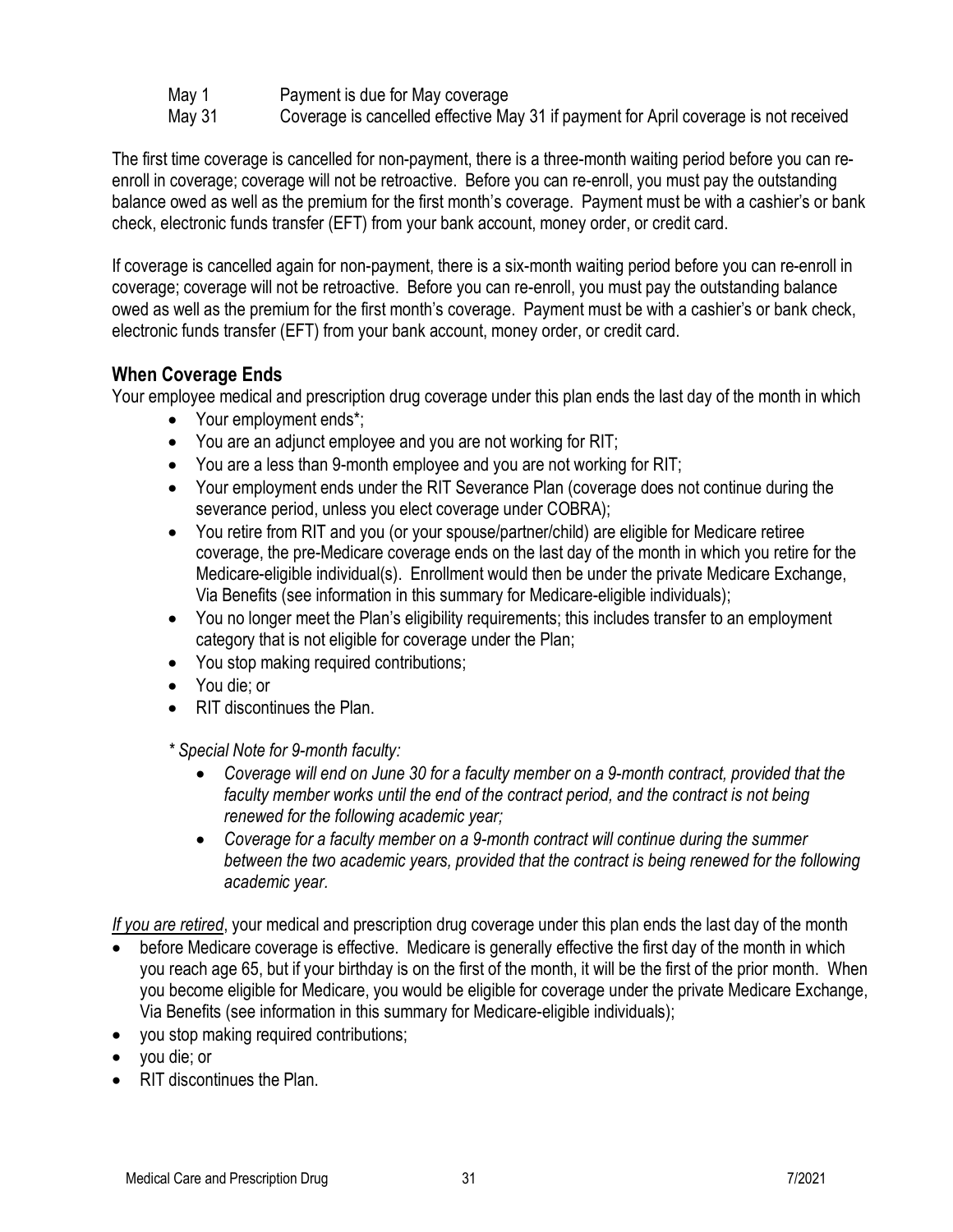*If you are a long-term disability recipient under RIT's LTD plan* and your LTD effective date was before January

1, 2019, your medical and prescription drug coverage under this plan ends the *earliest of*

- the last day of the month before Medicare coverage is effective;
- the last day of the month in which your LTD benefits end and you are not retirement eligible;
- you stop making required contributions;
- you die; or
- RIT discontinues the Plan.

*If you are a long-term disability recipient under RIT's LTD plan* and your LTD effective date was on or after January 1, 2019, your medical and prescription drug coverage under this plan ends the *earliest of*

- the last day of the month that is two years from the date your LTD became effective;
- the last day of the month in which your LTD benefits end and you are not retirement eligible;
- last day of the month before your Medicare coverage is effective;
- you stop making required contributions;
- you die;
- RIT discontinues the Plan.

Generally, your dependent's coverage ends when your coverage ends, except when you are retired or receiving LTD benefits and you or your spouse/partner/child becomes eligible for Medicare. The coverage rules for your Medicare-eligible spouse/partner/child are the same as for you as outlined above. However, a child's coverage would also end on the last day of the month in which he or she no longer meets the Plan's eligibility.

*If you are a surviving spouse/partner/child*, your medical and prescription drug coverage under this plan ends the *earliest of*

- the last day of the month before Medicare coverage is effective;
- you stop making required contributions;
- you remarry/re-partner (for the spouse/partner);
- you reach the age limit of the plan (for a child);
- you die;
- RIT discontinues the Plan

If it is determined that you or an eligible family member has submitted a fraudulent claim or fraudulent proof of eligibility, or has intentionally misrepresented any facts under a medical, prescription drug, vision or dental plan, you and all your dependents will be permanently ineligible for coverage under the RIT Medical and Prescription Drug Plan, the RIT Retiree-Only Health Reimbursement Arrangement Plan, the RIT Vision Care Plan, and the RIT Dental Care Plan.

#### <span id="page-31-0"></span>*Coverage May Be Continued*

In certain circumstances, your coverage and that of your dependents may be continued beyond the date it normally would end. Coverage may continue as shown below, provided you make any required premium contributions.

• For a Disabled Child - Coverage for an unmarried child who is physically or mentally incapable of selfsupport and who reached age 26 prior to 2019 may be continued beyond the age limit of the plan provided the disability occurred before that age and family coverage under this plan was in effect before the disability occurred. For a child reaching age 26 in 2019 or after, benefits will end the last day of the month in which the child reaches age 26.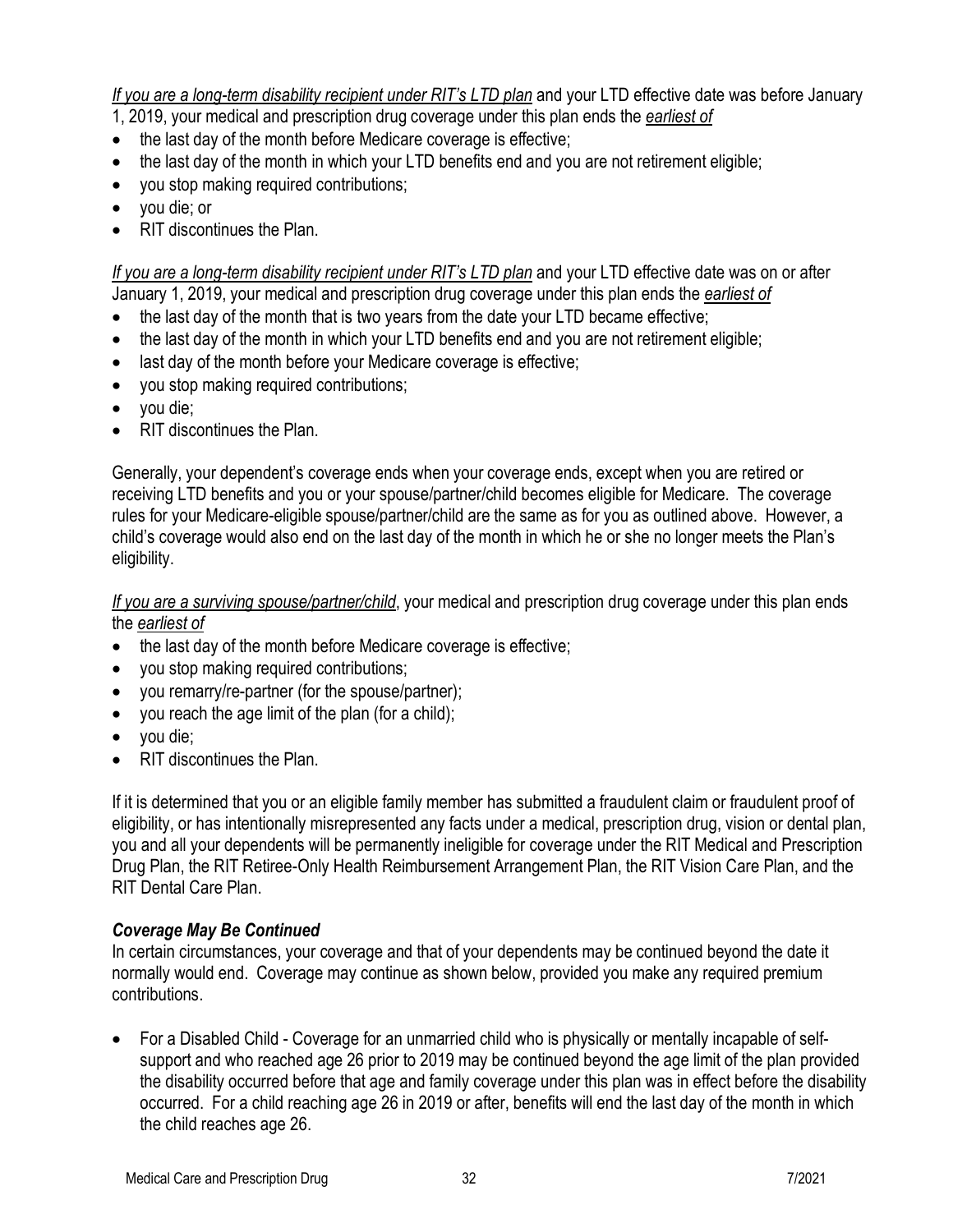- For a Personal Leave of Absence Coverage may continue while on a personal leave of absence of up to four months. For personal leaves of absence beyond four months, coverage is not continued.
- For a Professional Leave of Absence Coverage is continued for up to two years while on an approved professional leave of absence, including a sabbatical. For professional leaves of absence beyond two years, coverage is not continued.

# <span id="page-32-0"></span>**When You Are Eligible for COBRA**

The following contains important information about your right to COBRA continuation coverage, which is a temporary extension of coverage under the Plan. This information explains COBRA continuation coverage, when it may become available to you and your family, and what you need to do to protect the right to receive it.

The right to COBRA continuation coverage was created by a federal law, the Consolidated Omnibus Budget Reconciliation Act of 1985 (COBRA). COBRA continuation coverage can become available to you and other members of your family when group health coverage would otherwise end.

**You may have other options available to you when you lose group health coverage.** For example, you may be eligible to buy an individual plan through the Health Insurance Marketplace. By enrolling in coverage through the Marketplace, you may qualify for lower costs on your monthly premiums and lower out-of-pocket costs. Additionally, you may qualify for a 30-day special enrollment period for another group health plan for which you are eligible (such as a spouse's plan), even if that plan generally doesn't accept late enrollees.

#### **What is COBRA Continuation Coverage?**

COBRA continuation coverage is a continuation of the coverage when coverage would otherwise end because of a life event known as a "qualifying event." Specific qualifying events are listed later in this section. After a qualifying event, COBRA continuation coverage must be offered to each person who is a "qualified beneficiary." You, your spouse, and your eligible children could become qualified beneficiaries if coverage under the Plan is lost because of the qualifying event. Under the Plan, qualified beneficiaries who elect COBRA continuation coverage must pay for COBRA continuation coverage.

If you are an employee, spouse, or eligible child, you will become a qualified beneficiary if an employee loses coverage. An eligible employee, covered spouse or covered eligible child are entitled to an additional 18 months of coverage under the Plan because one of the following qualifying events happen:

- You no longer meet the Plan's eligibility requirements; this includes transfer to an employment category that is not eligible for coverage under the Plan;
- Your approved leave of absence ends (e.g., personal, professional, Family and Medical Leave Act, New York State Paid Family Leave) and you do not return to work; or
- Your approved leave of absence continues, but the maximum benefits continuation period is reached (i.e., coverage ends); or
- Your employment ends for any reason other than your gross misconduct.

If you are the spouse of an employee, you will become a qualified beneficiary if you lose your coverage. You are entitled to an additional 36 months of coverage under the Plan because any of the following qualifying events happen:

- Your spouse dies;
- Your spouse becomes entitled to Medicare benefits (under Part A, Part B, or both); or
- You become divorced or legally separated from your spouse.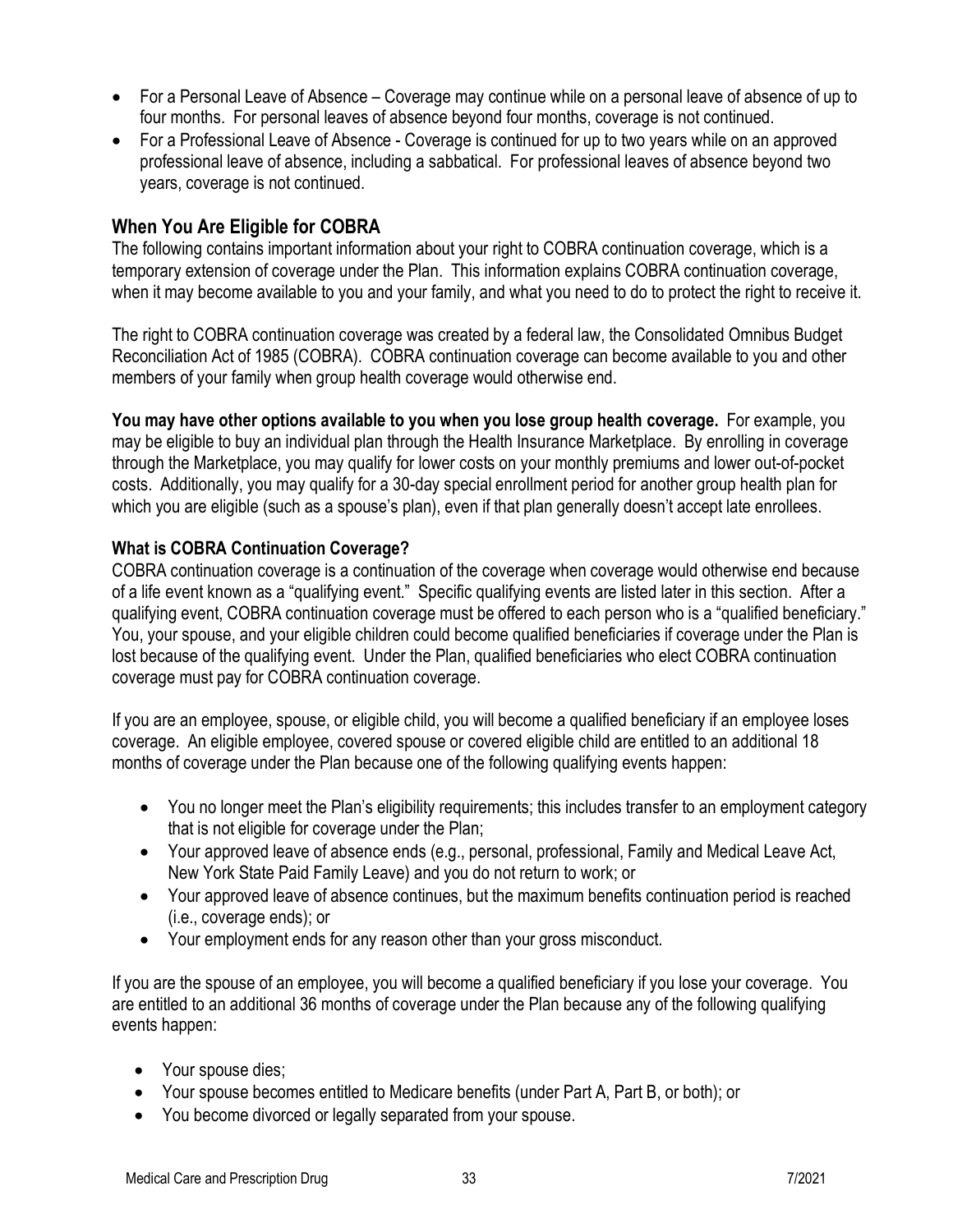Your eligible children will become qualified beneficiaries if they lose coverage. They are entitled to an additional 36 months of coverage under the Plan because any of the following qualifying events happen:

- The parent-employee dies;
- The parent-employee becomes entitled to Medicare benefits (Part A, Part B, or both);
- The parents become divorced or legally separated; or
- The child stops being eligible for coverage under the Plan as an eligible child.

**Note regarding domestic partners and their children**: Under federal law, the domestic partner and/or children of a domestic partner are not considered qualified beneficiaries. However, RIT does extend continuing coverage to these individuals as though they were COBRA-eligible.

Sometimes, filing a proceeding in bankruptcy under title 11 of the United States Code can be a qualifying event. If a proceeding in bankruptcy is filed with respect to Rochester Institute of Technology, and that bankruptcy results in the loss of coverage of any retired employee covered under the Plan, the retired employee will become a qualified beneficiary. The retired employee's spouse, surviving spouse, and eligible children will also become qualified beneficiaries if bankruptcy results in the loss of their coverage under the Plan.

### **When is COBRA Coverage Available?**

The Plan will offer COBRA continuation coverage to qualified beneficiaries only after the Plan's COBRA Administrator has been notified that a qualifying event has occurred. The employer must notify the COBRA administrator of the following qualifying events:

- the end of employment or change in employment or benefits eligibility;
- death of the employee;
- commencement of a proceeding in bankruptcy with respect to the employer; or
- the employee's becoming entitled to Medicare benefits (under Part A, Part B, or both).

**For all other qualifying events (divorce or legal separation of the employee and spouse or an eligible child's losing eligibility for coverage as an eligible child), you must notify RIT Human Resources in writing within 60 days after the qualifying event occurs.** The employee or family member can provide notice on behalf of themselves, as well as other family members affected by the qualifying event. Written notice of the qualifying event should be sent to RIT Human Resources, at the address provided at the end of this summary, and should include the following information:

- Request Date (month/day/year)
- Employee Name
- Employee ID Number
- Name of person losing coverage
- Relationship to employee
- Address for person losing coverage
- Reason for loss of coverage (additional documentation may be requested)
- Date coverage was lost (month/day/year)

# **How is COBRA Coverage Provided?**

Once the Plan Administrator receives notice that a qualifying event has occurred, COBRA continuation coverage will be offered to each of the qualified beneficiaries. Each qualified beneficiary will have an independent right to elect COBRA continuation coverage. Covered employees may elect COBRA continuation coverage on behalf of their spouses, and parents may elect COBRA continuation coverage on behalf of their children.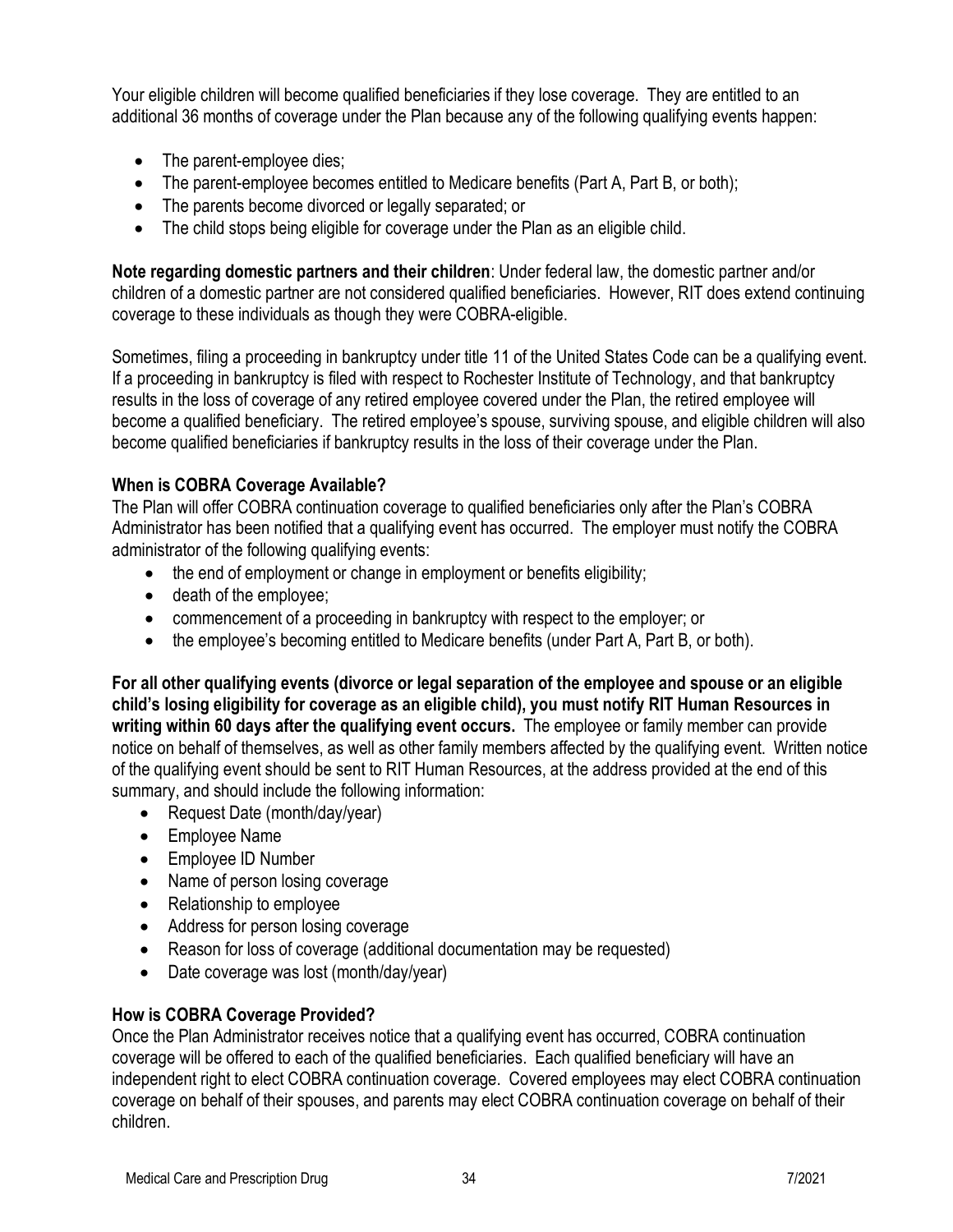COBRA continuation coverage is a temporary continuation of coverage that generally lasts for 18 months due to employment termination or the employee becoming ineligible for coverage. Certain qualifying events, or a second qualifying event during the initial period of coverage, may permit a beneficiary to receive a maximum of 36 months of coverage; these events include the death of the employee, the employee's becoming entitled to Medicare benefits (under Part A, Part B, or both), your divorce or legal separation, or an eligible child's losing eligibility as an eligible child.

There are also ways in which this 18-month period of COBRA continuation coverage can be extended.

#### *Disability extension of 18-month period of continuation coverage*

If you or anyone in your family covered under the Plan is determined by the Social Security Administration to be disabled and you notify the Plan Administrator in a timely fashion, you and your entire family may be entitled to receive up to an additional 11 months of COBRA continuation coverage, for a total maximum of 29 months. The disability would have to have started at some time before the 60th day of COBRA continuation coverage and must last at least until the end of the 18-month period of continuation coverage.

#### *Second qualifying event extension of 18-month period of continuation coverage*

If your family experiences another qualifying event during the 18 months of COBRA continuation coverage, the spouse and eligible children in your family can get up to 18 additional months of COBRA continuation coverage, for a maximum of 36 months, if notice of the second qualifying event is properly given to the Plan. This extension may be available to the spouse and any eligible children receiving continuation coverage if the employee or former employee dies, becomes entitled to Medicare benefits (under Part A, Part B, or both), or gets divorced or legally separated, or if the eligible child stops being eligible under the Plan as an eligible child. This extension is only available if the second qualifying event would have caused the spouse or eligible child to lose coverage under the Plan had the first qualifying event not occurred.

#### **Are there other coverage options besides COBRA Continuation Coverage?**

Yes. Instead of enrolling in COBRA continuation coverage, there may be other coverage options for you and your family through the Health Insurance Marketplace, Medicaid, or other group health plan coverage options (such as a spouse's plan) through what is called a "special enrollment period." Some of these options may cost less than COBRA continuation coverage. You can learn more about many of these options at [www.healthcare.gov.](http://www.healthcare.gov/)

#### **Paying for Continuation Coverage**

You do not have to show that you are insurable to choose COBRA continuation coverage. However, under the law, you may have to pay all or part of the premium for your continuation coverage. Your employer reserves the right to charge an additional 2% administration fee in addition to the regular premium.

For disability extensions up to 29 months if an individual is determined to be disabled (for Social Security disability purposes) Rochester Institute of Technology reserves the right to charge an additional 50% of the regular premium. There is a grace period of at least 30 days for payment of the regularly scheduled premium. The law also says, that at the end of the 18 month or 3 year continuation coverage period, you must be allowed to enroll in an individual conversion health plan provided under your insurance carrier.

#### **Grace period for monthly payments**

Although monthly payments are due on the first day of each month of COBRA coverage, COBRA participants will be given a grace period of 30 days to make each monthly payment. COBRA coverage will be provided for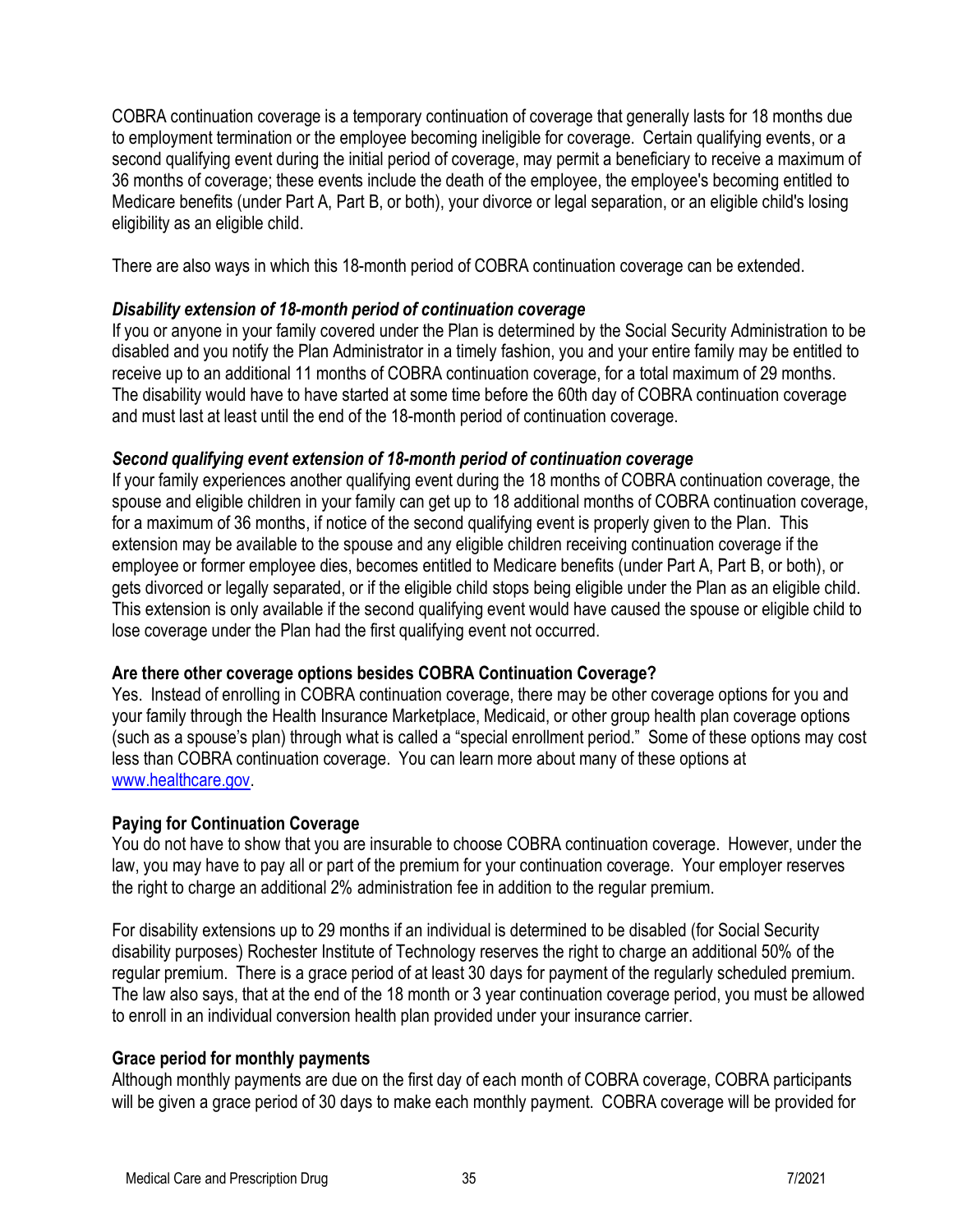each month as long as payment is made before the end of the grace period for that payment, but coverage is subject to being suspended as explained below.

If payment is made after the due date but before the end of the 30-day grace period for that month, health coverage may be suspended as of the first day of the month when payment was due. Coverage will be retroactively reinstated (going back to the first day of the month) when the payment for that month is received. Any claim(s) submitted for reimbursement while coverage is suspended may be denied and may have to be resubmitted once coverage is reinstated.

#### **Termination of Continuation Coverage**

The law also provides that your continuation coverage may be terminated for any of the following five reasons:

- 1. Rochester Institute of Technology no longer provides group health coverage to any of its employees;
- 2. The premium for your continuation coverage is not paid on time;
- 3. You become covered by another group plan;
- 4. You become entitled to Medicare;
- 5. You extend coverage for up to 29 months due to your disability and there has been a final determination that you are no longer disabled.

#### **If You Have Questions**

If you have questions, contact your benefits representative in the Human Resources Department. For more information about your rights under ERISA, including COBRA, the Patient Protection and Affordable Care Act, and other laws affecting group health plans, contact the nearest Regional or District Office of the U.S. Department of Labor's Employee Benefits Security Administration (EBSA) in your area or visit the EBSA website at [www.dol.gov/ebsa.](http://www.dol.gov/ebsa) (Addresses and phone numbers of Regional and District EBSA Offices are available through EBSA's website). For more information about the Marketplace, visit [www.HealthCare.gov.](http://www.healthcare.gov/)

#### **Keep Your Plan Informed of Address Changes**

In order to protect your family's rights, you should keep the Plan Administrator informed of any changes in the addresses of family members.You should also keep a copy, for your records, of any notices you send to the Plan Administrator.

#### **Plan Contact Information for return of COBRA Election Forms and Premium Payments:**

P&A Group 17 Court Street, Suite 500 Buffalo, NY 14202 Attn: RIT COBRA

Written notice is considered to have been made on the date the notice is postmarked or, if notice is delivered by carrier or in person, the date it is signed as being received by that office.

All notices must include: the name and address of the employee covered under the Plan, the name(s) and address(es) of the Qualified Beneficiary(ies), the Qualifying Event and the date the event happened.

#### **FAILURE TO NOTIFY THE PLAN IN A TIMELY MANNER WILL RESULT IN LOSS OF ELIGIBILITY FOR COBRA CONTINUATION COVERAGE**.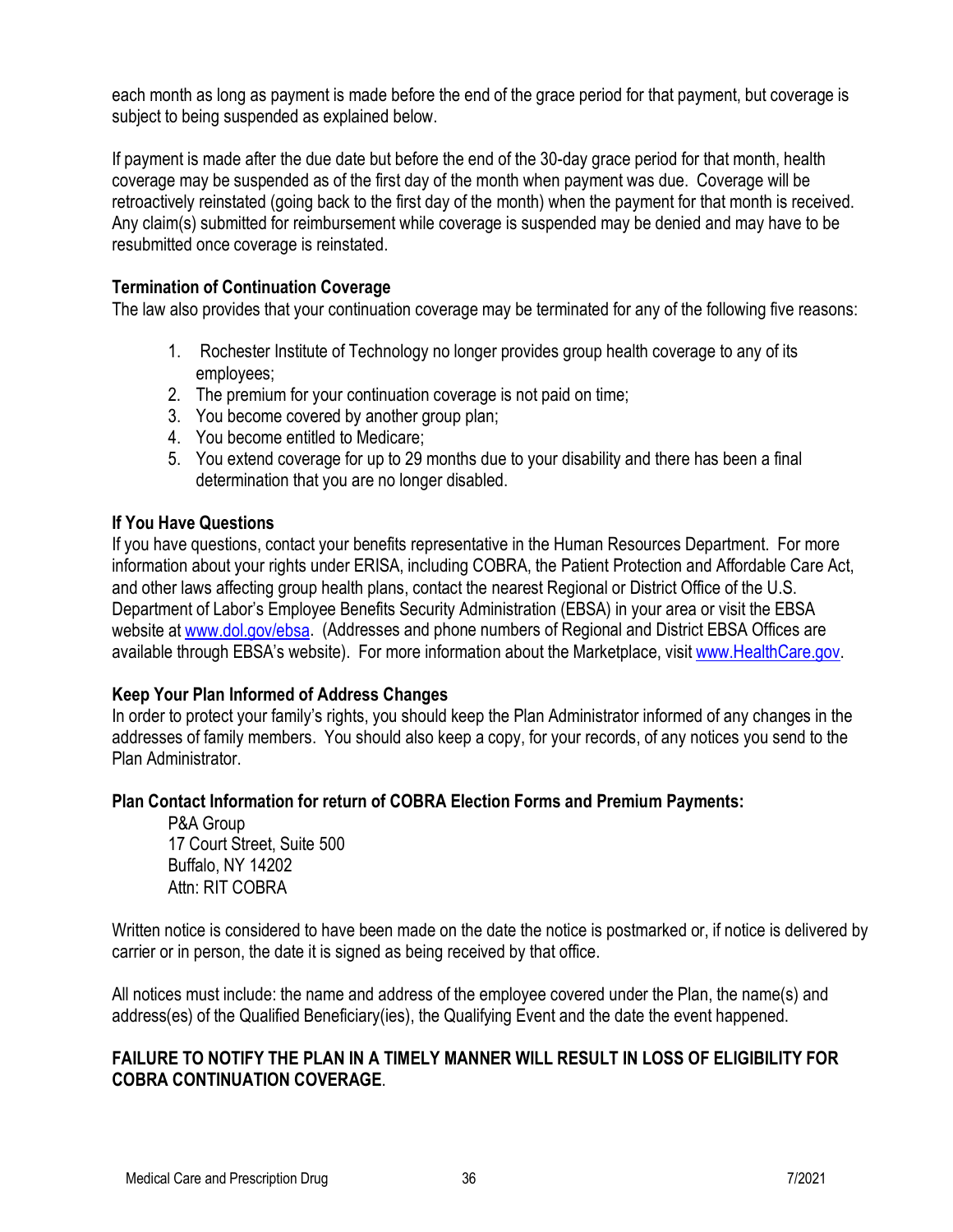# <span id="page-36-0"></span>**Statement of ERISA Rights**

As a participant in the Plan, you are entitled to certain rights and protections under the Employee Retirement Income Security Act of 1974 (ERISA). ERISA provides that all plan participants shall be entitled to:

#### **Receive Information about Your Plan and Benefits**

Examine, without charge, at the Plan Administrator's office and at other specified locations, such as other worksites, all documents governing the plan, including insurance contracts, collective bargaining agreements and a copy of the latest annual report (Form 5500 Series) filed by the plan with the U. S. Department of Labor and available at the Public Disclosure Room of the Employee Benefit Security Administration.

Receive a summary of the plan's annual financial report, if any. The Plan Administrator is required by law to furnish each participant with a copy of this summary annual report.

#### **Continue Group Health Plan Coverage**

Continue health care coverage for yourself, spouse or eligible children if there is a loss of coverage under the plan as a result of a qualifying event. You or your dependents may have to pay for such coverage. Review this summary plan description and the documents governing the plan of the rules governing your COBRA continuation coverage rights.

You are entitled to a reduction or elimination of exclusionary periods of coverage for preexisting conditions under your group health plan, if you have creditable coverage from another plan. You should be provided a certificate of creditable coverage, free of charge, from your group health plan or health insurance issuer when you lose coverage under the plan, when you become entitled to elect COBRA continuation coverage, when your COBRA continuation coverage ceases, if you request it before losing coverage, or if you request it up to 24 months after losing coverage. Without evidence of creditable coverage, you may be subject to a preexisting condition exclusion for 12 months (18 months for late enrollees) after your enrollment date in your coverage.

#### **Prudent Actions by Plan Fiduciaries**

In addition to creating rights for plan participants ERISA imposes duties upon the people who are responsible for the operation of the employee benefit plan. The people who operate your plan, called "fiduciaries" of the plan, have a duty to do so prudently and in the interest of you and other plan participants and beneficiaries. No one, including your employer or any other person, may fire you or otherwise discriminate against you in any way to prevent you from obtaining a welfare benefit or exercising your rights under ERISA.

#### **Enforce Your Rights**

If your claim for a welfare benefit is denied or ignored, in whole or in part, you have right to know why this was done, to obtain copies of documents relating to the decision without charge, and to appeal any denial, all within certain time schedules.

Under ERISA, there are steps you can take to enforce the above rights. For instance, if you request a copy of plan documents or the latest annual report from the plan and do not receive them in 30 days, you may file suit in a Federal court. In such a case, the court may require the plan administrator to provide the materials and pay you up to \$110 a day until you receive the materials, unless the materials were not sent because of reasons beyond the control of the administrator. If you have a claim for benefits which is denied or ignored, in whole or in part, you may file suit in a state or federal court. In addition, if you disagree with the plan's decision or lack thereof concerning the qualified status of a domestic relations order or a medical child support order, you may file suit in federal court.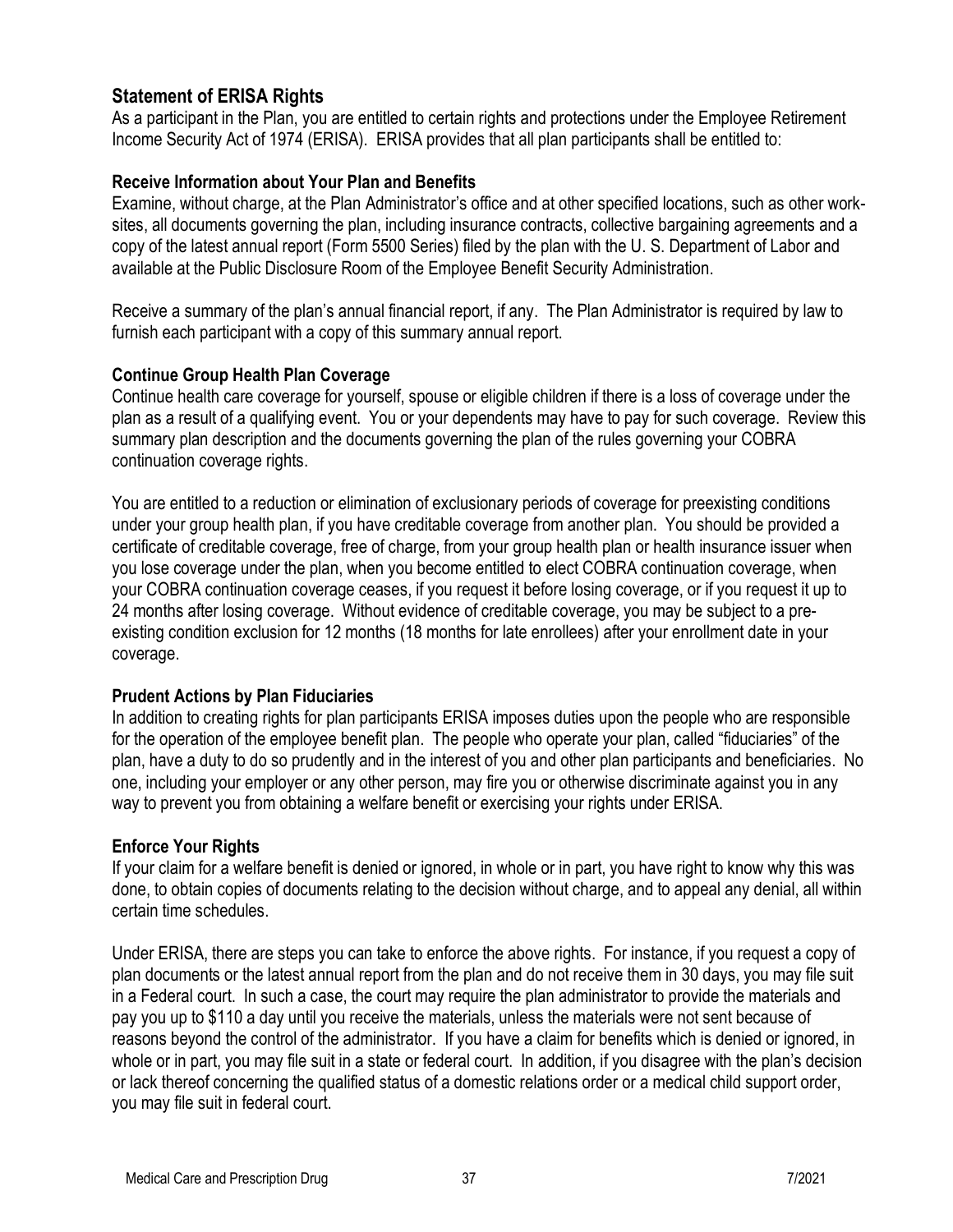If it should happen that the plan fiduciaries misuse the plan's money or if you are discriminated against for asserting your rights, you may seek assistance from the U. S. Department of Labor, or you may file suit in a federal court. The court will decide who should pay court costs and legal fees. If you are successful the court may order the person you have sued to pay these costs and fees. If you lose, the court may order you to pay these costs and fees, for example, if it finds your claim is frivolous.

#### **Assistance with Your Questions**

If you have any questions about your Plan, you should contact the Plan Administrator. If you have any questions about this statement or about your rights under ERISA, or if you need assistance in obtaining documents from the Plan Administrator, you should contact the nearest office of the Employee Benefit Security Administration, U. S. Department of Labor, listed in your telephone directory or the Division of Technical Assistance and Inquiries, Employee Benefits Security Administration, U. S. Department of Labor, 200 Constitution Avenue N. W., Washington, D.C. 20210. You may also obtain certain publications about your rights and responsibilities under ERISA by calling the publication's hotline of the Employee Benefits Security Administration.

# <span id="page-37-0"></span>**Qualified Medical Child Support Orders ("QMCSOS")**

A medical child support order shall be filed with the plan administrator as soon as reasonably possible after it has been filed promptly upon the receipt of such order, the plan administrator shall notify the participant and each person eligible to receive benefits under the terms of the order ("alternate recipients") of its receipt and of the procedures set forth in this section 14.04.

The Participant and the alternate recipients may provide comments to the Plan Administrator with respect to the order during the 30 day period commencing as of the date the Plan Administrator sends them notice of receipt of the order. The Plan Administrator shall, within the 60 day period commencing as of the expiration of the 30 day comment period specified in the preceding sentence, determine whether the order is qualified and shall so notify the participant and the alternate recipients in writing of its decision. The parties may waive the 30 day comment period. If they do so, the 60 day period shall commence as of the date all parties have waived their rights to submit comments. The Plan Administrator's determination on the qualified status of an order is final. As soon as reasonably practicable following its notification that an order is "qualified," the Plan Administrator shall take such steps it deems appropriate to implement the order.

The Plan Administrator encourages parties to submit draft orders for "pre-approval" of their qualified status prior to their being submitted to a court for signature as such pre-approval will expedite approval procedures.

An alternate recipient may designate a representative for receipt of copies of notices that are sent to an alternate recipient with respect to a medical child support order.

# <span id="page-37-1"></span>**Newborns' and Mothers' Health Protection Act**

Group health plans and health insurance issuers generally may not, under Federal law, restrict benefits for any hospital length of stay in connection with childbirth for the mother or newborn child to less than 48 hours following a vaginal delivery, or less than 96 hours following a cesarean section. However, Federal law generally does not prohibit the mother's or newborn's attending provider, after consulting with the mother, from discharging the mother or her newborn earlier than 48 hours (or 96 hours as applicable). In any case, plans and issuers may not, under Federal law, require that a provider obtain authorization from the plan or the insurance issuer for prescribing a length of stay not in excess of 48 hours (or 96 hours).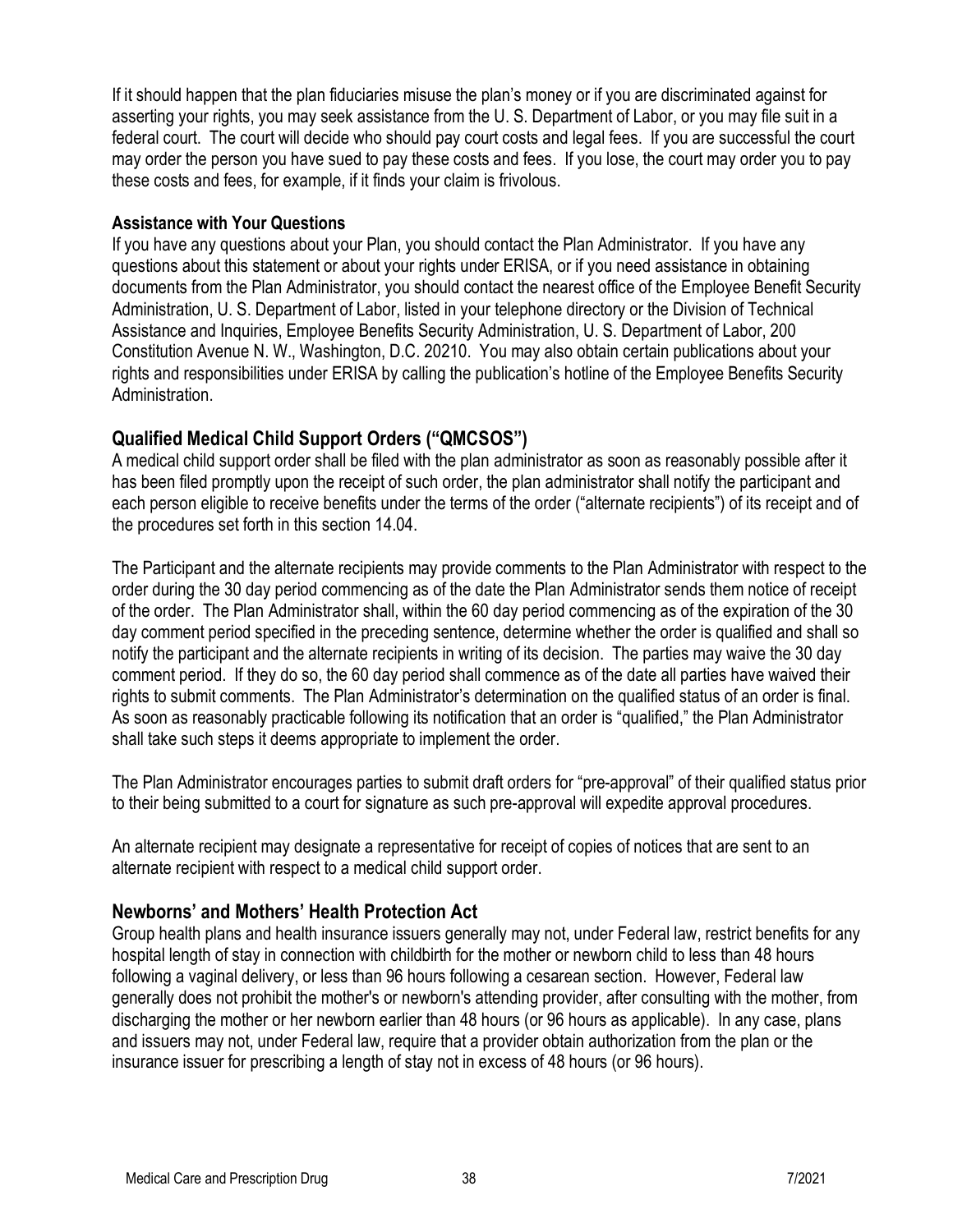# <span id="page-38-0"></span>**Women's Health and Cancer Rights Act of 1998**

Under this Federal law, group health plans that provide medical and surgical benefits for mastectomies must provide coverage in connection with the mastectomy, in the manner determined by the attending physician and the patient for:

- E Reconstruction of the breast on which the mastectomy was performed;
- Surgery and reconstruction of the other breast to produce a symmetrical appearance;
- **Prostheses and treatment of physical complications at all stages of mastectomy, including lymphedema.**

Group health plans and health insurers may not deny eligibility to enroll, renew or continue group health plan coverage to avoid providing coverage for breast reconstruction or mastectomy complications. Further, the law prohibits:

- Penalizing or otherwise reducing or limiting the reimbursement of an attending physician for the required care;
- Providing any incentive (monetary or otherwise) to induce the attending physician to provide care that would be inconsistent with the law.

The above-described coverage required by the law may only be subject to the annual deductibles, copayments, and coinsurance provisions that apply to similar benefits.

#### <span id="page-38-1"></span>**Medicaid and the Children's Health Insurance Program (CHIP)**

If you are eligible for health coverage from your employer, but are unable to afford the premiums, some states have premium assistance programs that can help pay for coverage. These States use funds from their Medicaid or CHIP programs to help people who are eligible for employer-sponsored health coverage, but need assistance in paying their health premiums.

If you or your dependents are already enrolled in Medicaid or CHIP, you can contact your State Medicaid or CHIP office to find out if premium assistance is available.

If you or your dependents are NOT currently enrolled in Medicaid or CHIP, and you think you or any of your dependents might be eligible for either of these programs, you can contact your State Medicaid or CHIP office or dial **1-877-KIDS NOW** or **www.insurekidsnow.gov** to find out how to apply. If you qualify, you can ask the State if it has a program that might help you pay the premiums for an employer-sponsored plan.

Once it is determined that you or your dependents are eligible for premium assistance under Medicaid or CHIP, your employer's health plan is required to permit you and your dependents to enroll in the plan – as long as you and your dependents are eligible, but not already enrolled in the employer's plan. This is called a "special enrollment" opportunity, and **you must request coverage within 60 days of being determined eligible for premium assistance**.

In New York State, find information as follows: **Website:** http://www.nyhealth.gov/health\_care/medicaid/ **Phone:** 1-800-541-2831

Most other states do offer premium assistance programs; contact your state directly. For more information on special enrollment rights, you can contact either:

Employee Benefits Security Administration Centers for Medicare & Medicaid Services [www.dol.gov/ebsa](http://www.dol.gov/ebsa) [www.cms.hhs.gov](http://www.cms.hhs.gov/) 1-866-444-EBSA (3272) 1-877-267-2323, Ext. 61565

U.S. Department of Labor U.S. Department of Health and Human Services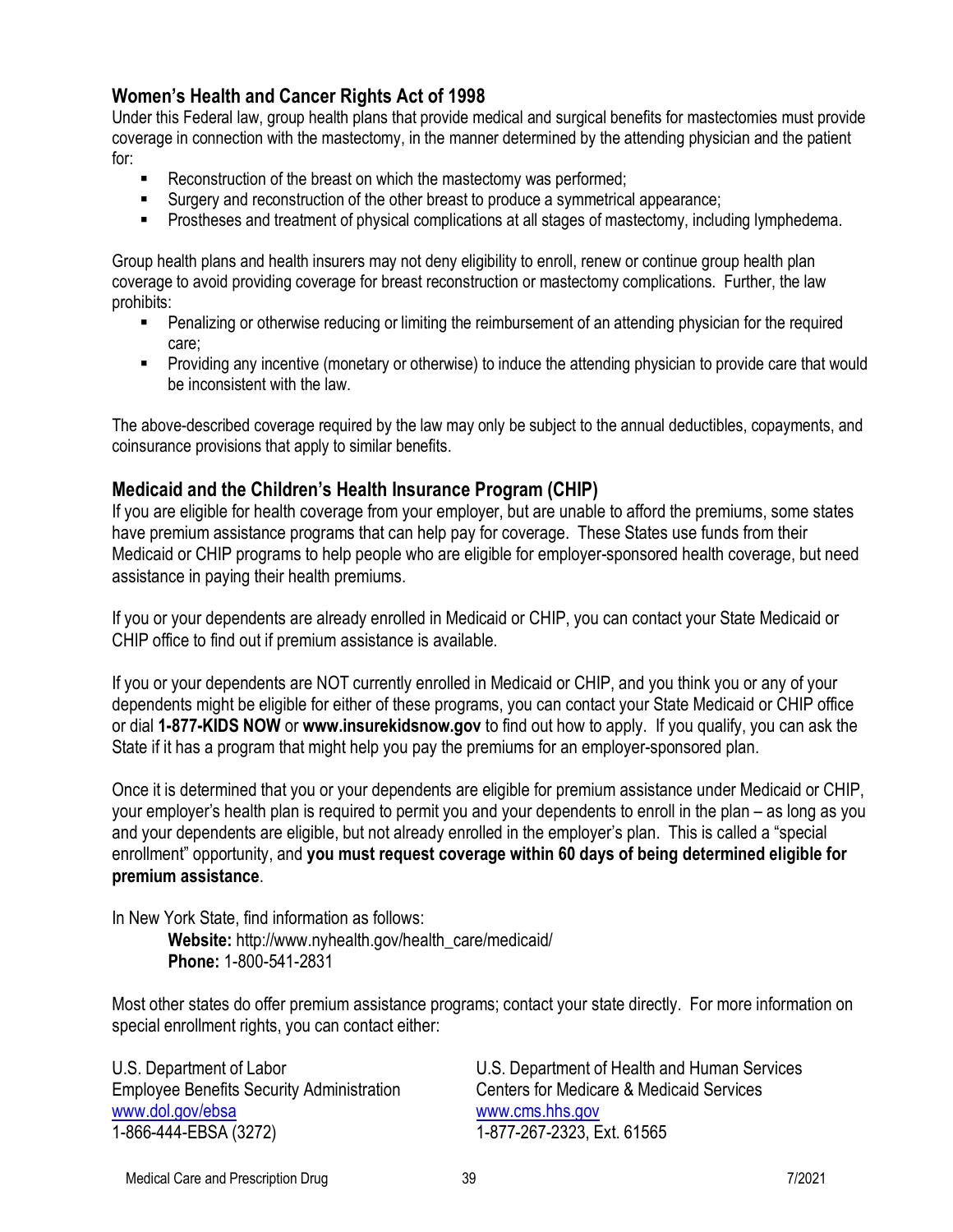# <span id="page-39-0"></span>**Notice of Privacy Practices**

This Notice describes how some of the Rochester Institute of Technology (the "Plan Sponsor") employee benefit plans administered by our carriers, vendors and/or any third-party administrator (collectively referred to in this notice as the "Plan," "we," "us," or "our"), may use and disclose Protected Health Information, as defined below, to carry out payment and health care operations, and for other purposes that are permitted or required by law. The plans covered by these regulations are RIT's Medical Care and Prescription Drug Plan, Retiree-Only Health Reimbursement Arrangement Plan, Dental Care Plan, Vision Care Plan, Beneflex and Employee Assistance Program.

We are required by the privacy regulations issued under the Health Insurance Portability and Accountability Act of 1996 ("HIPAA") to maintain the privacy of Protected Health Information and to provide individuals covered under the Plan with notice of our legal duties and privacy practices concerning Protected Health Information. We are required to abide by the terms of this Notice so long as it remains in effect. We reserve the right to change the terms of this Notice of Privacy Practices as necessary and to make the new Notice effective for all Protected Health Information maintained by us. If we make material changes to our privacy practices, copies of revised notices will be provided to all participants in the Plan. Copies of RIT's current Notice may be obtained by using the contact information below, or can be found on RIT's HR website at [http://www.rit.edu/benefits.](http://www.rit.edu/benefits)

Protected Health Information ("PHI") means individually identifiable health information, as defined by HIPAA, that is created or received by the Plan and that relates to the past, present, or future physical or mental health or condition of an individual; the provision of health care to an individual; or the past, present, or future payment for the provision of health care to an individual; and that identifies the individual or for which there is a reasonable basis to believe the information can be used to identify the individual. PHI includes information of persons living or deceased.

#### **Uses And Disclosures Of Your Protected Health Information**

The following categories describe different ways that we use and disclose PHI. For each category of uses and disclosures we will explain what we mean and, where appropriate, provide examples for illustrative purposes. Not every use or disclosure in a category will be listed. However, all of the ways we are permitted or required to use and disclose PHI will fall within one of the categories.

Your Authorization – We will not use or disclose your PHI for marketing purposes or sell your PHI unless you have signed a written authorization. Additionally, any other uses or disclosures not described in this Notice will be made only after you have signed a form authorizing the use or disclosure. You have the right to revoke that authorization in writing except to the extent that (1) we have taken action in reliance upon the authorization or (2) the authorization was obtained as a condition of obtaining coverage under the Plan and we have the right, under other law, to contest a claim under the coverage or the coverage itself.

Uses and Disclosures for Payment – There may be requests, uses, and disclosures of your PHI as necessary for payment purposes. For example, information regarding your medical procedures and treatment may be used to process and pay claims. Your PHI may also be disclosed for the payment of a health care provider or a health plan.

Uses and Disclosures for Health Care Operations – Your PHI may be used as necessary for our health care operations. Examples of health care operations include activities relating to the creation, renewal, or replacement of your Plan coverage, reinsurance, compliance, auditing, rating, business management, quality improvement and assurance, and other functions related to the Plan.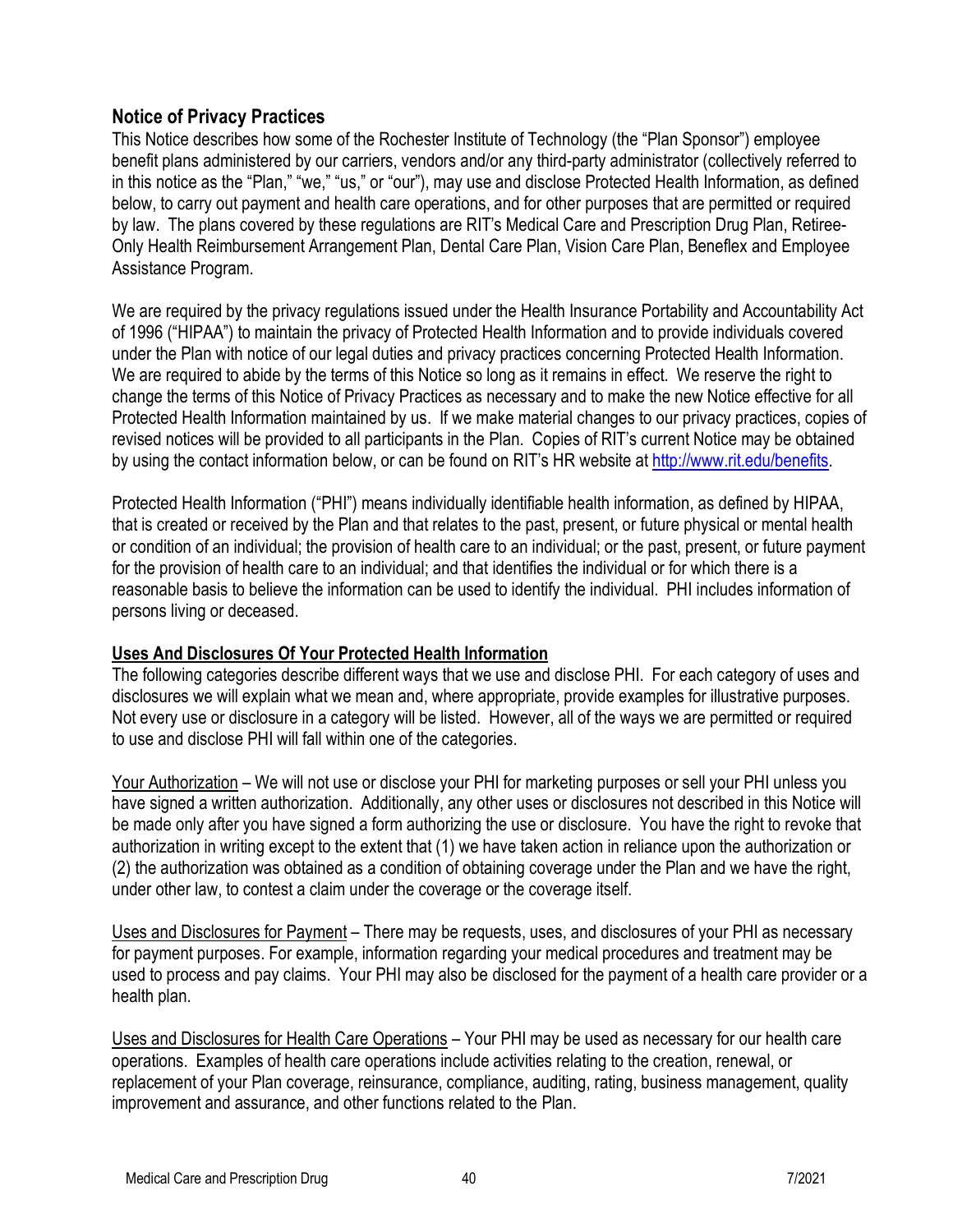Treatment – Although the law allows use and disclosure of your PHI for purposes of treatment, as a group health plan, your information generally does not need to be disclosed for treatment purposes. Your physician or health care provider is required to provide you with an explanation of how they use and share your PHI for purposes of treatment, payment and health care operations.

Family and Friends Involved in Your Care – If you are available and do not object, your PHI may be disclosed to your family, friends, and others who are involved in your care or payment of a claim. If you are unavailable or incapacitated and it is determined that a limited disclosure is in your best interest, limited PHI may be shared with such individuals. For example, the Plan's claims administrator may use its professional judgment to disclose PHI to your spouse concerning the processing of a claim.

Business Associates – At times we use outside persons or organizations to help us provide you with the benefits under the Plan. Examples of these outside persons and organizations might include vendors that process your claims. At times it may be necessary for us to provide certain of your PHI to one or more of these outside persons or organizations. Business Associates are also required by law to protect PHI.

Plan Sponsor – PHI may be disclosed to certain employees of the Plan Sponsor for the purpose of administering the Plan. These employees will use or disclose the PHI only as necessary to perform plan administration functions or as otherwise required by HIPAA, unless you have authorized additional disclosures. Your PHI cannot be used for employment purposes without your specific authorization.

Other Uses and Disclosures – There are certain other lawful uses and disclosures of your PHI without your authorization. Disclosures are allowed

- for any purpose required by law. For example, we may be required by law to use or disclose your PHI to respond to a court order.
- for public health activities, such as reporting of disease, injury, birth and death, and for public health investigations.
- if we suspect child abuse or neglect, or if we believe you to be a victim of abuse, neglect, or domestic violence, your PHI may be disclosed to the proper authorities.
- if authorized by law to a government oversight agency (e.g., a state insurance department) conducting audits, investigations, or civil or criminal proceedings.
- in the course of a judicial or administrative proceeding (e.g., to respond to a subpoena or discovery request).
- for law enforcement purposes, your PHI may be disclosed to the proper authorities.
- to coroners, medical examiners, and/or funeral directors consistent with law.
- for cadaveric organ, eye or tissue donation.
- for research purposes, but only as permitted by law.
- to avert a serious threat to health or safety.
- if you are a member of the military as required by armed forces services, and for other specialized government functions such as national security or intelligence activities.
- to workers' compensation agencies for your workers' compensation benefit determination.
- if required by law, your PHI will be released to the Secretary of the Department of Health and Human Services for enforcement of HIPAA.

In the event applicable law, other than HIPAA, prohibits or materially limits our uses and disclosures of PHI, as described above, uses or disclosure of your PHI will be restricted in accordance with the more stringent standard.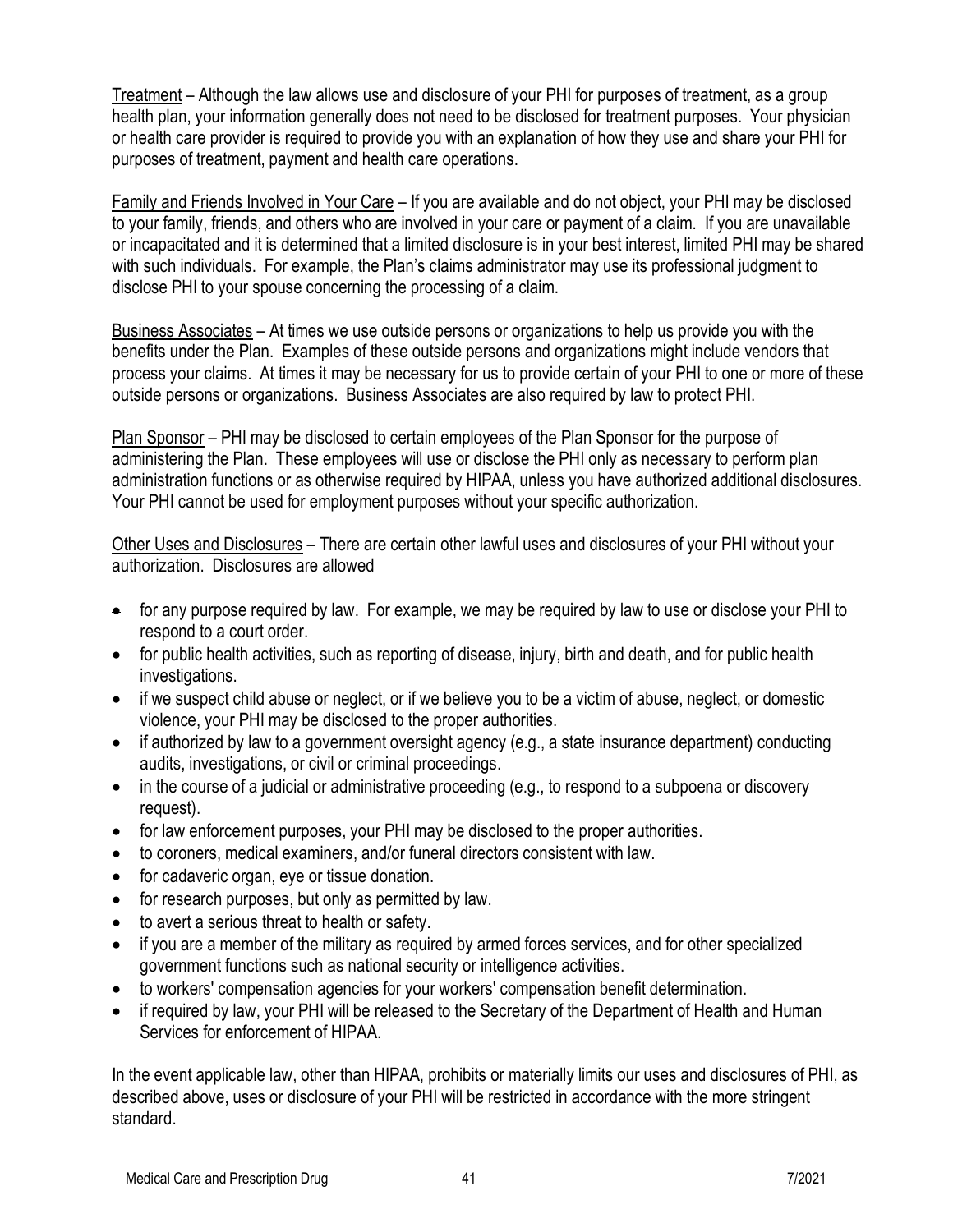### **Rights That You Have**

Access to Your PHI - You have the right of access to copy and/or inspect your PHI that we maintain in designated record sets. You have the right to request that we send a copy of your PHI that we maintain in designated record sets to another person. Certain requests for access to your PHI must be in writing, must state that you want access to your PHI or that you want your PHI sent to another person (who must be named in the request), and must be signed by you or your representative (e.g., requests for medical records provided to us directly from your health care provider). We may charge you a fee for copying and postage.

Amendments to Your PHI - You have the right to request that PHI that we maintain about you be amended or corrected. We are not obligated to make all requested amendments but will give each request careful consideration. To be considered, your amendment request must be in writing, must be signed by you or your representative, and must state the reasons for the amendment/correction request.

Accounting for Disclosures of Your PHI – You have the right to receive an accounting of certain disclosures made of your PHI. Examples of disclosures that we are required to account for include those to state insurance departments, pursuant to valid legal process, or for law enforcement purposes. To be considered, your accounting requests must be in writing and signed by you or your representative. The first accounting in any 12-month period is free; however, we may charge you a fee for each subsequent accounting you request within the same 12-month period.

Restrictions on Use and Disclosure of Your PHI – You have the right to request restrictions on certain uses and disclosures of your PHI for insurance payment or health care operations, disclosures made to persons involved in your care, and disclosures for disaster relief purposes. For example, you may request that your PHI not be disclosed to your spouse. Your request must describe in detail the restriction you are requesting. Your request will be considered, but in most cases there is no legal obligation to agree to those restrictions. However, we will comply with any restriction request if the disclosure is to a health plan for purposes of payment or health care operations and the PHI pertains solely to a health care item or service that you have paid for out-of-pocket and in full. We retain the right to terminate an agreed-to restriction if we believe such termination is appropriate. In the event of a termination by us, we will notify you of such termination. You also have the right to terminate, in writing or orally, any agreed-to restriction. You may make a request for a restriction (or termination of an existing restriction) by contacting us at the telephone number or address below.

Request for Confidential Communications – You have the right to request that communications regarding your PHI be made by alternative means or at alternative locations. For example, you may request that messages not be left on voice mail or sent to a particular address. We are required to accommodate reasonable requests if you inform us that disclosure of all or part of your information could place you in danger. Requests for confidential communications must be in writing, signed by you or your representative, and sent to us at the address below.

Right to be Notified of a Breach – You have the right to be notified in the event that we (or one of our Business Associates) discover a breach of your unsecured PHI. Notice of any such breach will be made in accordance with federal requirements.

Right to a Copy of the Notice – If you have agreed to accept this Notice electronically, you have the right to a paper copy of this Notice upon request by contacting us at the telephone number or address below.

Complaints – If you believe your privacy rights have been violated, you can file a complaint with us in writing at the address below. You may also file a complaint in writing with the Secretary of the U.S. Department of Health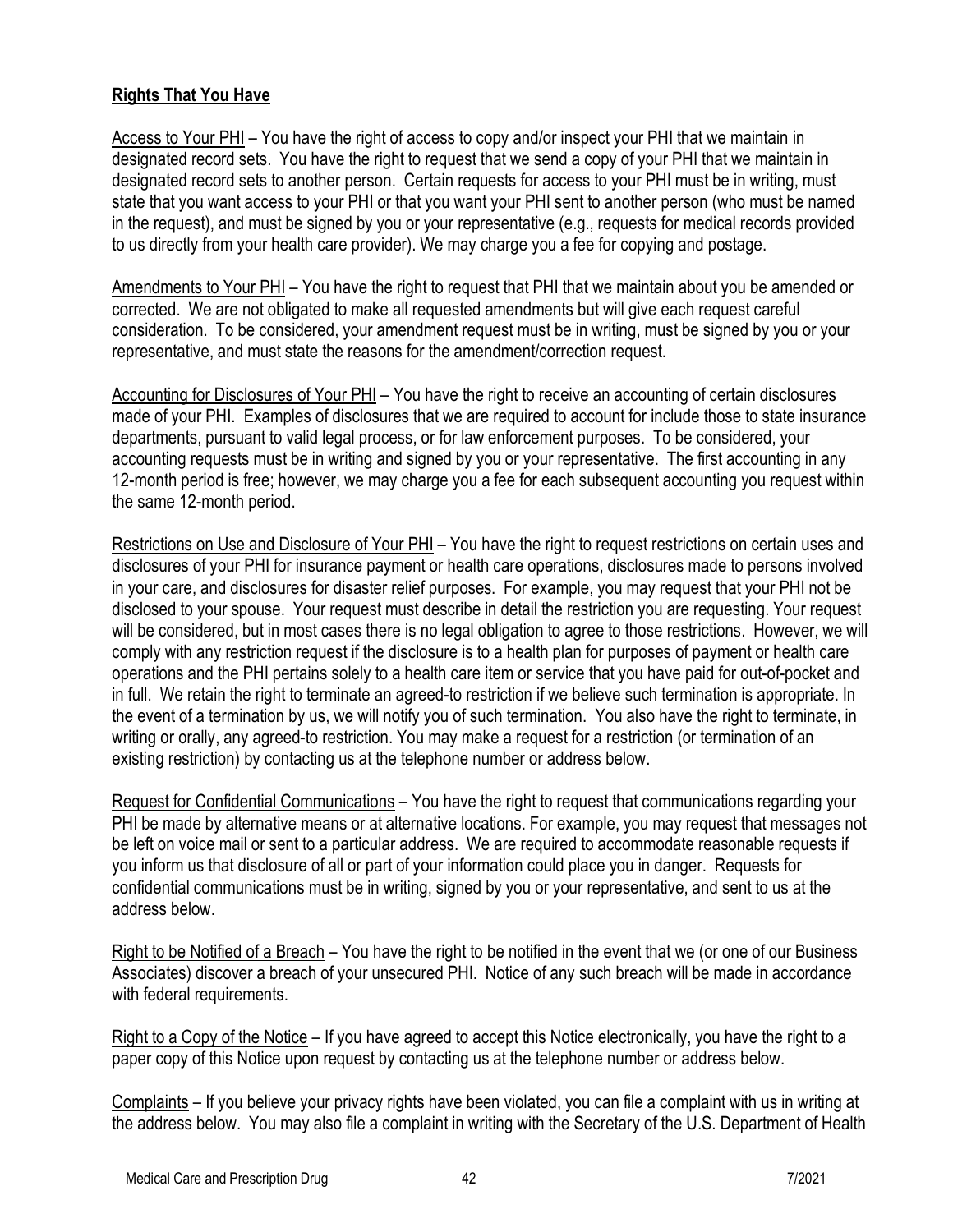and Human Services in Washington, D.C., within 180 days of a violation of your rights. There will be no retaliation for filing a complaint.

# **For Further Information**

If you have questions or need further assistance regarding this Notice, you may contact your benefits representative in RIT's Human Resources Department. The mailing address is 8 Lomb Memorial Dr., Rochester, NY 14623.

# <span id="page-42-0"></span>**Special Enrollment Rights**

Under the Health Insurance Portability and Accountability Act of 1996 ("HIPAA"), you have a right to apply for medical coverage with Rochester Institute of Technology (RIT). You should read this information even if you waive coverage.

If you are declining coverage for yourself or your dependents (including your spouse) because of other health insurance or group health plan coverage, you may be able to enroll yourself and your dependents in the RIT medical coverage if you or your dependents lose eligibility for the other coverage (or if the employer stops contributing toward your or your dependents' other coverage). However, you must contact RIT Human Resources and request enrollment within 31 days after your or your dependents' other coverage ends (or after the employer stops contributing toward the other coverage).

If you have a new dependent as a result of a marriage, birth, adoption, or placement for adoption, you may be able to enroll yourself and your dependents in the RIT medical coverage. However, you must contact RIT Human Resources and request enrollment within 31 days after the marriage, birth, adoption, or placement for adoption.

If you decline enrollment in RIT medical coverage for yourself or for an eligible dependent (including your spouse) while Medicaid coverage or coverage under a state children's health insurance program is in effect, you may be able to enroll yourself and your dependents in an RIT medical plan if you or your dependents lose eligibility for that other coverage. However, you must contact RIT Human Resources and request enrollment within 60 days after your or your dependents' coverage ends under Medicaid or a state children's health insurance program.

If you or your dependents (including your spouse) become eligible for a state premium assistance subsidy from Medicaid or through a state children's health insurance program with respect to coverage, you may be able to enroll yourself and your dependents in that plan. However, you must request enrollment within 60 days after your or your dependents' determination of eligibility for such assistance.

To request a special enrollment or obtain more information, feel free to contact the Human Resources Department.

# <span id="page-42-1"></span>**Administrative Claim Procedures**

Claims concerning eligibility, participation, contributions, or other aspects of the operation of the Plan should be in writing and directed to the Plan Administrator; this section does not apply to claims for benefits or services under the Plan because all claim decisions are made by the Plan's third party administrator, Excellus BlueCross BlueShield, to whom RIT has delegated this responsibility. The Plan Administrator will generally notify you of its decision within 90 days after it receives your claim.

However, if the Plan Administrator determines that special circumstances require an extension of time to decide your claim, the Plan Administrator may obtain an additional 90 days to decide the claim. Before obtaining this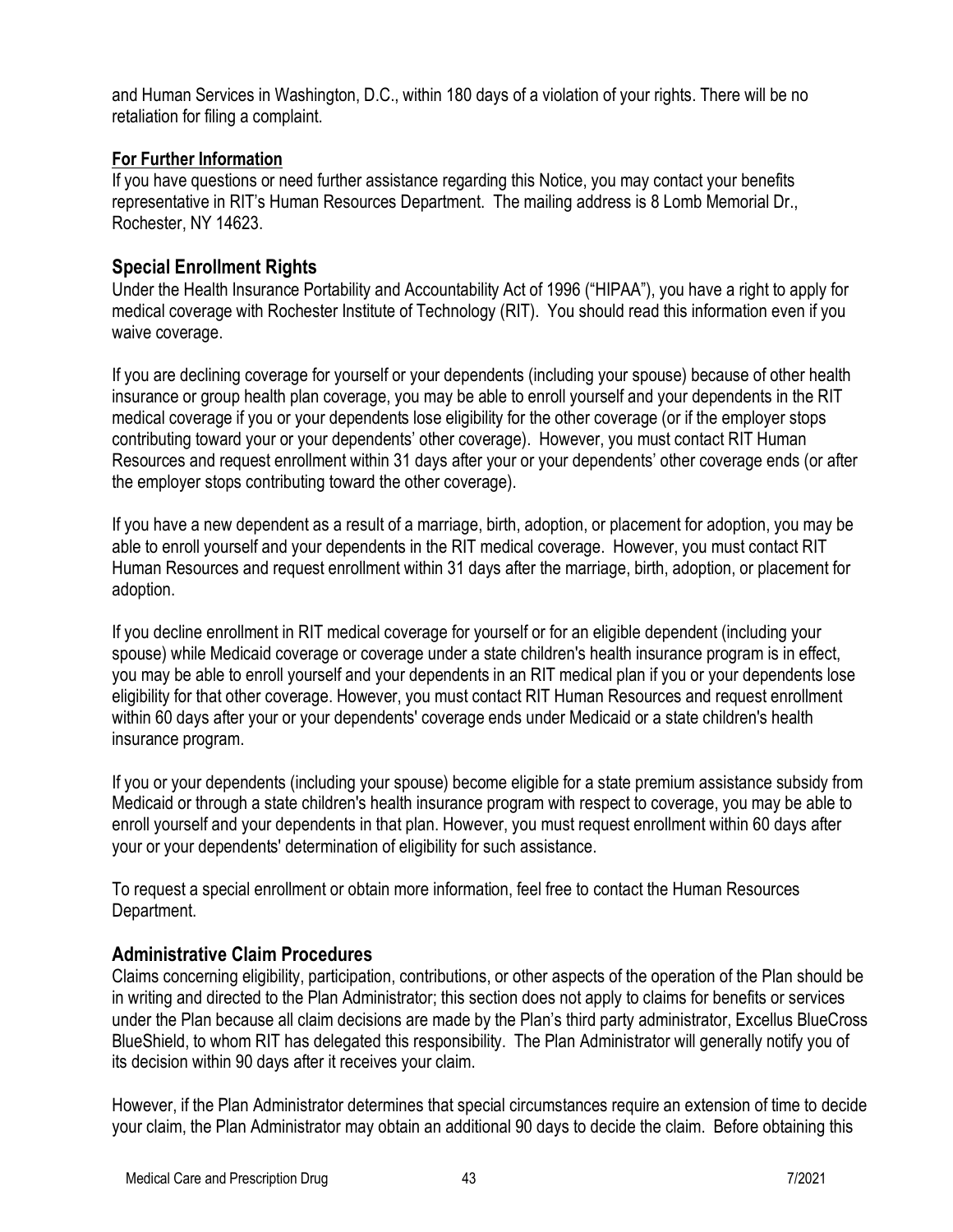extension, the Plan Administrator will notify you, in writing and before the end of the initial 90-day period, of the special circumstances requiring the extension and the date by which the Plan Administrator expects to render a decision.

If your claim is denied in whole or in part, the Plan Administrator will provide you with a written or electronic notice that explains the reason or reasons for the decision, including specific references to Plan provisions upon which the decision is based, a description of any additional material or information that might be helpful to decide the claim (including an explanation of why that information may be necessary), a description of the appeals procedures and applicable filing deadlines and your right to bring an action under Section 502(a) of ERISA.

If you disagree with the decision reached by the Plan Administrator, you may submit a written appeal to the Plan Administrator requesting a review of the decision. Your written appeal must be submitted within 60 days of receiving the Plan Administrator's decision and should clearly state why you disagree with the Plan Administrator's decision. You may submit written comments, documents, records and other information relating to the claim even if such information was not submitted in connection with the initial claim for benefits. Additionally, upon request and free of charge, you may have reasonable access to and copies of all documents, records and other information relevant to the claim.

The Plan Administrator will generally decide your appeal within 60 days after it is received. However, if the Plan Administrator determines that special circumstances require an extension of time to decide the claim, it may obtain an additional 60 days to decide the claim. Before obtaining this extension, the Plan Administrator will notify you, in writing and before the end of the initial 60-day period, of the special circumstances requiring the extension and the date by which it expects to render a decision.

The Plan Administrator will provide you with written or electronic notice of its decision. In the case of an adverse decision, the notice will explain the reason or reasons for the decision, include specific references to Plan provisions upon which the decision is based, and indicate that you are entitled to, upon request and free of charge, reasonable access to and copies of documents, records, and other information relevant to the claim. Additionally, the notice will include a statement regarding your right to bring an action under Section 502(a) of ERISA. Generally, you must exhaust your internal administrative appeal rights before you can bring a legal action against the Plan. The Plan Administrator has full discretionary power to construe and interpret the Plan and its decisions are final and binding on all parties.